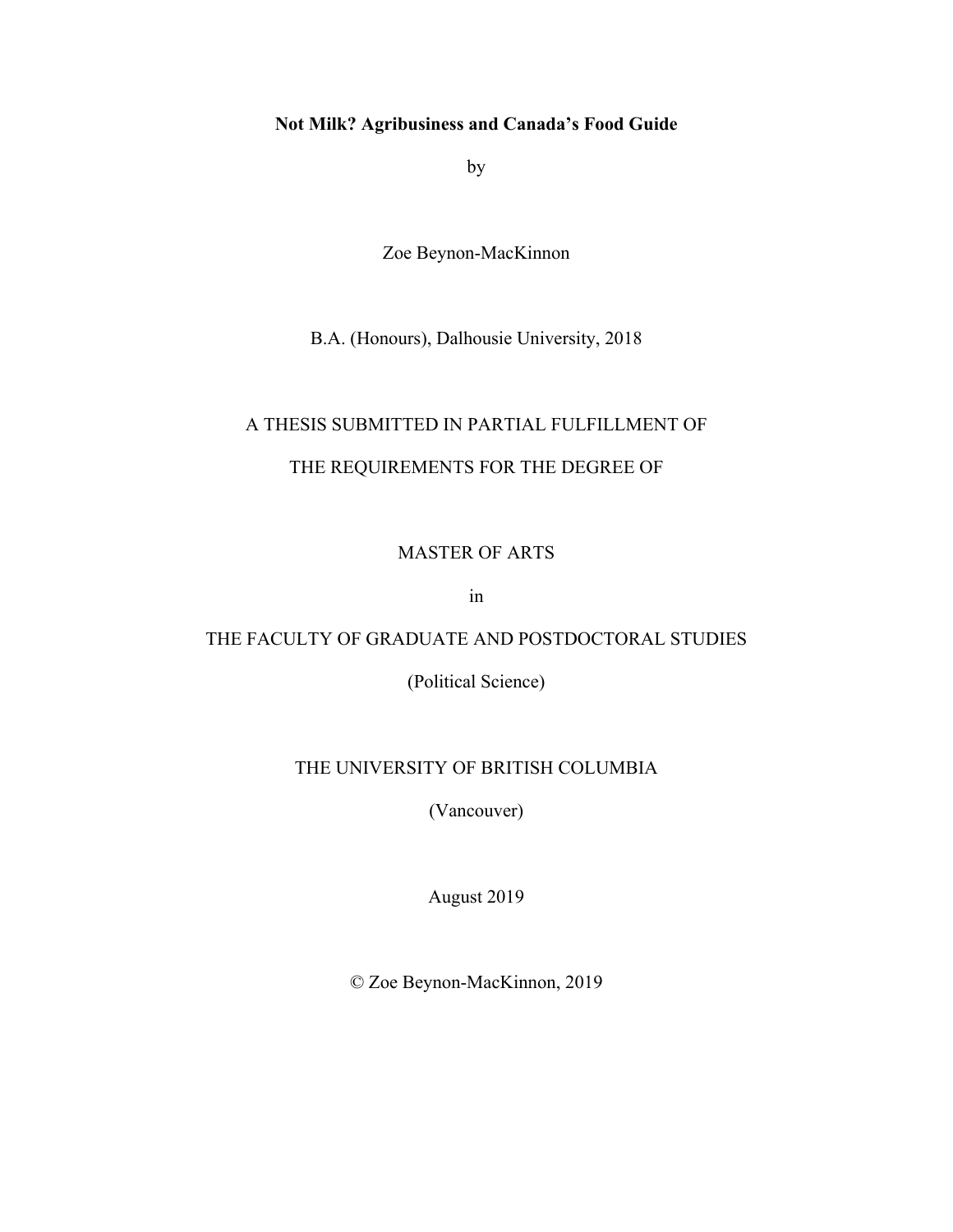The following individuals certify that they have read, and recommend to the Faculty of Graduate and Postdoctoral Studies for acceptance, a thesis/dissertation entitled:

| Not Milk? Agribusiness and Canada's Food Guide   |                                     |                                                |  |
|--------------------------------------------------|-------------------------------------|------------------------------------------------|--|
|                                                  |                                     |                                                |  |
|                                                  |                                     |                                                |  |
|                                                  | submitted by Zoe Beynon-MacKinnon   | in partial fulfillment of the requirements for |  |
|                                                  |                                     |                                                |  |
|                                                  | the degree of Master of Arts        |                                                |  |
| in                                               | <b>Political Science</b>            |                                                |  |
|                                                  |                                     |                                                |  |
| <b>Examining Committee:</b>                      |                                     |                                                |  |
|                                                  |                                     |                                                |  |
| Dr. Peter Dauvergne                              |                                     |                                                |  |
| Supervisor                                       |                                     |                                                |  |
| Lisa Sundstrom                                   |                                     |                                                |  |
| <b>Supervisory Committee Member</b>              |                                     |                                                |  |
|                                                  |                                     |                                                |  |
|                                                  | <b>Supervisory Committee Member</b> |                                                |  |
|                                                  |                                     |                                                |  |
|                                                  |                                     |                                                |  |
| <b>Additional Examiner</b>                       |                                     |                                                |  |
|                                                  |                                     |                                                |  |
| <b>Additional Supervisory Committee Members:</b> |                                     |                                                |  |
|                                                  |                                     |                                                |  |
|                                                  |                                     |                                                |  |

Supervisory Committee Member

Supervisory Committee Member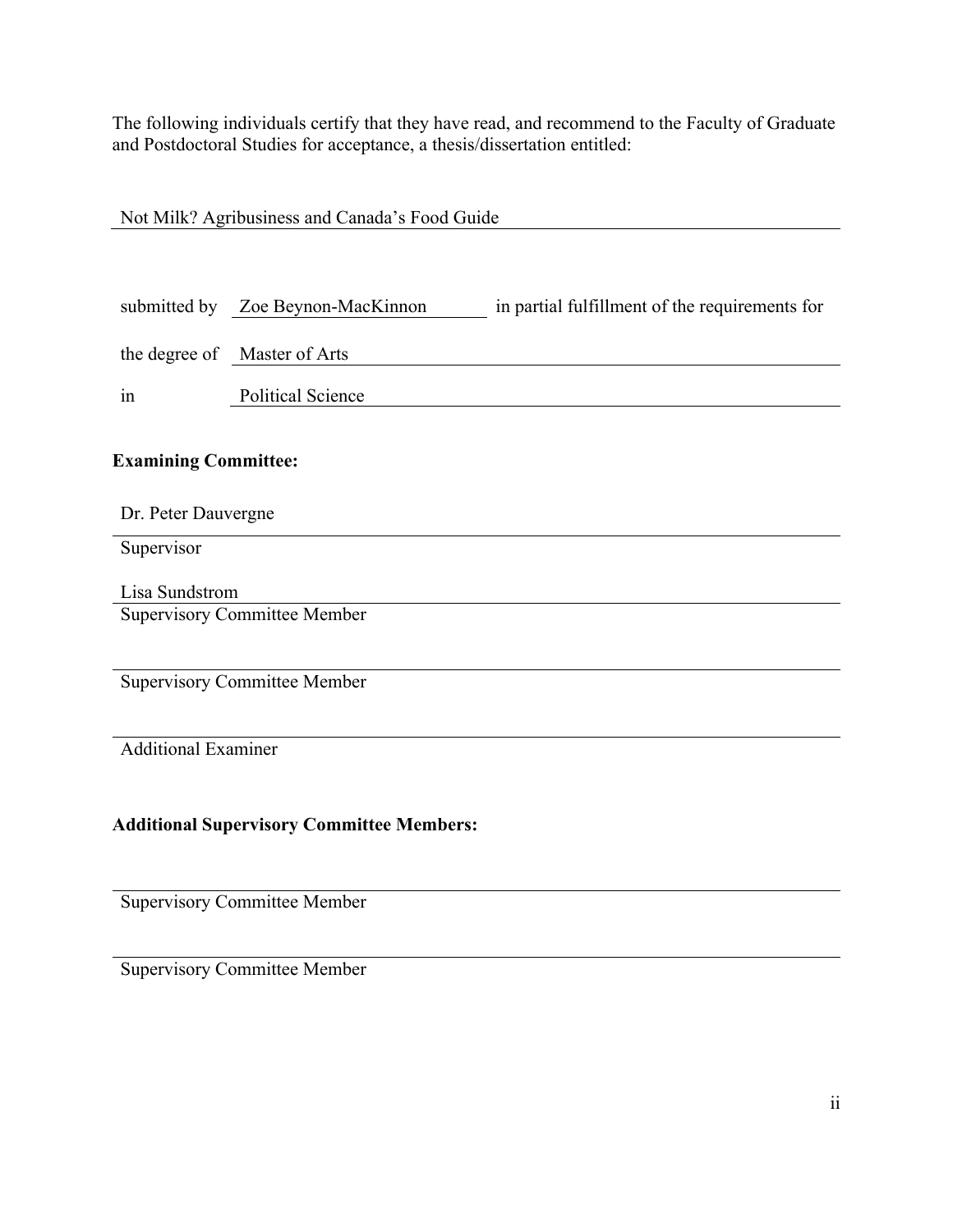# **Abstract**

Food and Agriculture are two of the most direct factors in human and environment health. However, the global industrial food system benefits large agribusinesses, and skews the state – industry power dynamic in the favour of economic growth, not human or environmental wellbeing. Traditionally, agribusiness exercises power in three key ways – media and outreach, market power, and lobbying – impacting agricultural, food and nutrition policy. Therefore, in cases where federal policy changes, it can generally be understood as a response to a shift in one or more of these three factors. In early 2019 Health Canada released Canada's Food Guide, the newest edition in over 70 years of nutrition advising. However, unlike prior versions which prioritized industry over nutrition, this new food guide is a more accurate reflection of both nutrition and environmental research. Most remarkable in this change, is that the power and interest of agribusiness in Canada does not appear to have changed considerably in order to initiate these changes. As such, five additional factors that collectively minimized the power given to agribusiness are explored - increased awareness of nutritional information, the rise of vegans and vegetarians, demographic and political economy trends, social pressure and bureaucratic changes, and consideration of diet co-benefits and costs. I conclude by highlighting that regardless of the reasons behind the changes to Canada's Food Guide, without changes to agriculture policy to meaningfully increase the accessibility of the recommended food, the new recommendations are unlikely to impact Canadian eating habits.

iii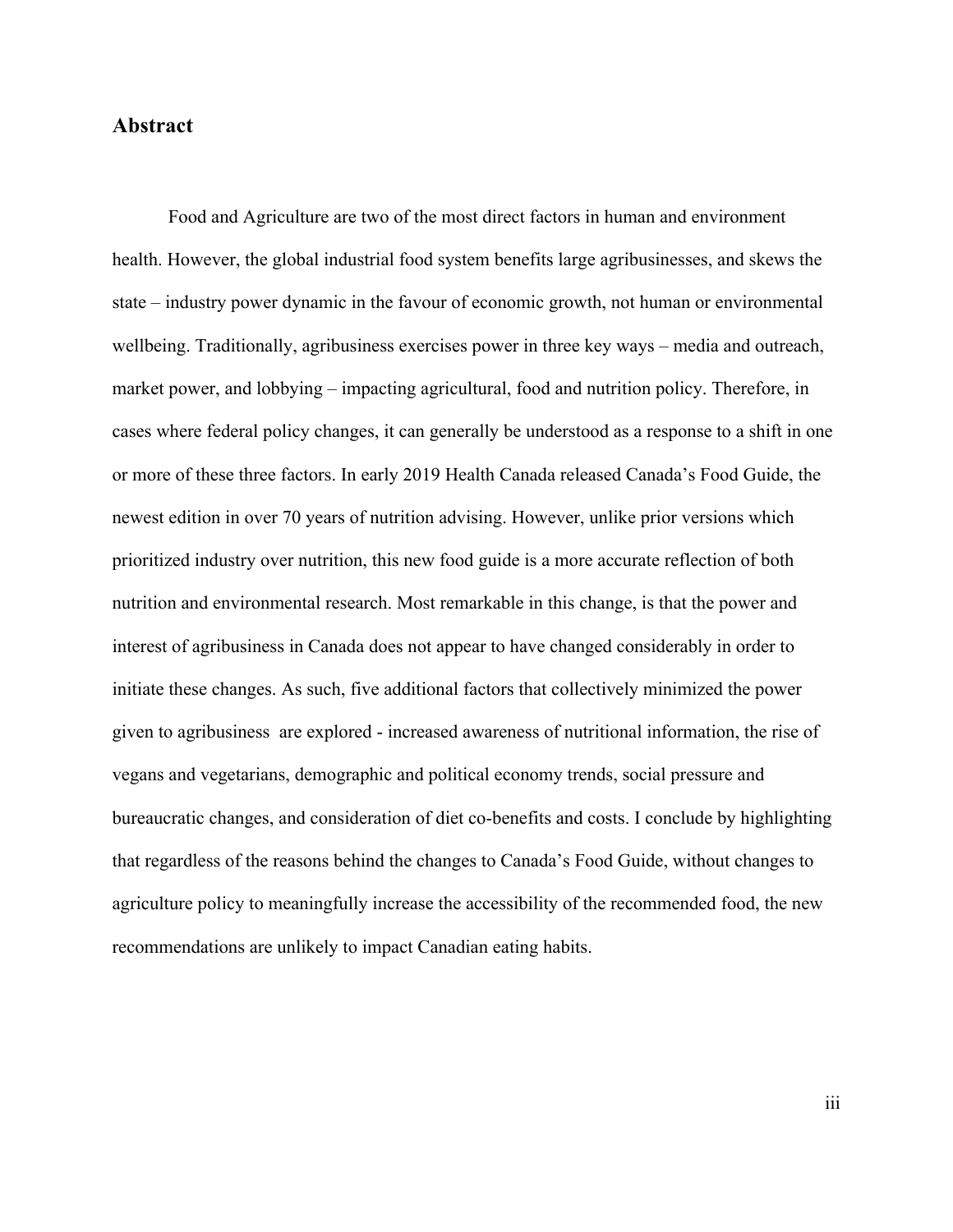# **Lay Summary**

Within Canada, nutrition recommendations have historically reflected what best benefits food producers. However, the recent changes to Canada's Food Guide are aligned with consumer and environmental interests, not producer income. I argue that this shift is not aligned with common assumptions of power dynamics between state and industry and explore other factors that contributed to the shift. I conclude by highlighting that while a good step in the right direction, these changes are meaningless without changes to agricultural policy in order to make recommended food more accessible to Canadians.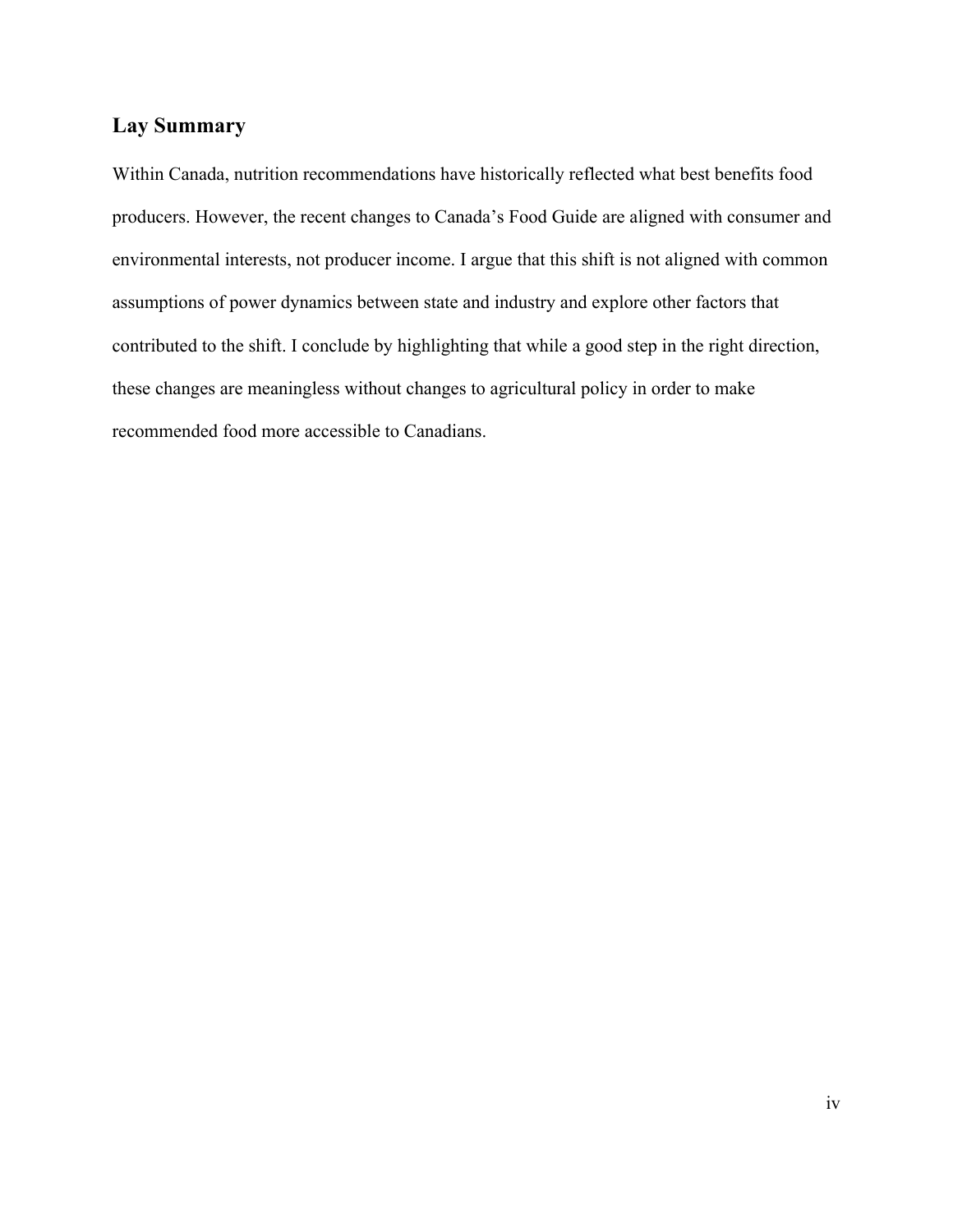# **Preface**

This thesis is the original, unpublished work of the author, Zoe Beynon-MacKinnon.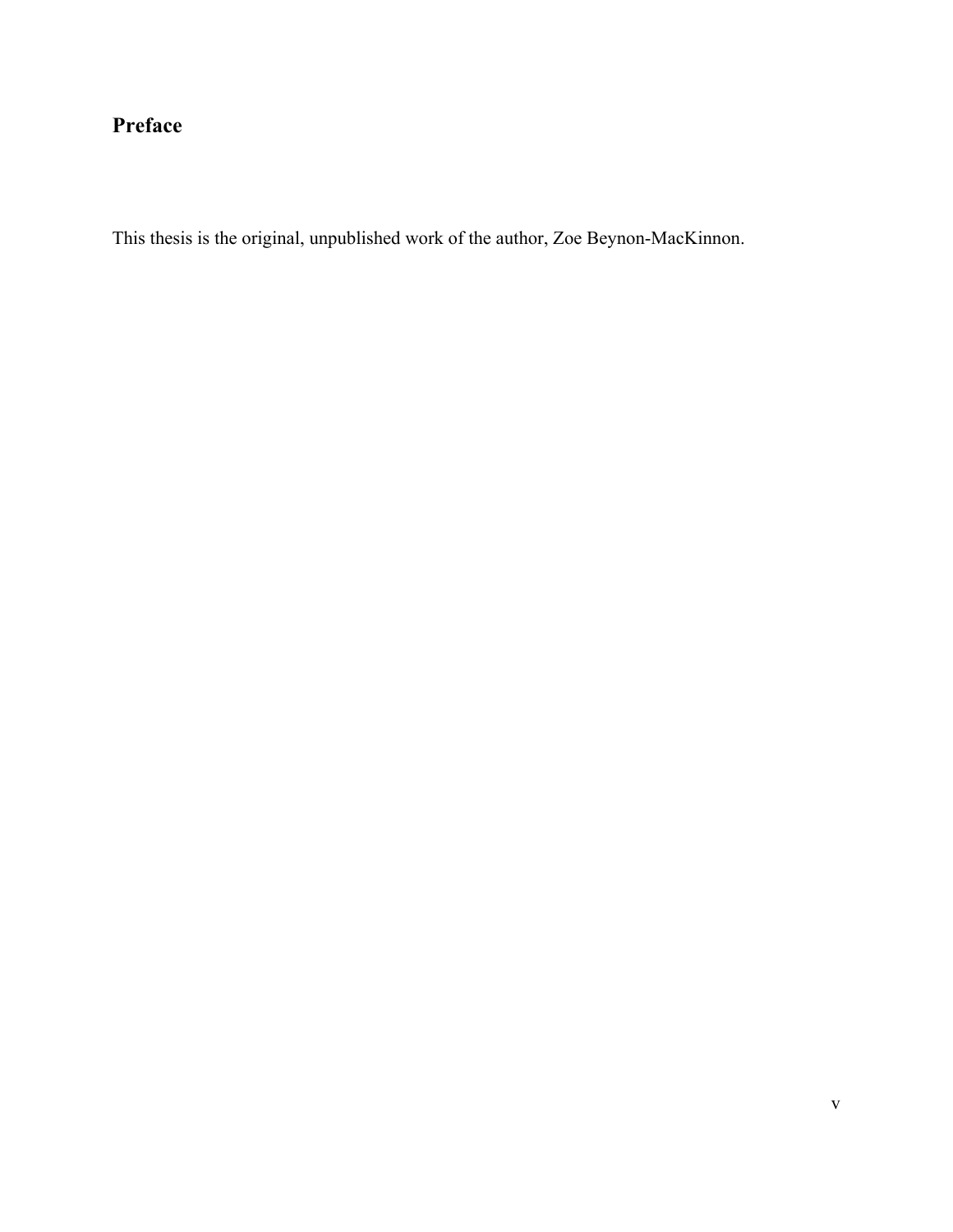# **Table of Contents**

| 1.1 |                |
|-----|----------------|
| 1.2 |                |
|     |                |
| 2.1 |                |
| 2.2 |                |
| 2.3 |                |
|     |                |
| 3.1 |                |
| 3.2 |                |
| 3.3 |                |
| 3.4 |                |
|     |                |
| 4.1 |                |
| 4.2 |                |
|     | v <sub>i</sub> |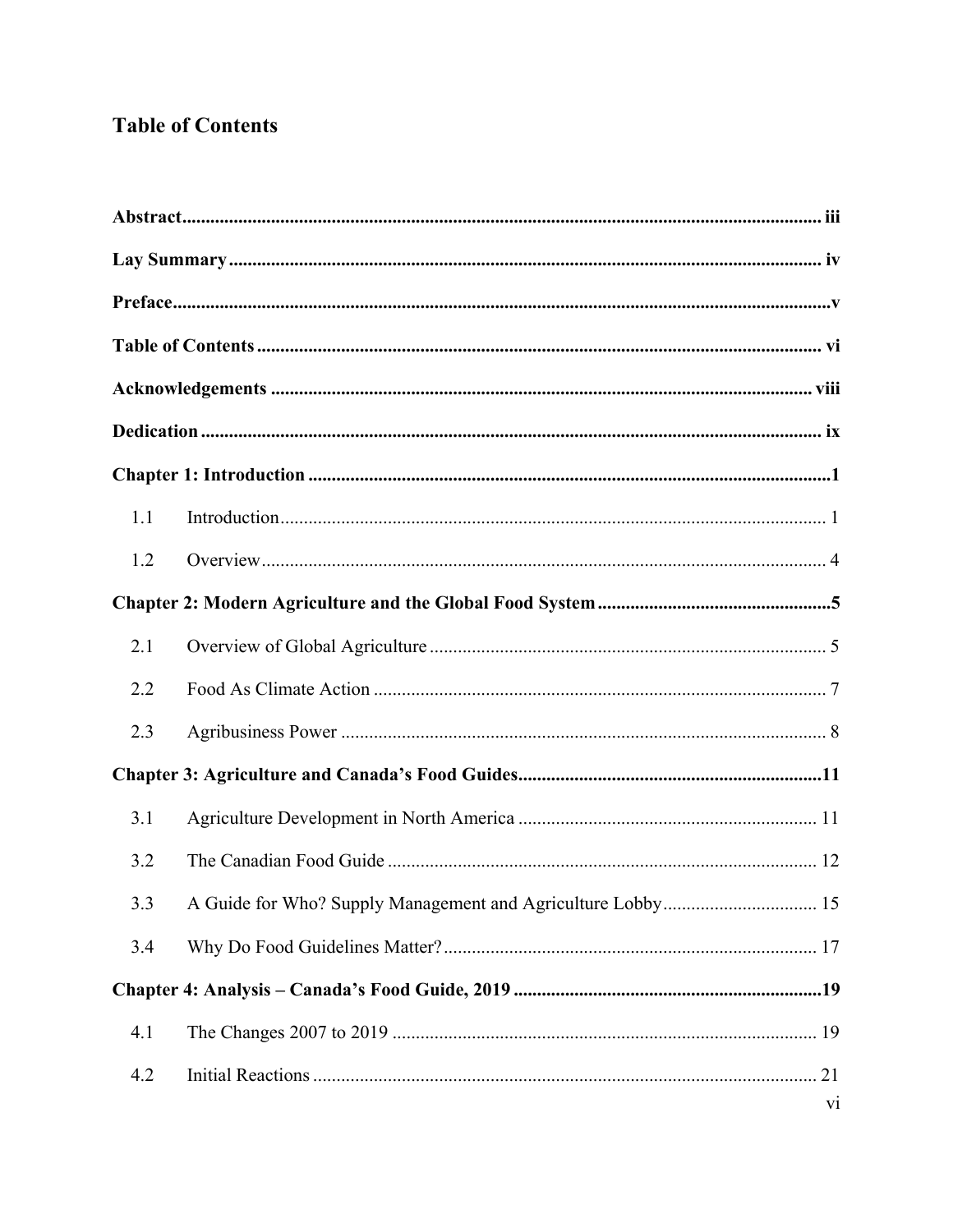| 4.3   |  |  |
|-------|--|--|
| 4.3.1 |  |  |
| 4.3.2 |  |  |
| 4.3.3 |  |  |
| 4.4   |  |  |
| 4.4.1 |  |  |
| 4.4.2 |  |  |
| 4.4.3 |  |  |
| 4.4.4 |  |  |
| 4.4.5 |  |  |
| 4.4.6 |  |  |
|       |  |  |
|       |  |  |
|       |  |  |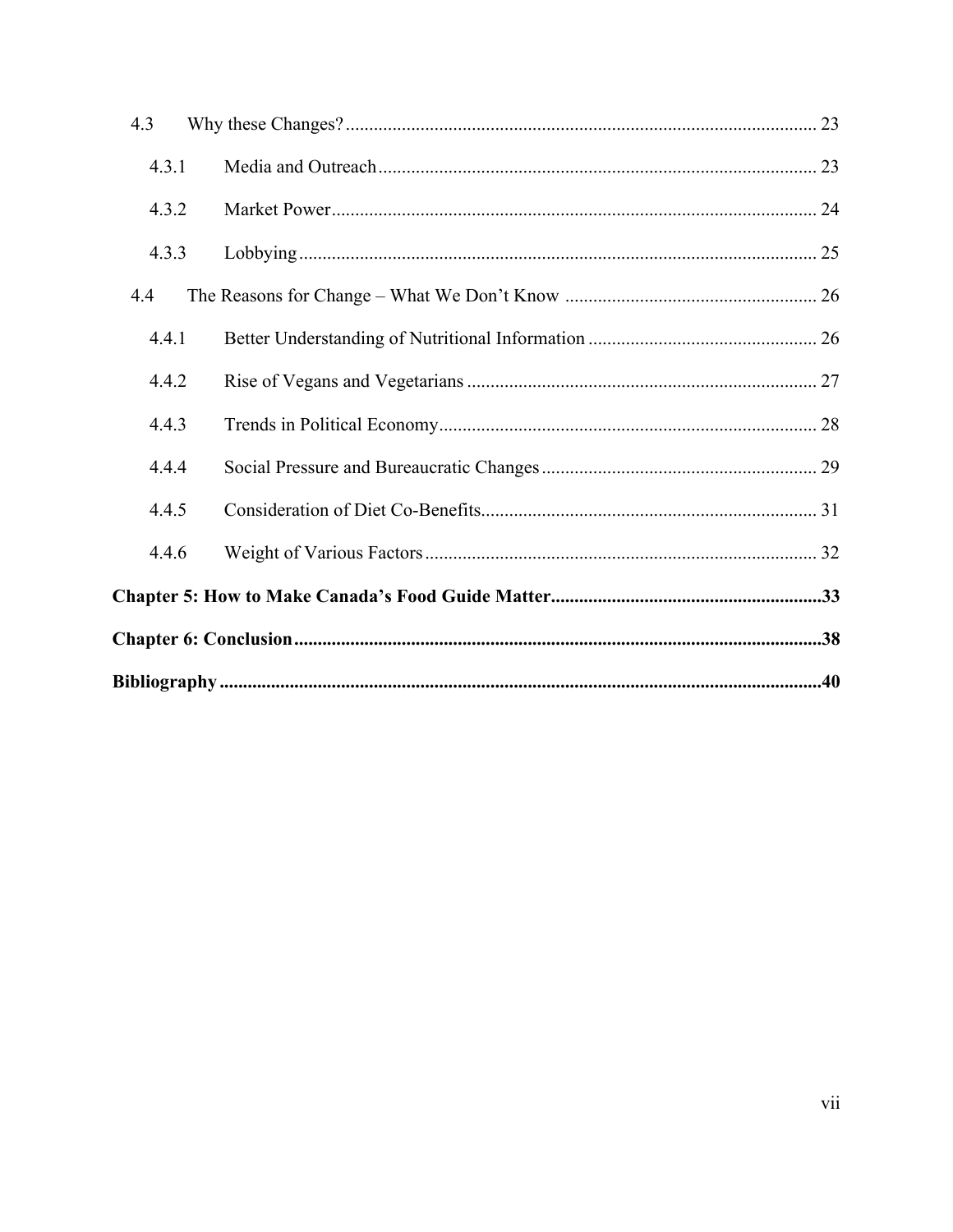# **Acknowledgements**

Thank you to my supervisor Peter Dauvergne for listening to all my heated rants. Joanne, Rob and my extended family and friends for feeding and supporting me. A special thank you to Devon for keeping me grounded. And finally a huge thank you to all my friends at the gym for listening to my rants about research, half-baked thesis ideas, and giving me a second home.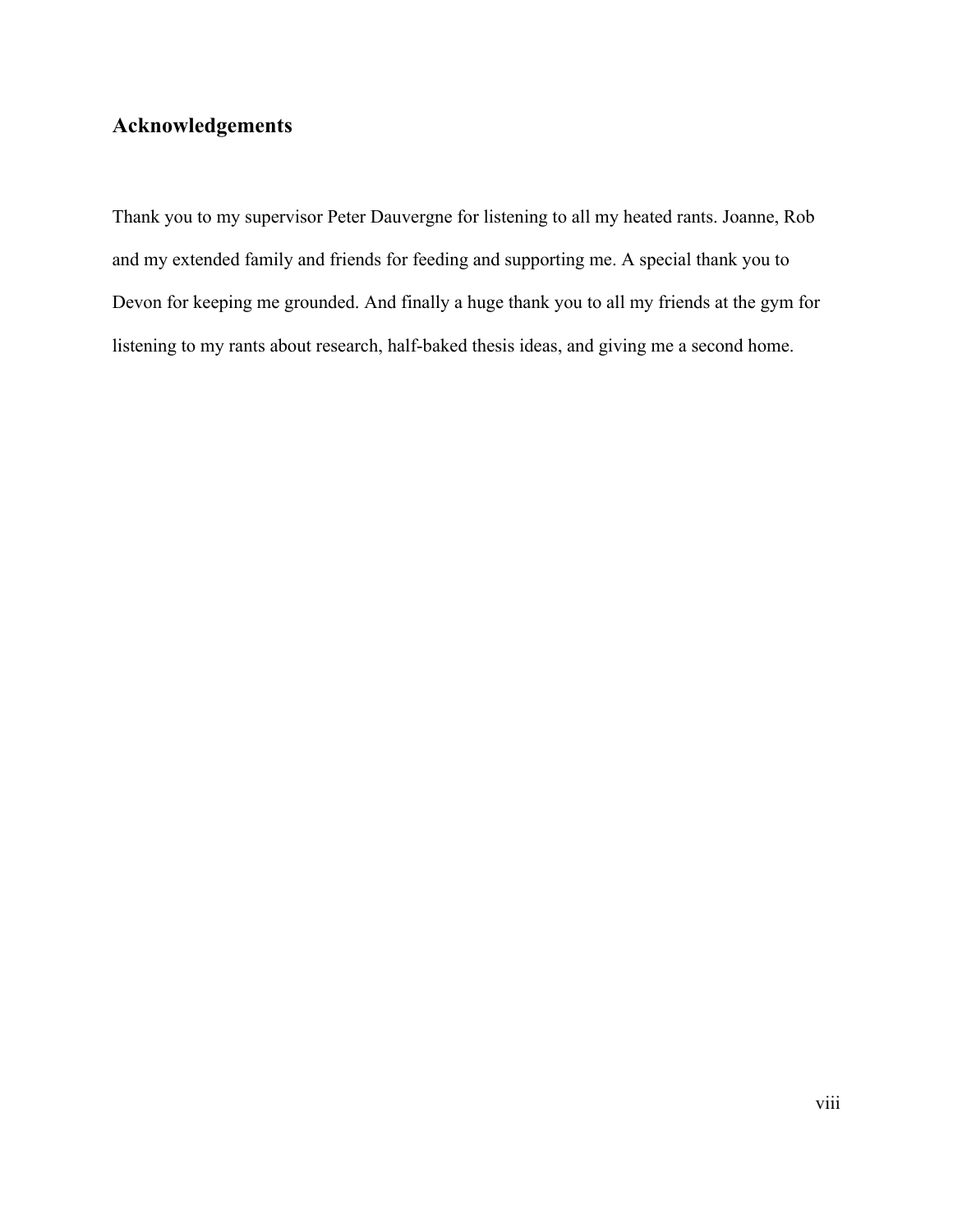# **Dedication**

To all those that call this wild earth home. May you know hope and flourish.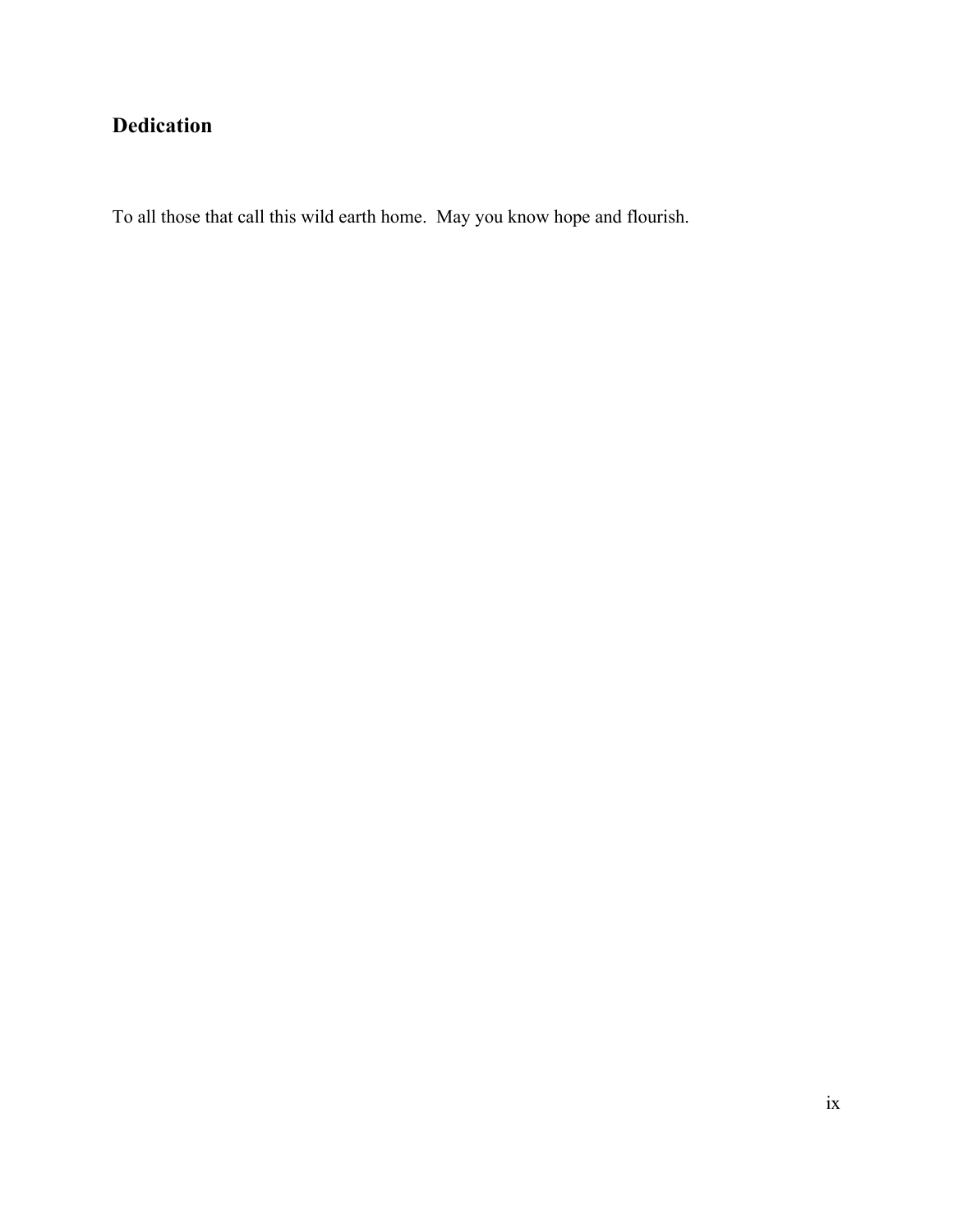# **Chapter 1: Introduction**

#### **1.1 Introduction**

What we do to the planet, we do to ourselves. While all forms of environmental degradation have impacts on human wellbeing, none more so than agriculture and the production of our food. While we now produce more food than ever before in history, cases of both malnutrition due to lack of calories, and under-nutrition due to the consumption of poor calories are at an all-time high.<sup>1</sup> Congruent to this, despite increased research and technological advances, climate change and environmental degradation show little sign of slowing. The industrial food system that has evolved since World War II prioritizes growing methods that pollute the earth and contribute to climate change, in order to produce more of the food that is worse for human health.

Due to the direct and indirect impacts that food and agriculture have on both human and environmental well-being, one would expect federal agriculture and food policy to promote the production and consumption of goods that reduce harm, not lead to it. However, due to the strength and legacy of food and agriculture industry (referred to as agribusiness), most governments promote diets that benefit producers, not consumers or the environment.2 Canada is a perfect example of this, as up until 2019, Canada's Food Guide was well documented as a reflection of meat, dairy and processed food interests, not an informative tool to better the health of Canadian citizens.

<sup>1</sup> Clapp, *Food*, pg 3-4

<sup>2</sup> Kondro, *Proposed Canada Food Guide*, pg 605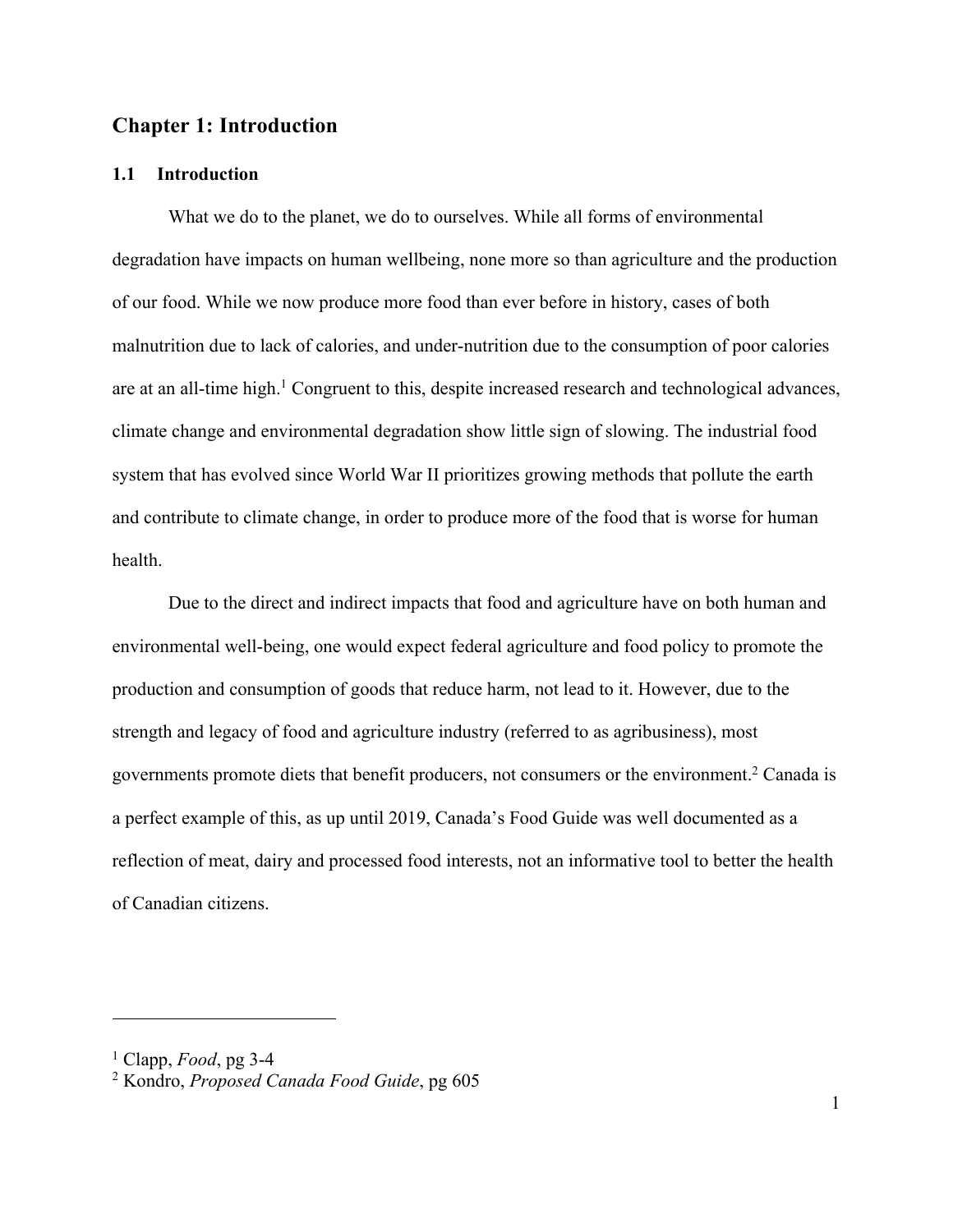However, in January of 2019, the Government of Canada released a new food guide – one that fundamentally changed the manner in which it approaches nutrition, as well as the specific foods it promotes.<sup>3</sup> Most notable is the removal of dairy as a food group, and a focus on the consumption of plant-based proteins over animal products. While these changes have dietitians and environmental activists alike rejoicing, it presents an interesting question – why now? The impact of diet and agriculture on both human and environment health is not a new concept, and the strength of agribusiness has not seen a recent decline. However, this is the first time that the federal document has not been a clear reflection of industry interests, despite minimal changes in their relationship.<sup>4</sup> This change in the food guide is therefore not in line with commonly accepted understandings of the impact of agribusiness on government policy.5

In exploring why Canada's food guide has changed so drastically, this paper poses two key arguments. First, it highlights that despite minimal changes to the power dynamic between industry and state, Canada's Food Guide has shifted drastically to reflect the most recent science and nutritional information, not industry preferences. Second, this paper argues that while a step in the right direction, food and nutrition policy is irrelevant without congruent changes to agriculture policy. However, these initial changes to Canada's Food Guide could set the precedent needed to shift agriculture policy towards foods that support and promote human and environmental health.

<sup>3</sup> Webster, *Canada's updated food guide*, pg e5

<sup>4</sup> Clapp, *Food*, pg 55

<sup>5</sup> Clapp, *Mega-Mergers on the Menu: Corporate Concentration and the Politics of Sustainability in the Global Food System*, pg 25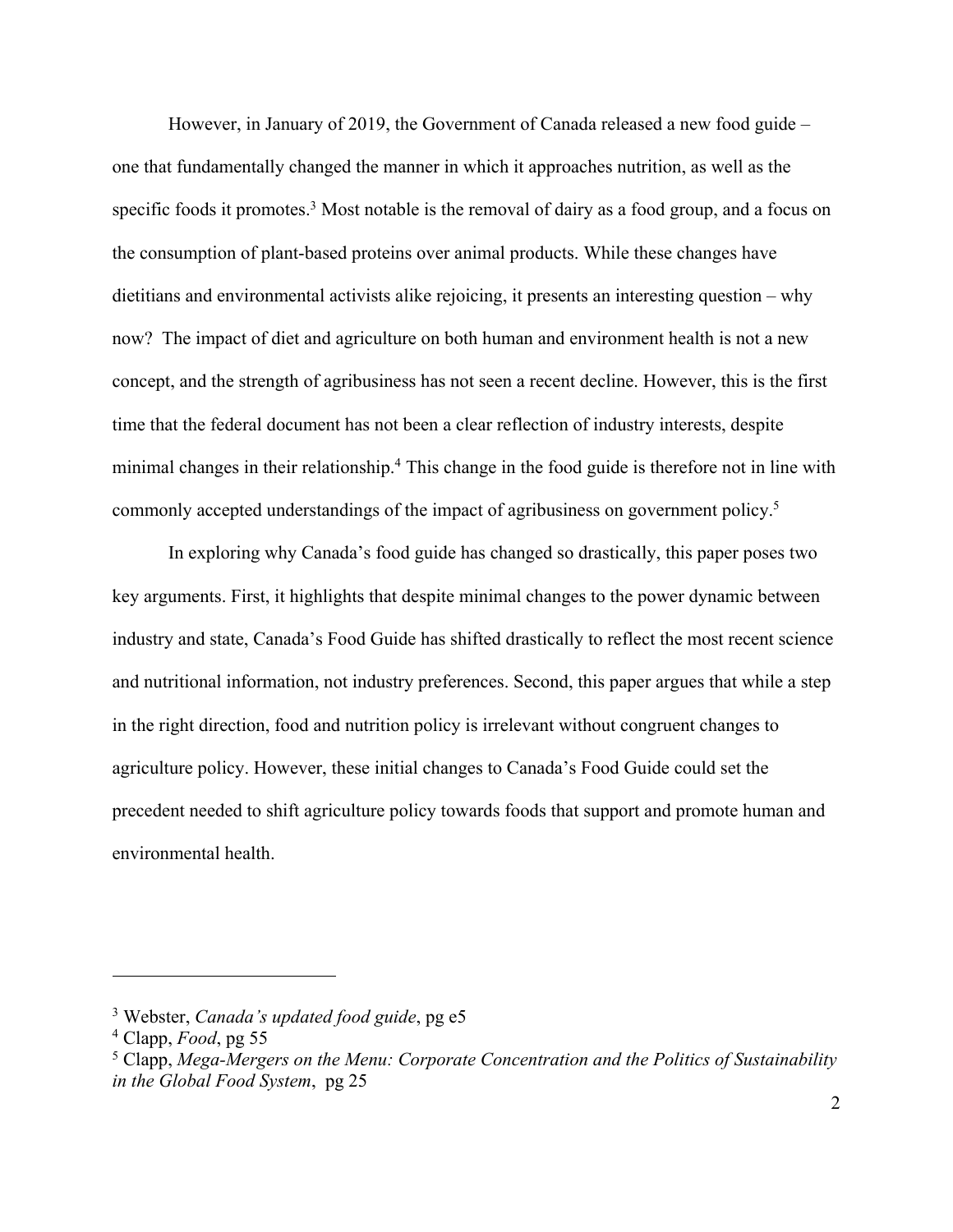For the first argument, three forms of agribusiness power are considered – media and outreach, market power, and lobbying. As there has surprisingly been minimal changes in the power dynamic between agribusiness and state, this paper highlights five additional factors that contributed to this historical shift in priorities: increased awareness of nutritional information, the rise of vegans and vegetarians, demographic and political economy trends, social pressure and bureaucratic changes, and consideration of diet co-benefits and costs. Through considering the complexity of each factor, the shift in agribusiness-government relations can be better understood and explained.

For the second argument, research regarding the food choices of Canadians and food security stress the potential insignificance of Canada's Food Guide. Without meaningful changes to agriculture policy and overall physical and financial access to food, the gains made in nutritional information will not translate to a better fed population. This calls for an integrated federal agriculture/food/nutrition policy, where the industries that the state financially supports align with the health and wellbeing of the population and environment. While these changes are not yet underway, Canada's Food Guide could be the first step towards meaningful changes in agriculture policy.

This change in the food guide is significant for the greater study of Global Environmental Politics as it indicates a shift in the power dynamics associated with agribusiness and state policy. While it remains to be seen if nutritional recommendations will be supported by shifts in agriculture policy, the initial step towards human and environmental health over industry interests is important to acknowledge and understand.

3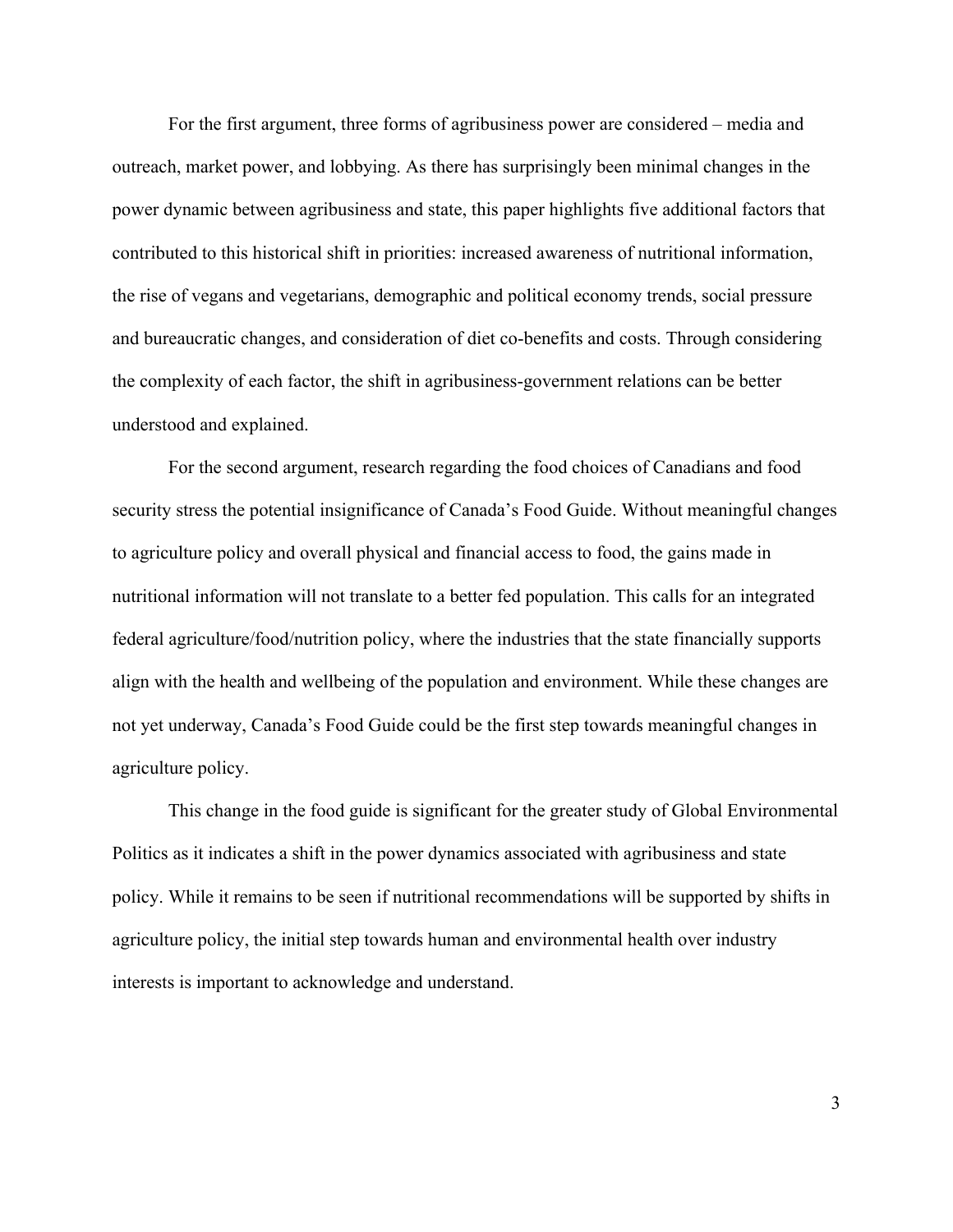#### **1.2 Overview**

In order to best explore the issues at hand, the paper proceeds as follows. Chapter Two provides an overview of the current global food system – with emphasis placed on the impact this system has on environmental and human health, as well as the inherent inequality and skewed power dynamics of the system. Within this overview is the introduction of the three key ways in which agribusiness firms exercise their power over states – media and outreach, market power, and lobbying.

In Chapter Three, the history of industrial agriculture in North America and the role of food guides is explored. This includes highlighting the development of agricultural subsidies and supply management boards, as well as the history of Canada's Food Guide.

Chapter Four begins the analysis of Canada's new Food Guide, with emphasis placed on the changes made and initial reactions from various stakeholders. This section concludes by exploring how the apparent continued power held by agribusiness does not adequately explain how these changes in policy took place and presents five potential factors for the changes that do not fit in with the prior understandings of agribusiness power.

In Chapter Five, the larger picture of food and agricultural policy in Canada is discussed. Special attention is paid to driving factors of consumer choices and food insecurity, stressing that meaningful health promotion must start with greater access to nutritious foods – and as such changes in agriculture policy.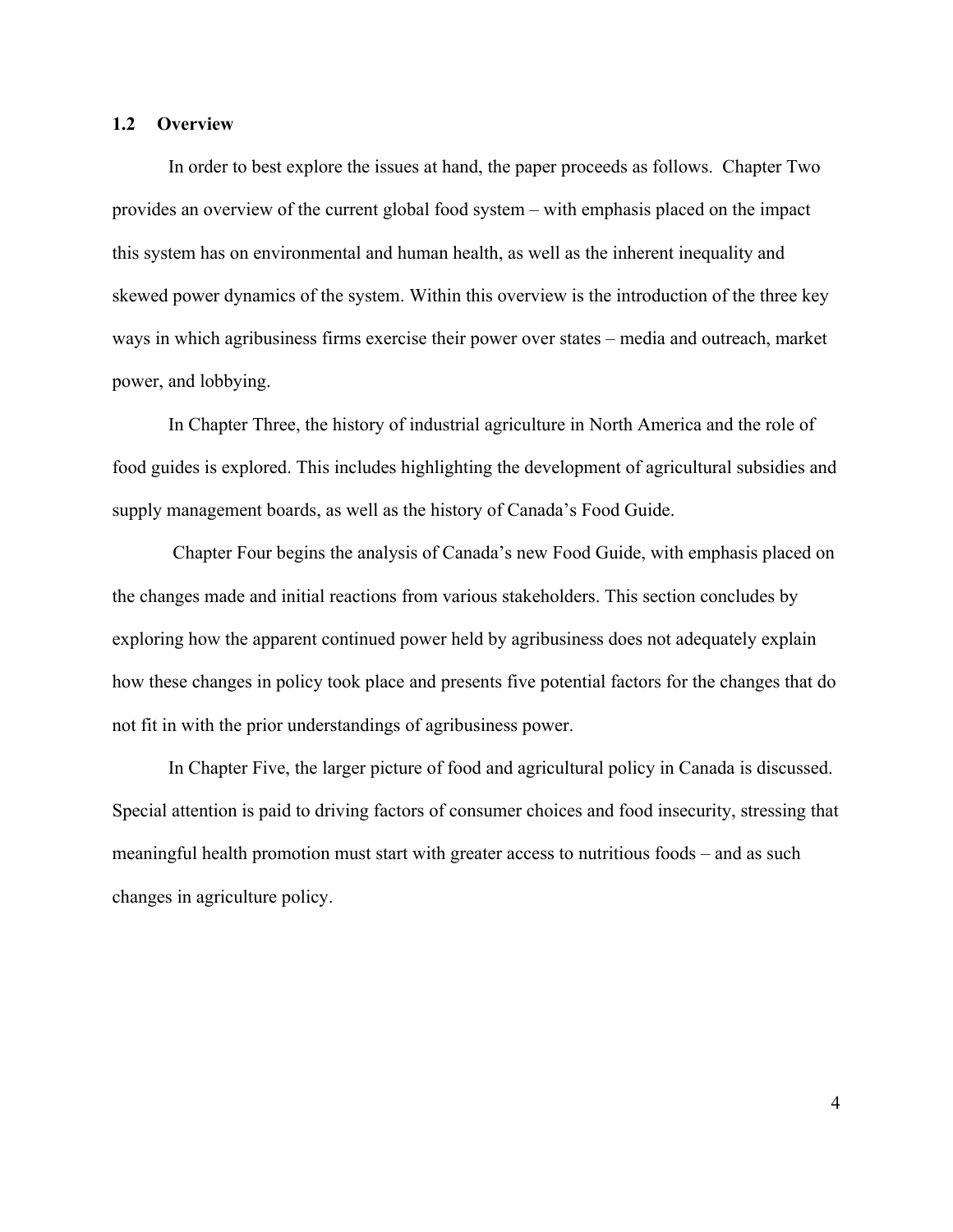# **Chapter 2: Modern Agriculture and the Global Food System**

### **2.1 Overview of Global Agriculture**

While in production, agriculture has the potential to do both great good for nature's systems, as well as great harm. Today, conventional agriculture relies on petroleum-based inputs of herbicides, pesticides and fertilizers for the maintenance of large monoculture farms.<sup>6</sup> In this form of production, the long-term health of the soil and ecosystem is degraded, leading to overall decline in fertility and output. Furthermore, chemical runoff due to over application and poor soil health further pollutes both fresh water and the world's oceans.<sup>7</sup> Due to the high reliance on petroleum inputs and industrial equipment, as well as a focus on animal agriculture, the western food system produces a significant amount of  $CO<sub>2</sub>$  equivalent emissions, with up to  $26\%$ emissions are due to agriculture.<sup>8</sup> In this way, the production of food goods contributes directly to poor human health through the degradation of ecosystems and the biodiversity we require.

This system of production is not only troublesome for physical health, but also economic. The use of synthetic inputs is not a diverse market, but instead a system of production owned and managed by a small subset of agribusiness firms. With Bayer's acquisition of Monsanto in 2018, there are now only four agribusinesses that own the majority of both seed and chemical production worldwide.9 These companies specialize in synthetic input production, as well as the seeds designed to best withstand these harsh chemicals. Most commonly cited is Monsanto's 'RoundUp' herbicide and 'RoundUp Ready' crops. These are genetically modified (GM) cash

<sup>6</sup> Clapp, *Food*, pg 53

<sup>7</sup> ibid

<sup>8</sup> Poore & Nemecek, *Reducing food's environmental impacts*, pg 1

<sup>9</sup> Clapp, *Mega-Mergers*, pg 17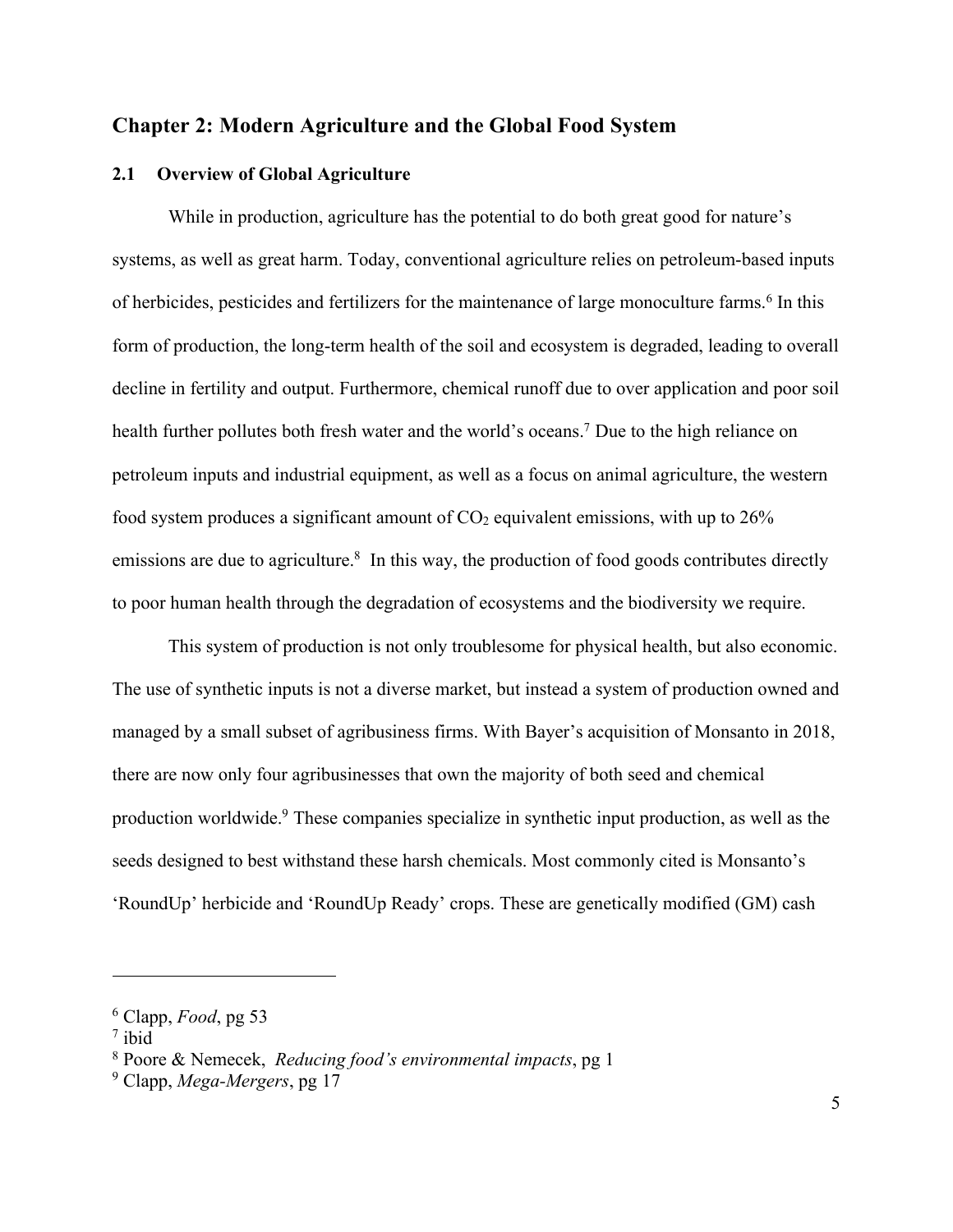crops (wheat, soy and maize), which are not negatively impacted by the potent herbicide – allowing more liberal spreading of fields. This method of monoculture farming not only kills weeds, but actively degrades the soil, killing all the essential micronutrients for a healthy ecosystem. This necessitates the continued use of modified seeds and additional nutrient support, as degraded soil cannot produce healthy crops over the long run. In this way, the monopoly these four firms have not only impacts the markets at large, but the health and wellbeing of individual farms and communities. While the politics of GM seeds and chemical inputs (herbicides, pesticides and fertilizers) is beyond the scope of this paper, it helps illustrate the power of money within agribusiness at large, as these four firms control roughly 75% of the world's agricultural inputs – and as such food for the world. $10$ 

Cash crops – while key staples of many people's diets – are largely prioritized for their role in meat production, as feed for industrially farmed animals. This use of calories is highly inefficient, as animal agriculture requires significant inputs of land, water and food. In a study done by Arrietaa and Gonzálezb comparing the nutritional efficiency of various diets and their impact on climate change, it was found that the typical omnivore diet only produces 15.6 grams of protein per kg Co2 equivalent.11 This is in contrast to diets that don't contain ruminants (39.4g protein/ kg Co<sub>2</sub>), lacto-ovo vegetarians (40g protein/ kg Co<sub>2</sub>) and vegans (41.2g protein/ kg Co<sub>2</sub>), which each produce over double the amount of protein per  $kg Co<sub>2</sub>$  equivalent emissions. This efficiency of macro nutrient production is consistent across fats, carbohydrates and overall calorie production. This illustrates that the prioritization of cash crops for feed not only reduces

<sup>10</sup> Clapp, *Mega-Mergers*, pg 16

<sup>11</sup> Arrietaa and Gonzálezb, *Impact of current, National Dietary Guidelines and alternative diets on greenhouse gas emissions in Argentina*, pg 62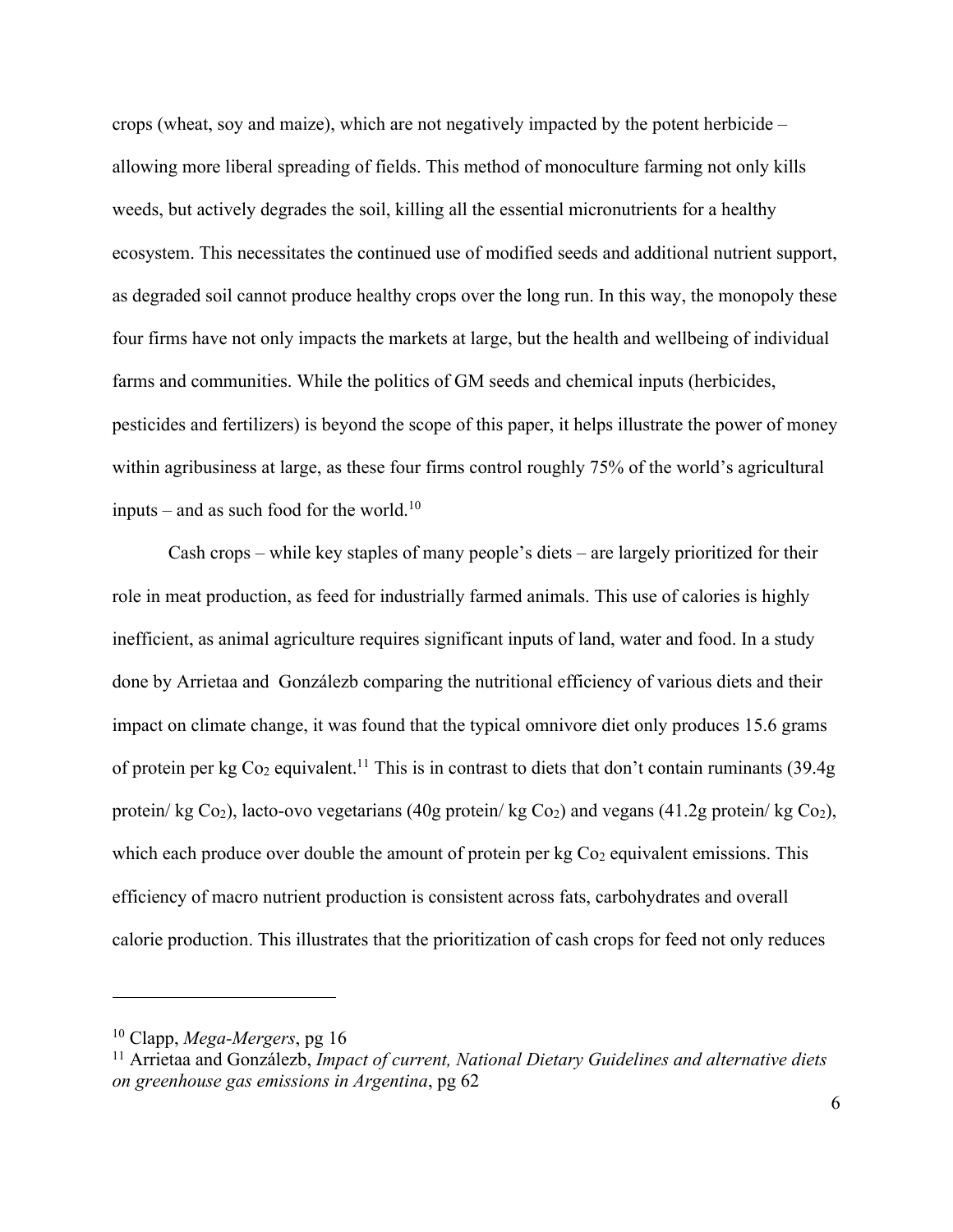the total available calories for human consumption, but also increases the contribution to climate change.

The redirecting of calories to animal agriculture is not the only process that exacerbates food insecurity and equity issues, as the recent financialization and market trading of food goods increases the volatility of cash crop prices, directly impacting access to food for the world's poor. This global system – while supported by the primary players in the promotion of free trade – reduces the potential for already low-income families to break the cycle of poverty through insufficient calories and chronic hunger.<sup>12</sup>

Once produced, food contributes to poor human health in a second form – its consumption. The market focus on highly processed, calorically dense, yet nutrient poor food is leading to epidemics of non-communicable diseases, including heart disease and type II diabetes.13 These highly processed foods are mass marketed and often the cheapest options available to consumers – however, this low overhead cost is not due to an inherent advantage in the food production, but significant market subsidies for the production of specific cash crops and animal products, combined with economies of scale.<sup>14</sup> In this way, and as is highlighted in the following section, this directly links the agricultural policies of states to the availability of foods for their citizens.

#### **2.2 Food as Climate Action**

Diet is of further importance when considering the environmental commitments of Canada to climate change and environmental degradation. Despite being far from meeting its

<sup>12</sup> Clapp, *Food*, pg 143

<sup>13</sup> Cramer et al., *Characteristics of Americans Choosing*, pg 561-62

<sup>14</sup> Ghosh-Dastidar et al., *Distance to Store*, pg 592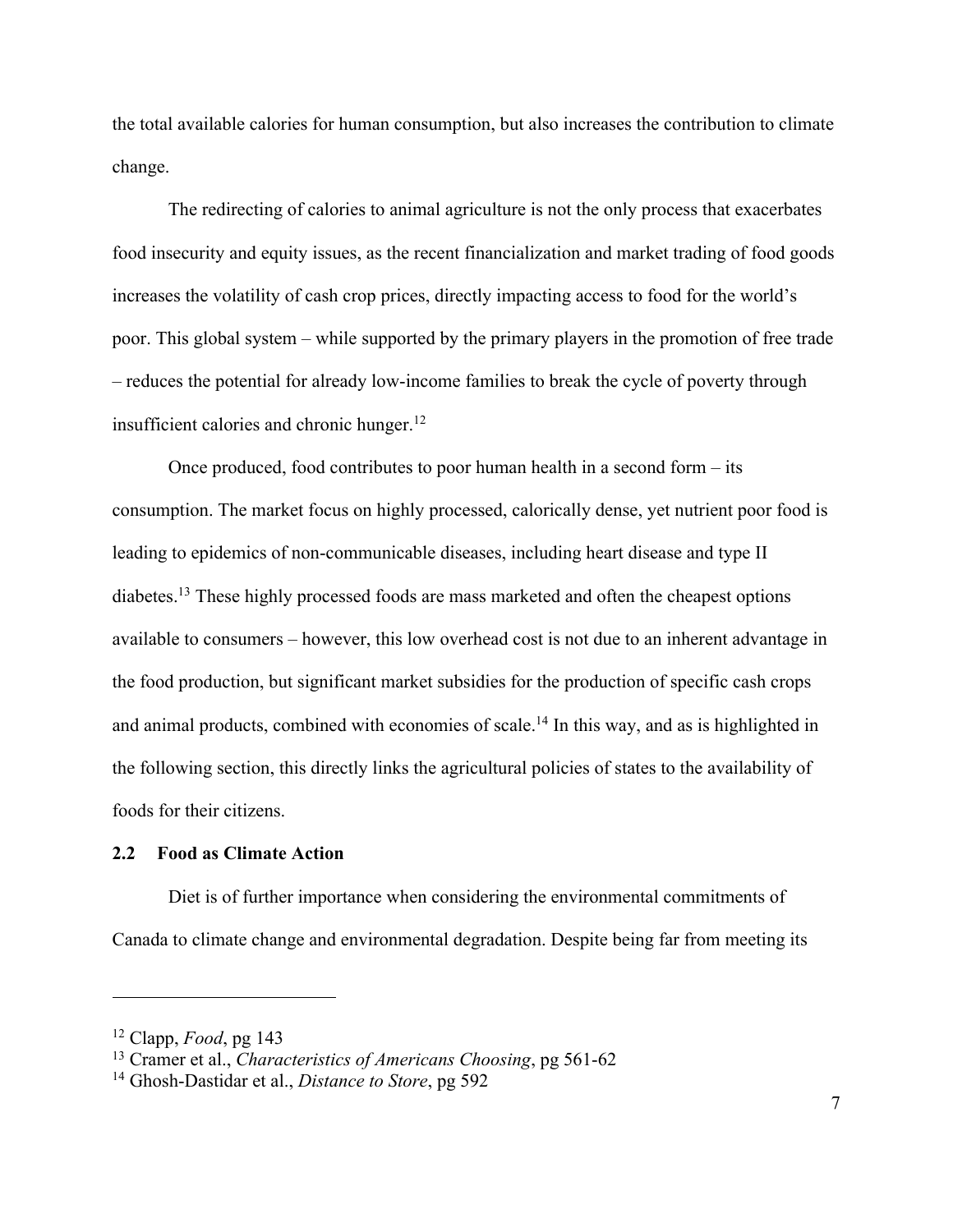Paris Accord Nationally Determined Contribution, it is still important to consider the domestic industries that hinder potential gain in climate efficiency.15 In 2006 the UN released a report outlining the largest factors contributing to  $CO<sub>2</sub>$  emissions. They found that above any other industry, agriculture – and especially animal agriculture – contributes the most global  $CO<sub>2</sub>$ equivalent emissions.16 Some studies have found the food industry at large contributes 26% of total global emissions.17 This is highlighted in research by Ivanova et al. comparing the emissions of various EU countries. According to her research, Denmark has one of the highest emissions of any EU state despite their work in green energy production and active transport. This disparity in actions and emissions is in large part attributed to the high levels of meat consumption within the country, further emphasizing the role that diet can play on the climate.18

Considering this impact of agriculture on climate, as well as the commitments that Canada has made on the international stage to minimize  $CO<sub>2</sub>$  equivalent emissions, it is essential that the state acknowledge and embrace the potential role that the population's diet can play in reaching these commitments. As is discussed in the coming sections, this would necessitate both climate aware diet recommendations, as well as a shift in federal supported agriculture, in order to align with climate action.

#### **2.3 Agribusiness Power**

 $\overline{a}$ 

While the above section provides a very brief overview of the nature of the global food system, the key underlying points of consideration are both a) the global nature of modern food

<sup>15</sup> Climate Action Tracker, *Country Summary: Canada*

<sup>&</sup>lt;sup>16</sup> United Nations Food and Agriculture Organization & The Livestock Environment and Development Initiative, *Livestock's Long Shadow*, pg 5

<sup>17</sup> Poore & Nemecek, *Reducing Food's Environmental Impacts*, pg 1

<sup>18</sup> Ivanova et al., *Mapping the carbon footprint*, pg 7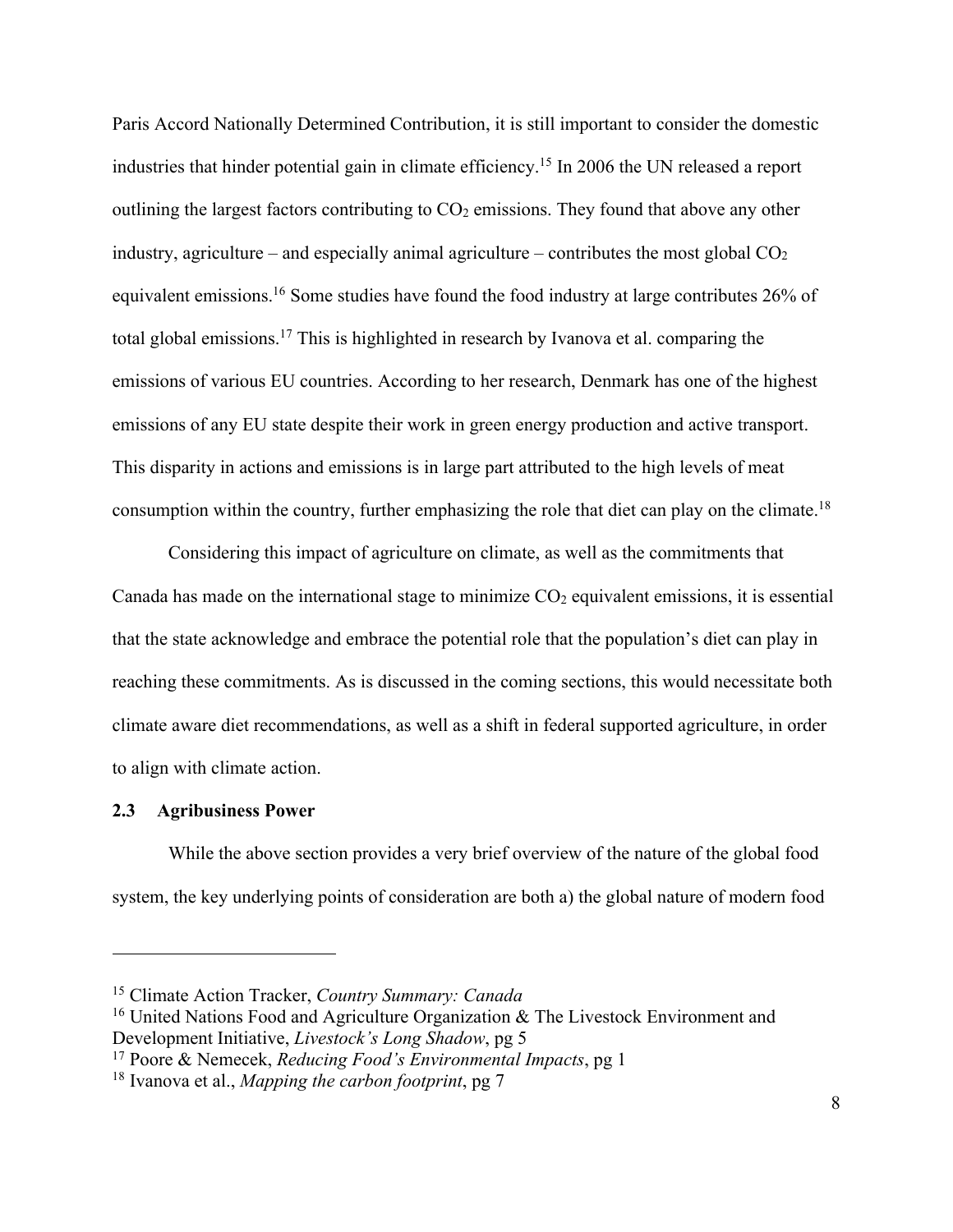production and b) the associated power that agricultural and food production firms hold. Specifically, Clapp highlights three key ways that agribusiness firms hold and exert power in the relationship to food and agricultural policy: i) media and outreach infrastructure, ii) market power and iii) direct and indirect lobbying.19

First, in the case of media and outreach infrastructure, the sheer size and financial capabilities of agribusiness firms allows for both the direct advertising to consumers, as well as funding of research and reports that focus on the benefits and importance of the current agribusiness structure. This media influence shapes public knowledge and discourse at large. In the context of the dairy industry, one example is the *Got Milk?* campaigns in the USA, and various ad campaigns facilitated by Dairy Farmers of Canada. Originally started by the California Milk Processor Board, *Got Milk?* was later licensed by the Milk Processor Education Program (MilkPEP) and marketed across the USA – everything from TV and magazine advertisements to posters in classrooms.20 In the Canadian context, Dairy Farmers of Canada runs TV, billboard and print advertisements, highlighting different Canadian dairy products. Because these advertisements are focused on a product (dairy) and not a specific distributor, they are often passed as nutritional information, and not a marketing program. This media engagement helps shape public perceptions, as by the mid 90s, 91% of American adults were aware of the *Got Milk?* campaign.

Second, in the case of market power, the complex relationship between state and industry in the creation and promotion of industrial agriculture and the North American diet has given

<sup>19</sup> Clapp, *Mega-Mergers*, pg 25-26

<sup>20</sup> Kardashian, *The End of Got Milk*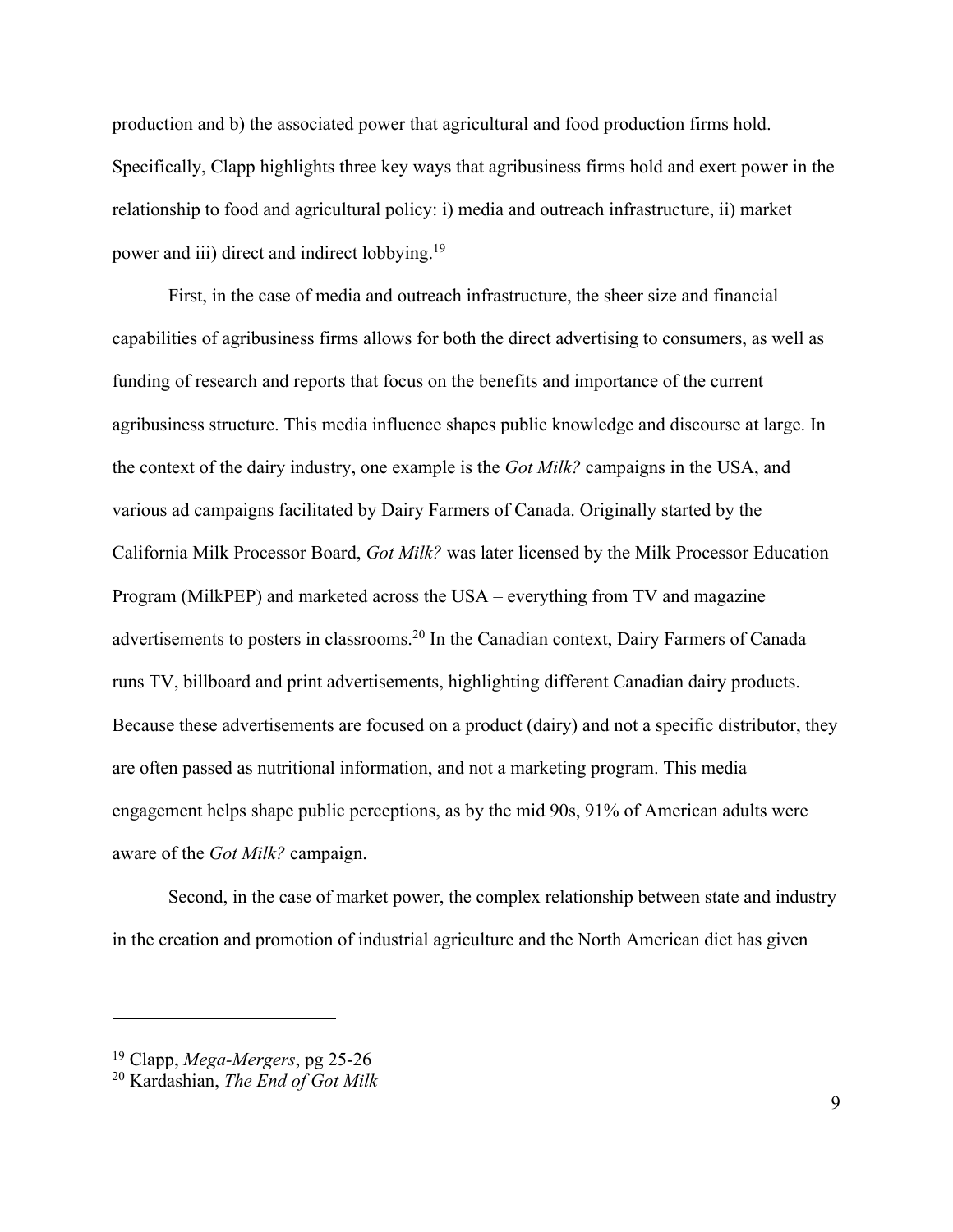agribusinesses considerable strength. As is highlighted in detail below, in the case of Canadian Dairy this took the form of supply management – a system developed to aid dairy farmers and now a major point of Canadian foreign policy.<sup>21</sup> The importance of dairy and other products under supply management is expanded due to both the market share of the industry, as well as its role as a voting point for many farmers and rural Canadians.

Third, lobbying of government offices and party officials further promotes the interests of agribusiness firms. In the case of Canadian Dairy, the close relationship between industry and government is a commonly acknowledged fact.<sup>22</sup> This lobbying not only takes place in Ottawa, but within individual party politics, with the most recent scandal taking place at the 2018 conservative convention, where a binder outlining the Dairy Farmers of Canada intentions to shut down conversations regarding supply management and promotion of free trade principles was found. $23$ 

These three key ways that agribusinesses wield power shape public perception and government policy. As is highlighting in the following section, the use of this power has historically been associated with the development and promotion of Canada's Food Guide.

<sup>21</sup> van Kooten, *Reforming Canada's Dairy Sector*, pg 3

<sup>22</sup> Wherry, *Why the Dairy Lobby*, para 10

<sup>23</sup> Gerson, *The Dairy Lobby's Iron Grip*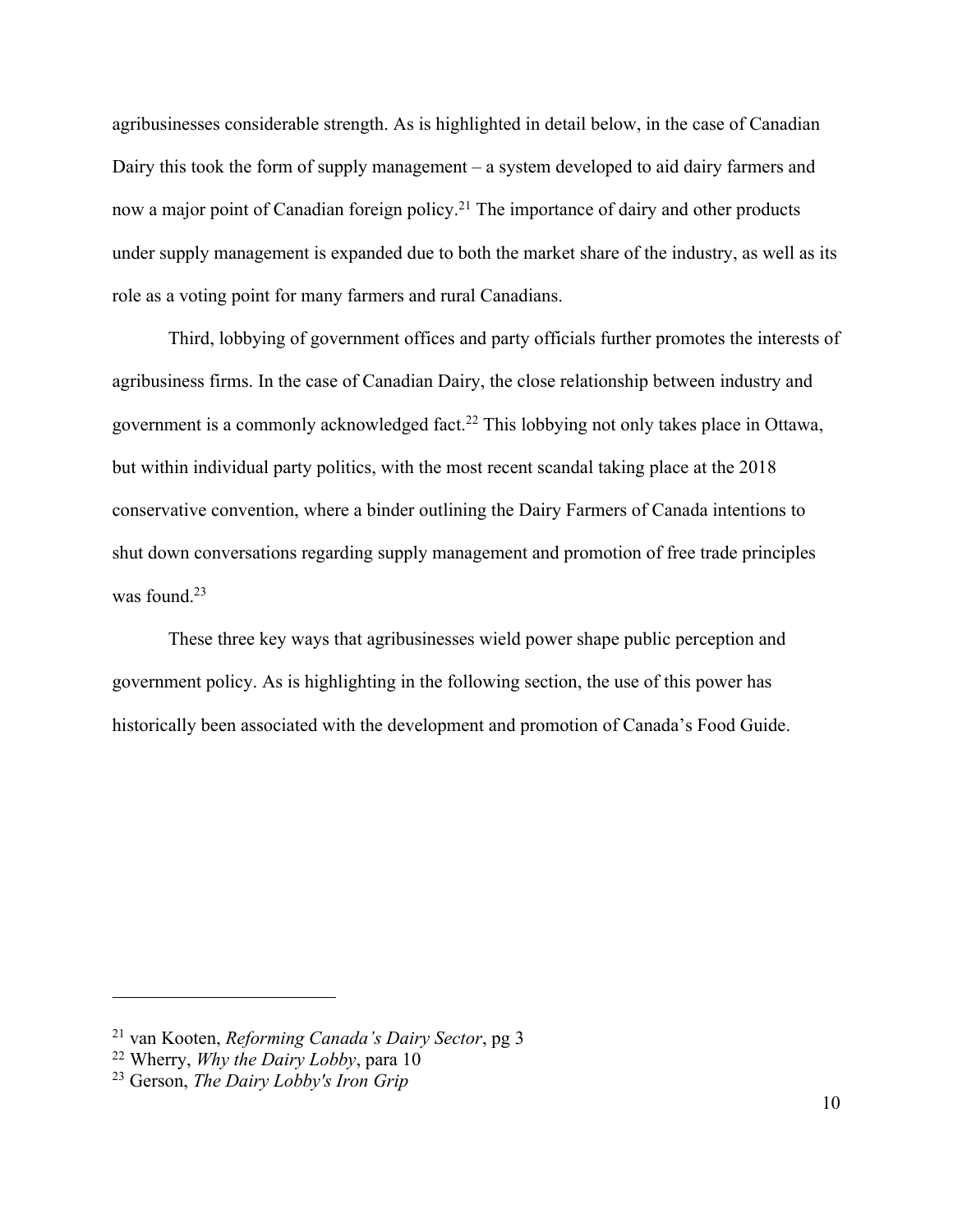# **Chapter 3: Agriculture and Canada's Food Guides**

### **3.1 Agriculture Development in North America**

The industrialization of agriculture in Canada and North America began in the 19<sup>th</sup> century and shaped the future of food and nutrition.24 In response to the Great Depression, agricultural subsidies and food boards were created throughout the 1930s in order to increase production and reinvigorate the economy. In the case of Canada, this looked like the 1935 creation of the Canadian Wheat Board.<sup>25</sup> While originally a voluntary marketing agency, by 1943 it became a mandated monopoly on wheat, barley and oats. Where the US focused on farm subsidies, guarantee buyback programs and trade control, Canada utilized a price pooling system, where all wheat producers received an initial payment, followed by a final payment based on pooled wheat sales.<sup>26</sup> Following World War II, policies similar to these grew all over the western world, with a focus on wheat, soy and corn. Domestically, these foods were processed to create a wide variety of pre-made, convenience foods. However, the rate of subsidization could not be met by domestic consumption. As such, excess food was shipped overseas as food aid for the struggling post-colonial states, as transporting and giving away the food was cheaper than storing it. $27$ 

Even with food aid programs, there continued to be a surplus of grains produced in the western world. This started the practice of feeding grain to livestock, allowing for the advent of factory-farmed meat. In turn, this led to a significant drop in the price of meat, and the

<sup>24</sup> Clapp, *Food*, pg 27

<sup>25</sup> Skogstad, *The Dynamics of Institutional Transformation*, pg 563

<sup>26</sup> Clapp, *Food*, pg 28; Skogstad, *The Dynamics of Institutional Transformation*, pg 537

<sup>27</sup> Clapp, *Food*, pg 30-31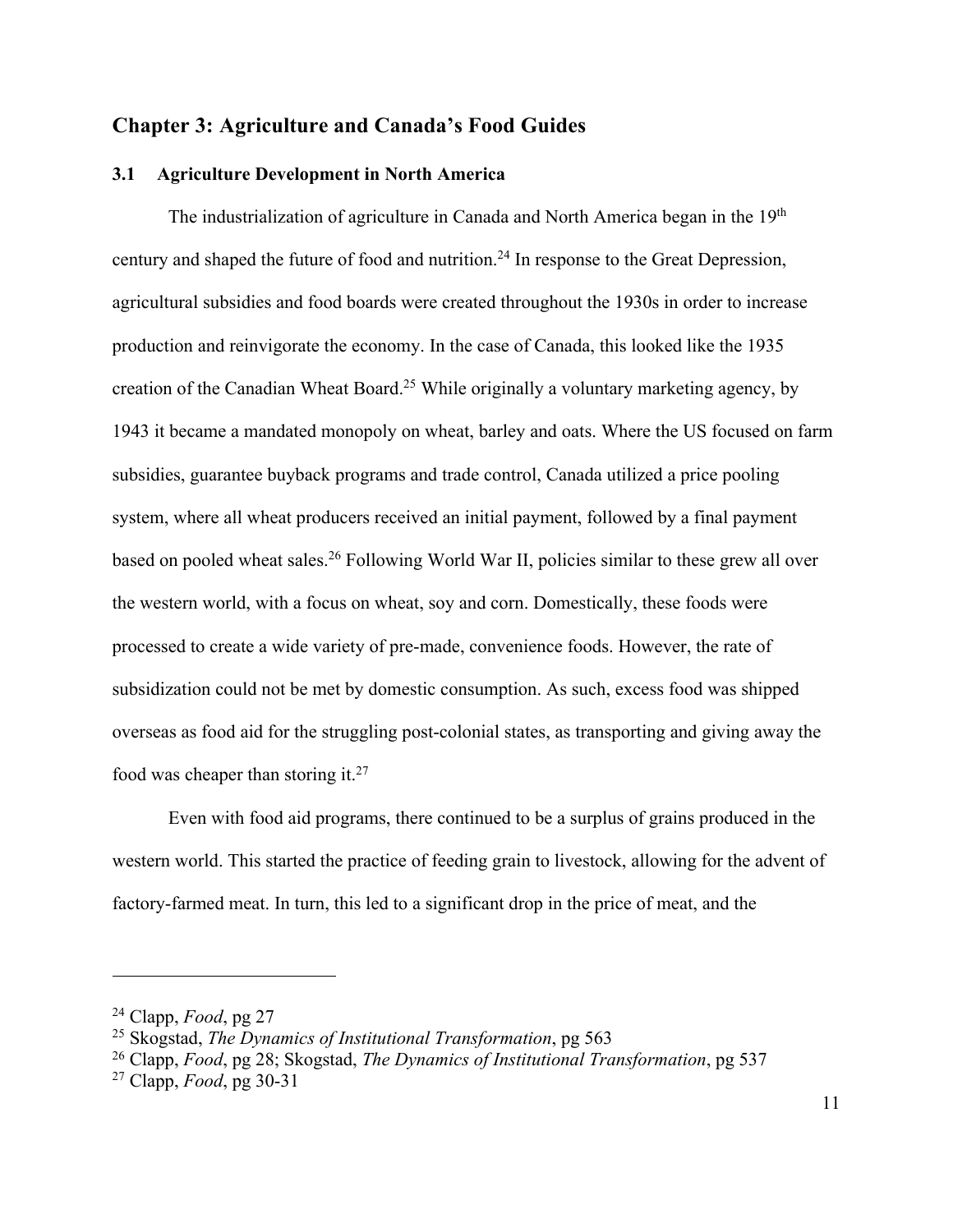"meatification" of western diets.<sup>28</sup> As Clapp highlights, by the 1970s this use of grain for meat production led to "the one billion people in the rich world… eating meat that used as much cereals as the two billion people in the poor countries consumed directly in the form of grain".29 What is worse is that these changes were seen as the success of industrialization and growth of the west. The focus on excess and 'more' became synonymous with a successful western world.

However, these policies also allowed the producers of food to grow their income and control with little notice from the public at large. As the consumption of processed foods increased, so did the power of food producers and processers. These agribusinesses in turn gained greater sway with government, utilizing the three avenues of control highlighted in the previous section, and allowing for the promotion of policies that supported continued economic growth.30 In this way, food guides were promoted as a means to both promote human and economic health – by placing emphasis on produce and value added food goods with domestic economic impacts.

#### **3.2 The Canadian Food Guide**

The first Canadian Food Rules were developed in 1942, with the intention to "prevent nutrition deficiencies while coping with rationing, and introduced the concept of food groups, emphasizing the consumption of nutrient-rich milk, especially by children".<sup>31</sup> These original 'Food Rules' were changed several times before the official food guide was released in 1961. First, dairy was stressed as a key component to gaining essential micronutrients – this was

 $\overline{a}$ 

<sup>30</sup> Clapp, *Mega-Mergers,* pg 25-26

<sup>28</sup> Weis, quoted by Clapp, *Food*, pg 55

<sup>29</sup> Clapp, *Food*, pg 47

<sup>31</sup> Slater & Mudryj, *Are We Really*, pg 1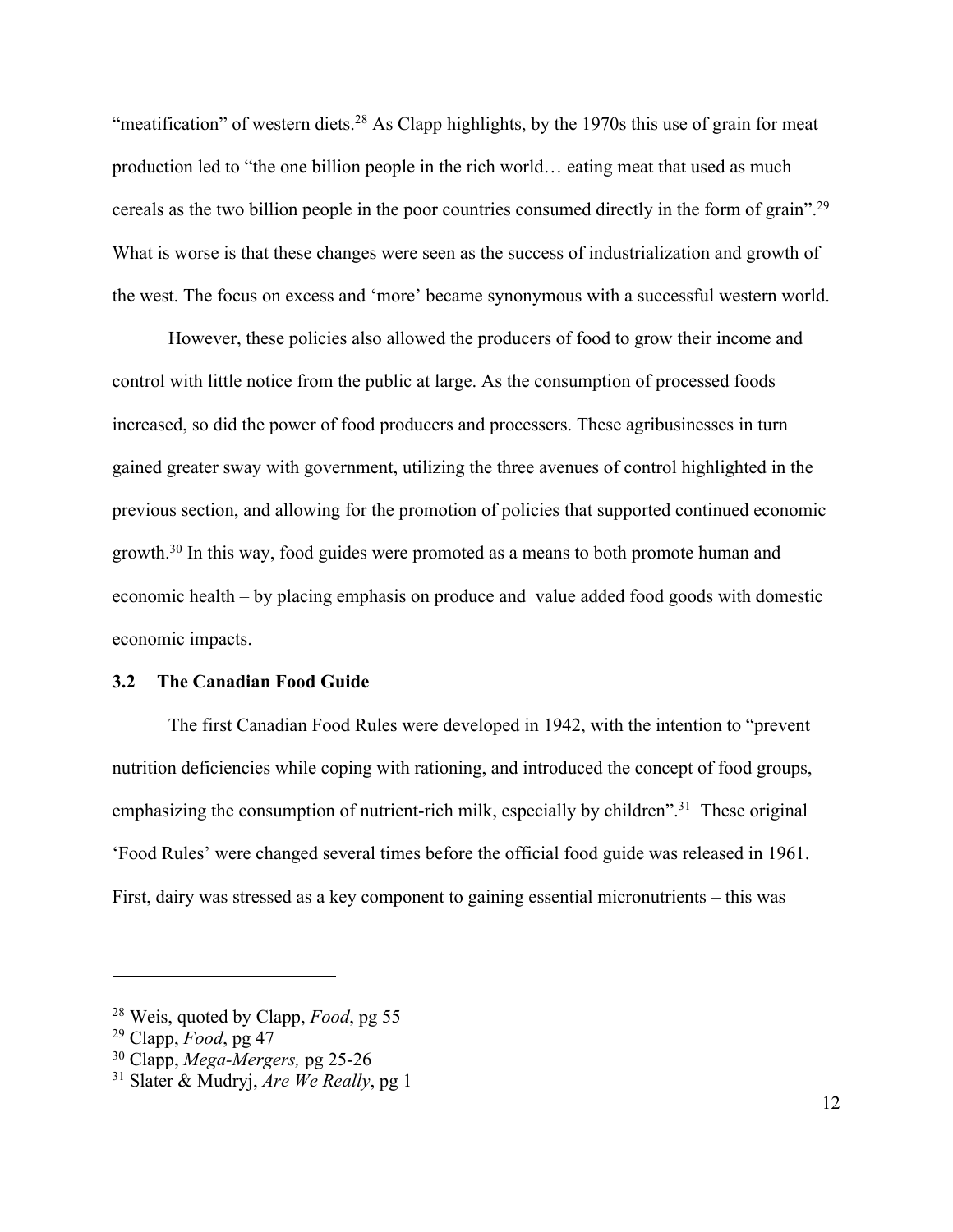despite shortages of dairy experienced by the state. Furthermore, initial servings of meat and alternatives were quite low compared to more recent food guides. With the ongoing war, these guides also featured notes about conserving food, specifically "Food is urgently needed in Europe and the Far East. Do your bit for hungry humanity by conserving food. Buy less Use less Waste nothing".<sup>32</sup> Furthermore, these initial food rules explicitly highlighted the importance of vitamin D, with recommendations for how to subsidize it within one's diet for adequate intake.

After several edits of these initial rules, the first Food Guide was released in 1961, with five food groups (milk, fruit, vegetables, bread & cereals and meat & fish) and information regarding shopping and preparing food for different ages. In this first edition of the Food Guide, Milk was the only food group with explicit intake recommendations, with all others simply referring to unspecified 'servings'. For example, it was recommended that Canadians consume one serving from the meat & fish group daily. The 1961 Food Guide was also the first to emphasize the potential for "dried beans and peas" as suitable forms of protein in the place of meat.<sup>33</sup>

The Food Guide was next updated in 1977. This new food guide combined fruits and vegetables, with the new recommendations depending on four food groups. In this guide, notable changes include the increased servings of 'meat and alternatives' to two servings per day, and a reduced emphasis on whole grains, highlighting the role of fortified products instead. The 1982 guide appears near identical to that released in 1977, with the most notable changes being in response to *The Report of the Committee on Diet and Cardiovascular Disease* released in 1977.

<sup>32</sup> Health Canada, *History of Canada's Food*, pg 5

<sup>33</sup> Ibid, pg 7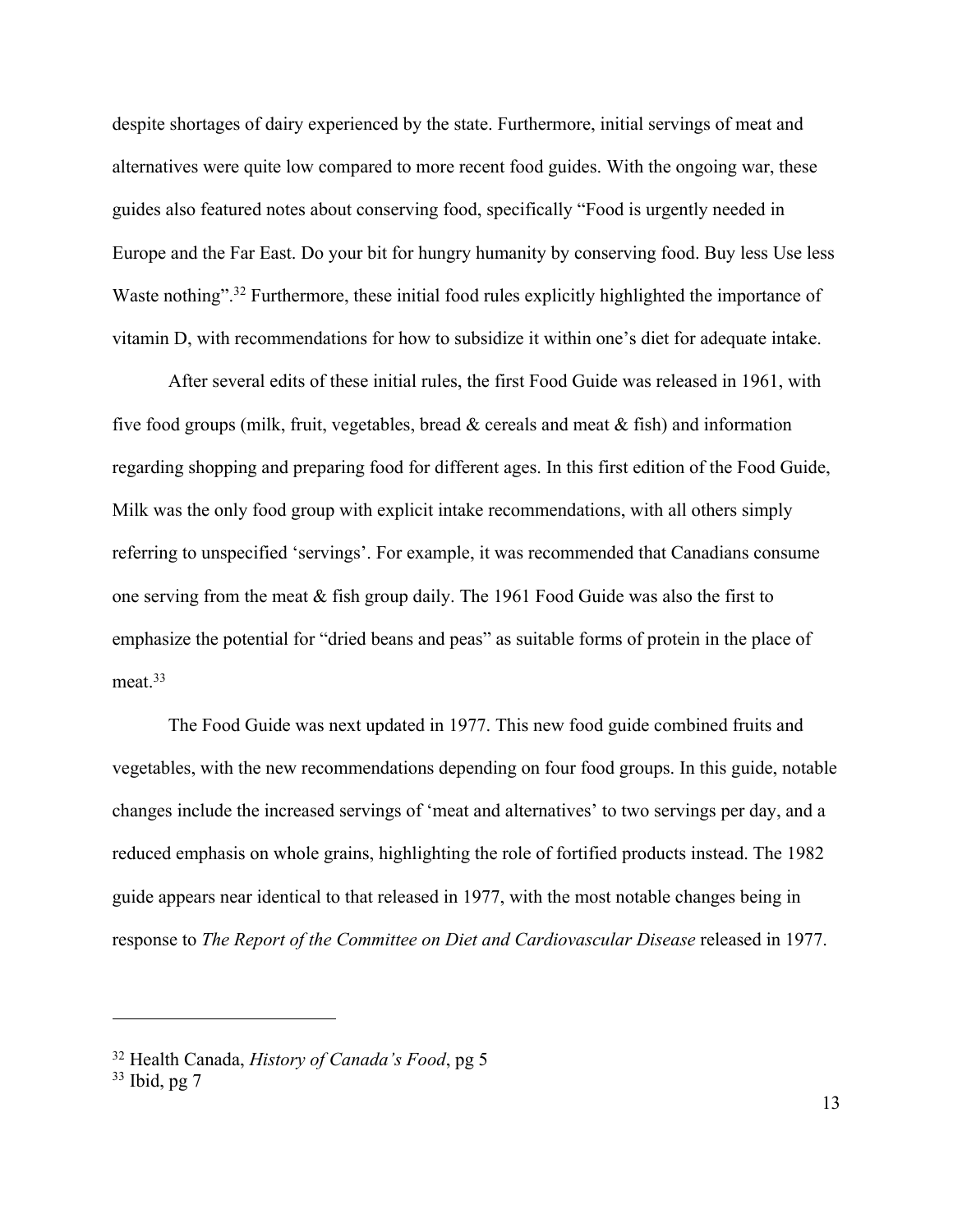This report highlighted the rise of non-communicable, lifestyle related diseases in the Canadian Population, and as such the new food guide included an emphasis on the need for physical exercise, as well as reductions in fat, sugar, salt and alcohol intake.<sup>34</sup>

1992 brought a new guide and a new name, 'Canada's Food Guide to Healthy Eating'. This Food Guide introduced the iconic food rainbow, with the foods one should eat in higher quantities making the largest outer rings of the rainbow, and the foods that should be minimized focused in the center. Despite meat and alternatives being the lowest recommended serving size, these servings were once again increased to two to three servings daily, depending on age and sex. This Food Guide also brought about the introduction of an 'other food' category, intended to include processed foods that are not easily contained in one of the main food groups. Without a specific serving suggestion, the guide simply highlights to limit these more processed foods.<sup>35</sup>

'Eating Well With Canada's Food Guide' was released in 2007, and built off of the established food rainbow. While very similar to the 1992 edition, this new guide included a note about the importance of drinking water, as well as being aware of the types of oil one consumes – with emphasis placed on canola, olive and soy oil, as well as "soft margarines that are low in saturated and trans fats". Furthermore, 'Fruits and Vegetables' replaced 'Grain Products' as the outer, largest component of the rainbow. Additionally, the renaming of 'Milk and Alternatives' allowed for the inclusion of non-dairy, fortified alternatives to cow's milk. Furthermore, culturally diverse foods were pictured, as well as the release of a food guide specific to Canada's indigenous population.36

<sup>34</sup> Health Canada, *History of Canada's Food*, pg 8-9

<sup>35</sup> Health Canada, *History of Canada's Food*, pg 10

<sup>36</sup> Health Canada, *History of Canada's Food*, pg 11-13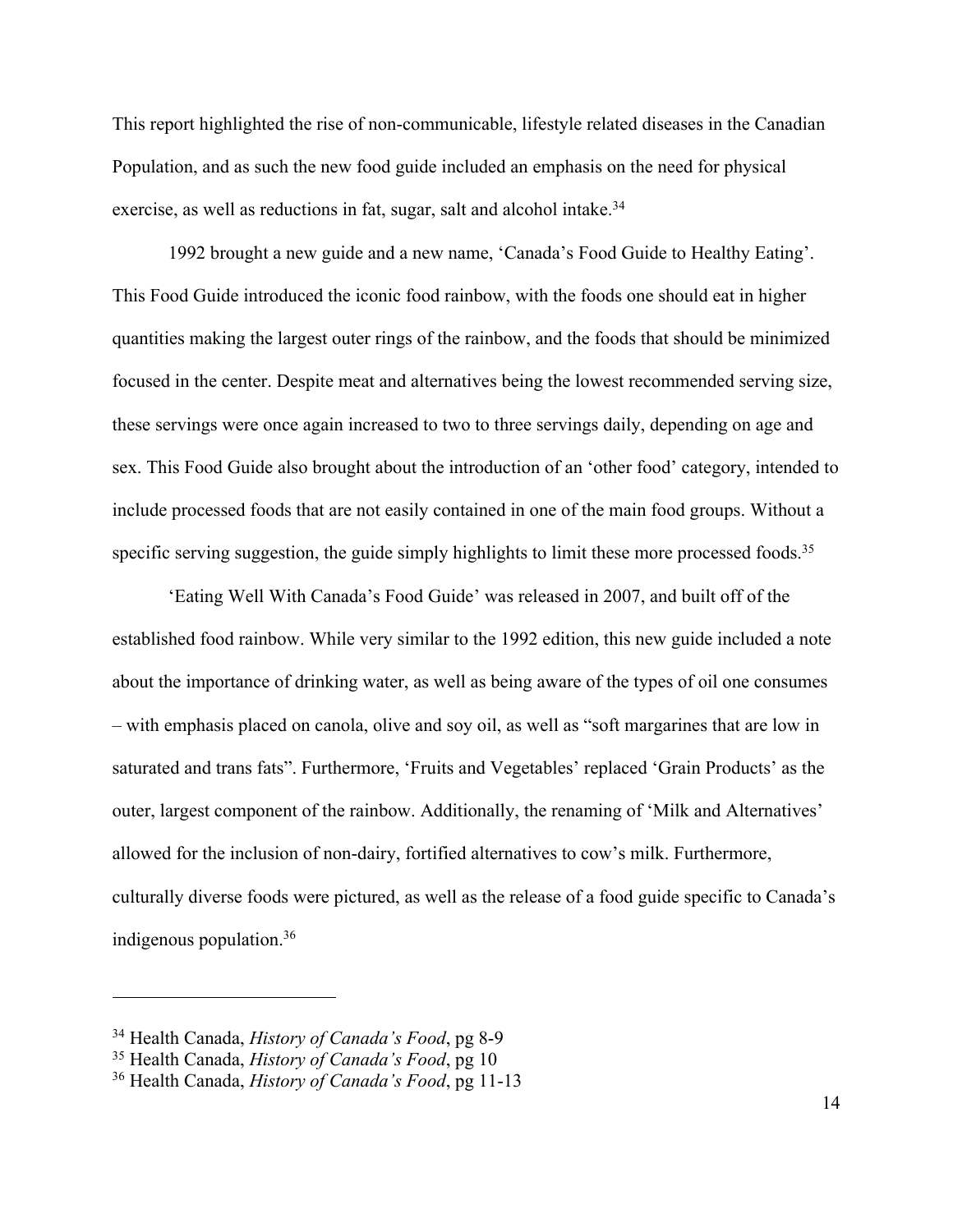#### **3.3 A Guide for Who? Supply Management and Agriculture Lobby**

While the official Government of Canada report highlights the importance of nutritional information and citizen health in the promotion of the food guide, critiques take a different perspective in understanding the development of Canada's Food Guide over the years. With respect to the 12 member 'External Food Guide Advisory Committee', used to create the 2007 Guide, the role of representatives from "Food and Consumer Product Manufacturers of Canada, the Vegetable Oil Industry Council and the BC Dairy Foundation" were seen as a direct conflict of interest.37 Others went so far as to argue "The big winners of the revision were the beef and dairy industries... not the Canadian public"<sup>38</sup>. This is grounded in the continual focus on meat and dairy consumption, despite increasing research finding the direct negative impact that both have on human health.<sup>39</sup>

The role of the dairy, egg and poultry lobby is of special interest in Canada, due to the role of supply management. Through the supply management system, there are guaranteed quotas and prices associated with the production of each good, keeping prices high for both producers and consumers.40 This supply management has aided mainly large, industrial farms that have been able to grow considerable wealth through the system due to economies of scale. This has created a positive feedback of agricultural input in policy, where the economic stability guaranteed through supply management allows for a stronger dairy lobby, which in turn ensures

<sup>37</sup> Kondro, *Proposed Canada Food Guide*, pg 605

<sup>38</sup> Collier, *Calls for a Better*, pg 1281

<sup>39</sup> Barnard et al., *Vegetarian and vegan diets*, pg 256

<sup>40</sup> van Kooten, *Reforming Canada's Dairy Sector*, pg 2-3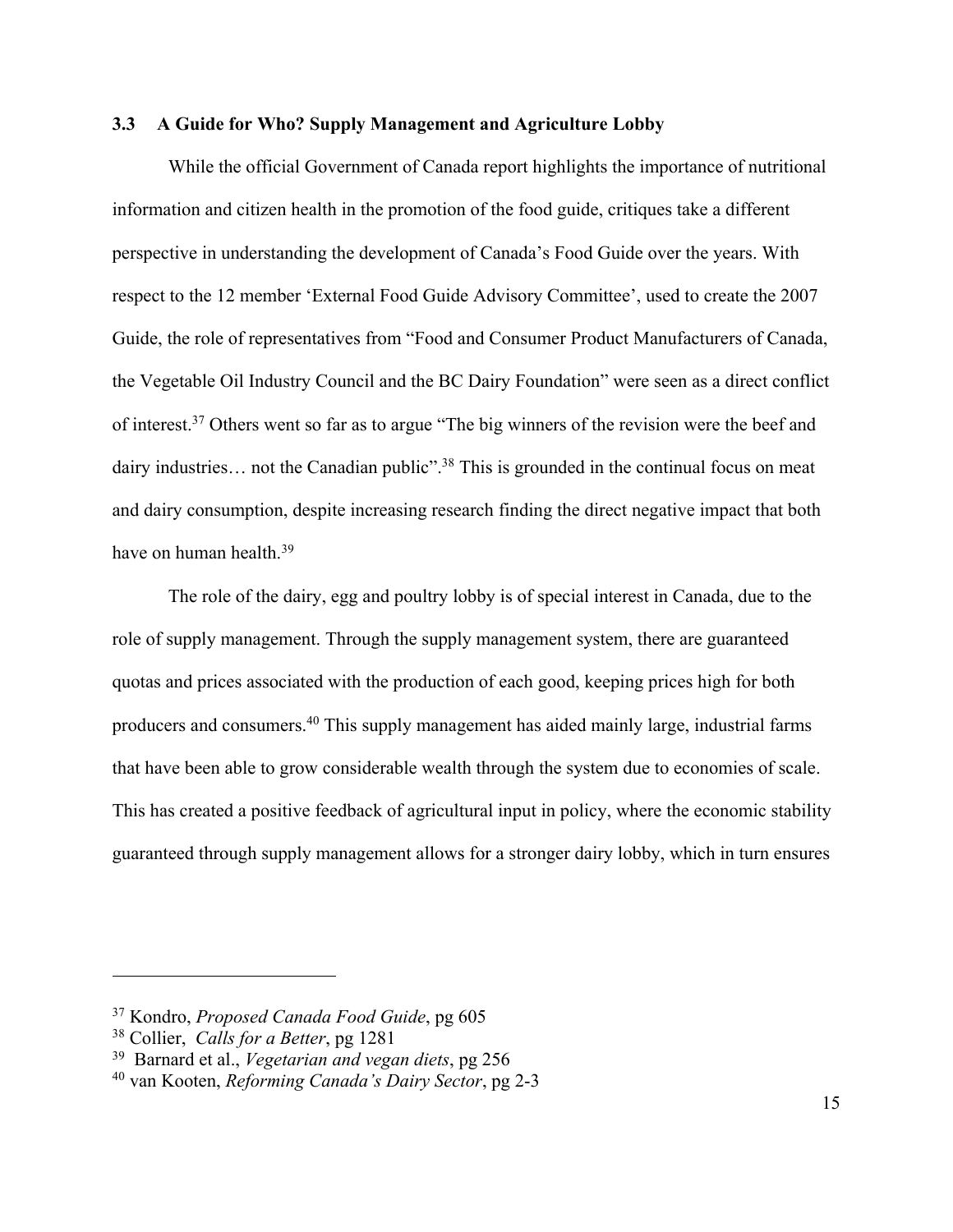that supply management is maintained.<sup>41</sup> Despite being dubbed 'soviet like', supply management is supported by every large political party in Canada.<sup>42</sup>

Supply management started in 1966 with the development of the Canadian Dairy Commission, and by the late 70s there were additional management boards for eggs, chicken and turkey.43 Through the quotas established by the Canadian Milk Supply Management Committee, provinces are allocated a quota to distribute between their farms. Farmers can then buy and sell quota in order for the final needs of the province to be met. The price of milk is based on a target price, estimated on previous production costs. Farmers are ensured that their provincial marketing board will buy any excess product at the guaranteed supply management price. While about 50% of Canada's milk production is managed by the largest 25% of dairy producers, medium and small-scale farms that do not benefit from economies of scale drive the supply management price up. This supply management has not been popular on the international stage and has gotten Canada into a number of difficult trade positions – most recently being the negotiations of the USMCA Agreement.44

While we can see the impact of dairy supply management internationally, we can also see its impact domestically. Dairy Farmers of Canada are active advertisers, with promotional material in print, television, transit, billboards and classrooms.45 Over the years of changes to Canada's Food Guide, it is not surprising that Dairy continued to be a focal point of good health, despite contradictions in nutritional research. In conjunction with the role they have played in the

<sup>41</sup> Wherry, *Why the Dairy Lobby*, para 6

<sup>42</sup> Herman, TPP Pressure on Canada, para 1

<sup>43</sup> van Kooten, *Reforming Canada's Dairy Sector*, pg 3

<sup>44</sup> van Kooten, *Reforming Canada's Dairy Sector*, pg 3

<sup>45</sup> Adnews, *Dairy Farmers of Canada*; Dairy Farmers of Canada, *Teach Nutrition*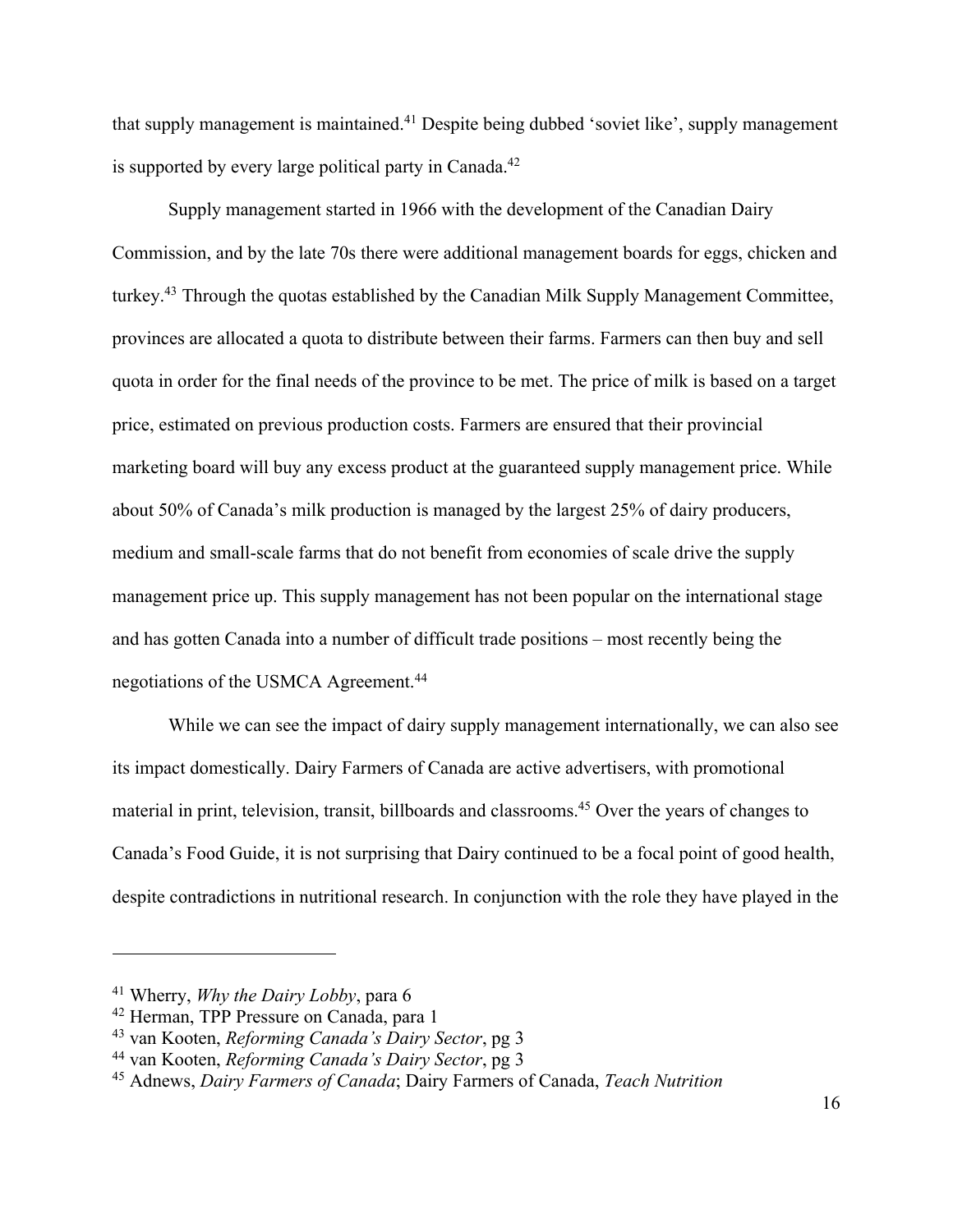development of Canada's Food Guide, and the prominence of Dairy as a key food group, it is not surprising that most Canadians consider Dairy an essential component of a healthy diet. As is discussed in the Analysis, the removal of Dairy from the Canadian Food Guide has sparked outrage amongst dairy farmers.

#### **3.4 Why Do Food Guidelines Matter?**

While the previous sections have outlined the onset of industrial agriculture and the development of the Canadian Food Guide, it is important to acknowledge the potential impact that the Food Guide actually has for Canadians. While discussing the nuance of the changes made over the years since 1942 can provide insight into the priorities of the Canadian Government, it is also essential to consider the actual impacts that the Food Guide has on Canadian eating habits. Consistently, studies have found that a) Canadian knowledge of the food guide is low and b) following the principles outlined by the Food Guide are rarely priorities for consumers.

On the first point, Canadians generally have a poor understanding of what is covered in the Canadian Food Guide. In a study by Allen, Taylor, Rozwadowski, Boyko and Blackburn, it was found that in a sample of Canadian pharmacy students, less than 50% of students were able to identify the recommended daily servings of each food group.<sup>46</sup> Furthermore, these students consistently under consumed fruits, vegetables and grains, while over consuming meat, dairy and alternatives. Finally, they showed high levels of consumption of 'other foods' – a group that was removed from the 2007 food guide, yet included highly processed, calorically dense, yet nutrient

<sup>46</sup> Allen et al., *Adherence to Canada's Food*, pg 80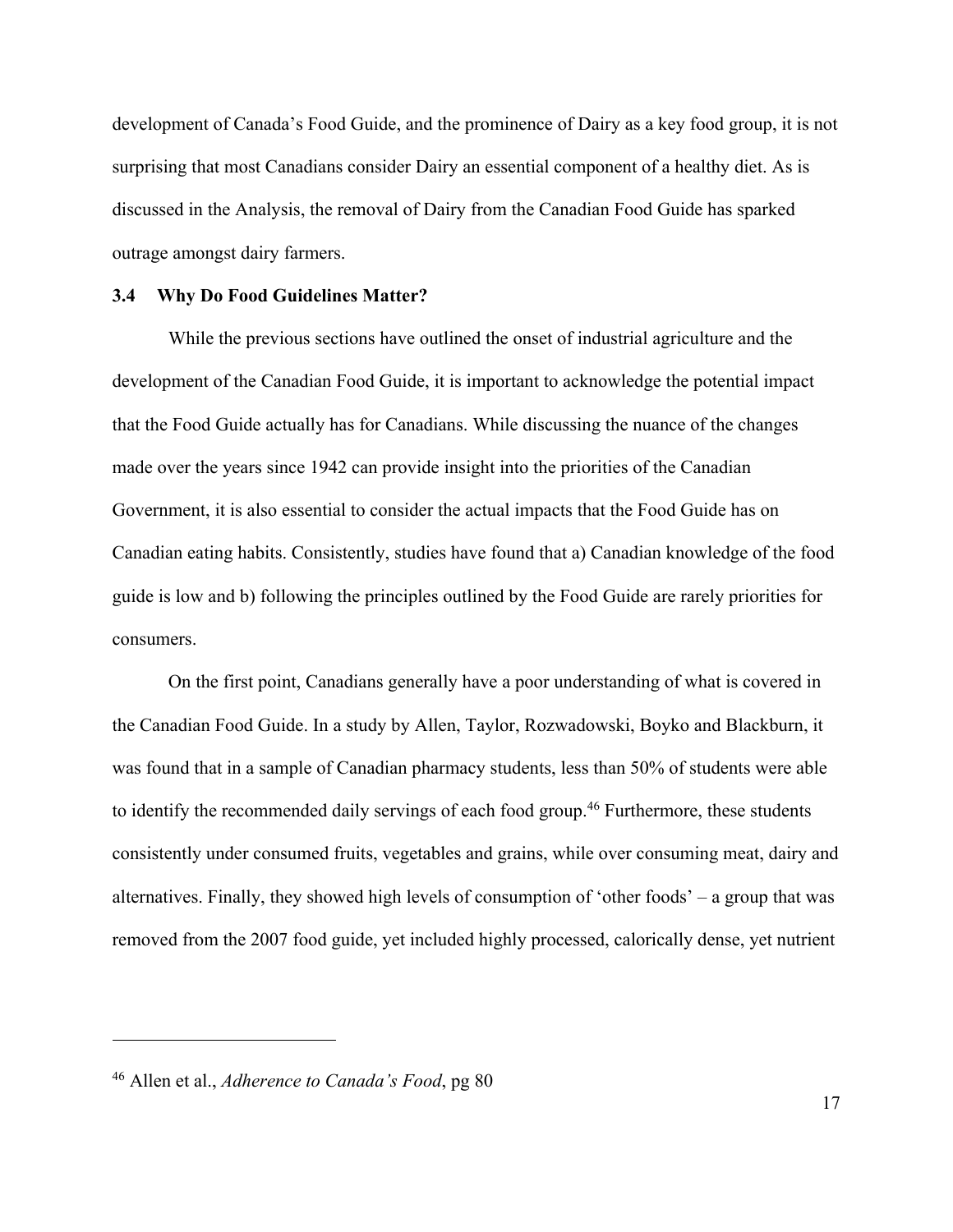poor foods.47 This is supported by more recent research by Slater and Mudryj, who found that while there is high awareness of the existence of the Canadian Food Guide, knowledge of its contents and adherence are low. Most shocking is the finding that up to "62% of Canadians calories come from ultra-processed foods".48

With regards to adherence to the Food Guide, Mathe, Agborsangaya, Loitz, Johnson and Johnson found that this was generally correlated with wealth and educational levels, as "only 26% of Canadians over 2 years of age met recommendations for vegetable and fruit consumption".49 This is reinforced by St John et al. who found that vegetable & fruit and 'other foods' had a positive and negative correlation respectively with income – where those with the fewest funds were most likely to purchase the least nutritionally dense foods.<sup>50</sup> This research indicates that regardless of the changes in recommendations made within Canada's Food Guide, if not met with better promotion of what the Food Guide includes, and policy to increase access to healthy whole foods, there is likely to be little change in the eating habits of Canadians.

While this research reinforces the insignificance of nutrition policy for citizens' wellbeing, it reinforces the role of agricultural policy in dictating access to food. As is highlighted in the following sections, the changes to Canada's Food Guide are therefore potentially significant in the shift they could dictate in agriculture policy (and therefore access to food by Canadians) and not in the nutritional recommendations themselves.

 $47$  Ibid, pg 81

<sup>48</sup> Slater & Mudryj, *Are we Really*, pg 5

<sup>49</sup> Mathe et al., *Health Behaviours and Awareness*, pg 69

<sup>50</sup> St John et al., *Overweight Nova Scotia Children*, pg 304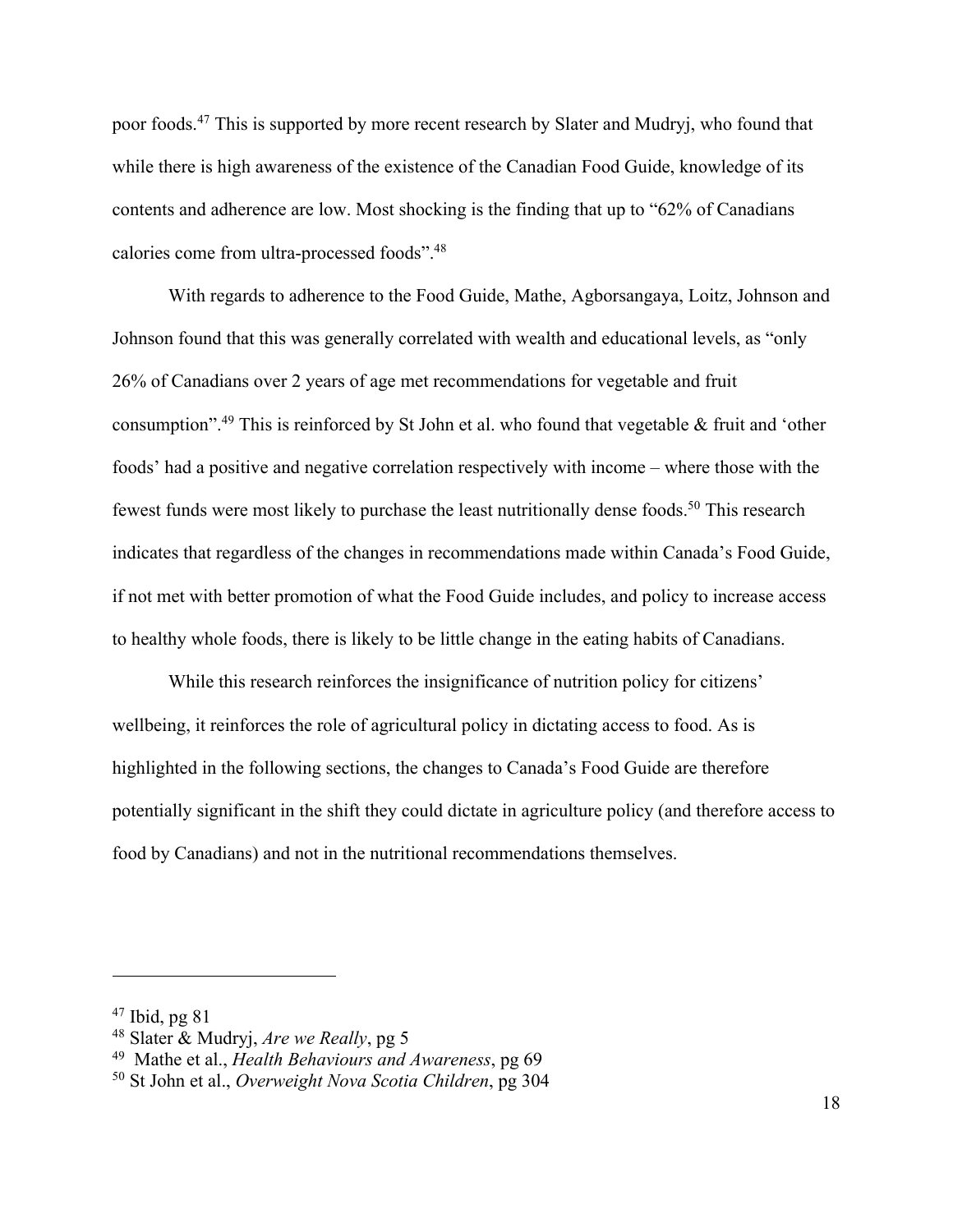# **Chapter 4: Analysis – Canada's Food Guide, 2019**

#### **4.1 The Changes 2007 to 2019**

 $\overline{a}$ 

In January of 2019, the Government of Canada released Canada's Food Guide, the new and improved continuation of *Eating Well with Canada's Food Guide* of 2007. As is discussed below, there have been some critiques of the scope and content of Canada's Food Guide, however the majority of the attention received thus far has been astoundingly positive. Unlike prior guides, Canada's Food Guide explicitly focuses on whole, plant-based foods as the foundation of a healthy diet.<sup>51</sup> In contrast to prior food groups, Canada's Food Guide focuses on ways of eating, with three components of consideration – fruits and vegetables, whole grains and protein foods. This is accompanied with a visualization of a plate half full of fruits and vegetables, with one quarter each allocated to grains and protein foods. Most notable about this is the transformation of a 'meat and alternative' group to 'protein', and the complete removal of 'milk and alternatives'. Within the visualization, protein foods includes legumes, nuts and seeds, yogurt and lean meat.52

Within the written overview of protein rich foods, the Guide explicitly states to choose mainly plant-based forms of protein, and to eat animal products in significantly reduced qualities.<sup>53</sup> It goes further to highlight the risks of processed animal foods – incorporating the International Agency for Research on Cancer findings that processed red meats are classified as a type I carcinogens, while unprocessed red meats are type II carcinogens.<sup>54</sup> Furthermore, the

<sup>51</sup> Health Canada, *Canada's Food Guide*; Health Canada, *History of Canada's Food*, pg 8-9  $52$  Ibid.

<sup>53</sup> Health Canada, *Canada's Food Guide*; Health Canada, *History of Canada's Food*, pg 8-9

<sup>54</sup> Health Canada, *Evidence Review for Dietary*, pg 4; International Agency for Research on Cancer & the World Health Organization, *Red Meat and Processed Meat*, pg 497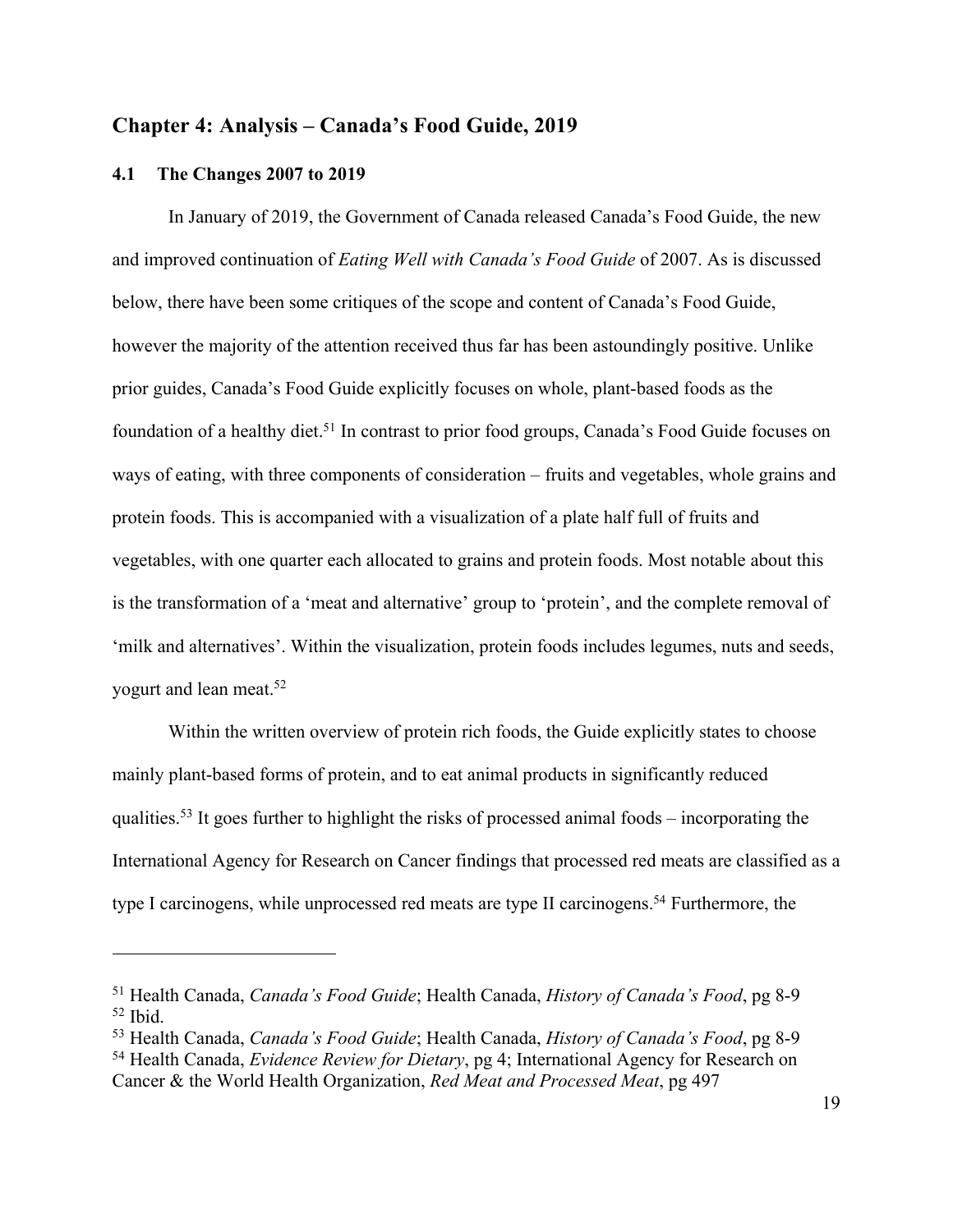inclusion of dairy in protein foods, and removing its own food group is of special interest. Where previously dairy was stressed as an essential component of a healthy diet, it is now highlighted as simply one way to get the nutrients that can be found in a variety of whole plant foods.

Canada's Food Guide has also changed the way in which it promotes the consumption of fruits and vegetables, with them now being stressed as the bulk of each meal, not simply a side dish to be incorporated. This includes reclassification of fruit juice as a processed food, no longer being contained within the 'fruit and vegetable' classification due to lack of fibre and high sugar content.55 This is not the only food that has been demoted, as all processed foods with added fat, sugar and sodium are now stressed as things to avoid.<sup>56</sup>

In addition to the changes in recommendation of what to eat, the new Food Guide also includes new recommendations about how Canadians should eat. With stress placed on cooking one's own meals, eating with others and taking the time to enjoy food, Canada's Food Guide is countering the prior messages of simply making 'healthy' food choices in the world of convenience foods.57 There are also notes included stressing the importance of reading food labels, avoiding processed foods and being aware of food marketing.<sup>58</sup> This is a significant change of tune compared to prior food guides that highlighted that processed, fortified foods could be healthy components to a diet, and reflects recent research that a variety whole foods are the best way to achieve micronutrient needs.<sup>59</sup>

<sup>55</sup> Health Canada, *Food, Nutrition & Health*, pg 3

<sup>56</sup> Health Canada, *Evidence Review for Dietary*, pg 4

<sup>57</sup> Webster, *Canada's Updated Food Guide*, pg e5

<sup>58</sup> Health Canada, *Canada's Food Guide*

<sup>59</sup> Health Canada, *History of Canada's Food*, pg 8-9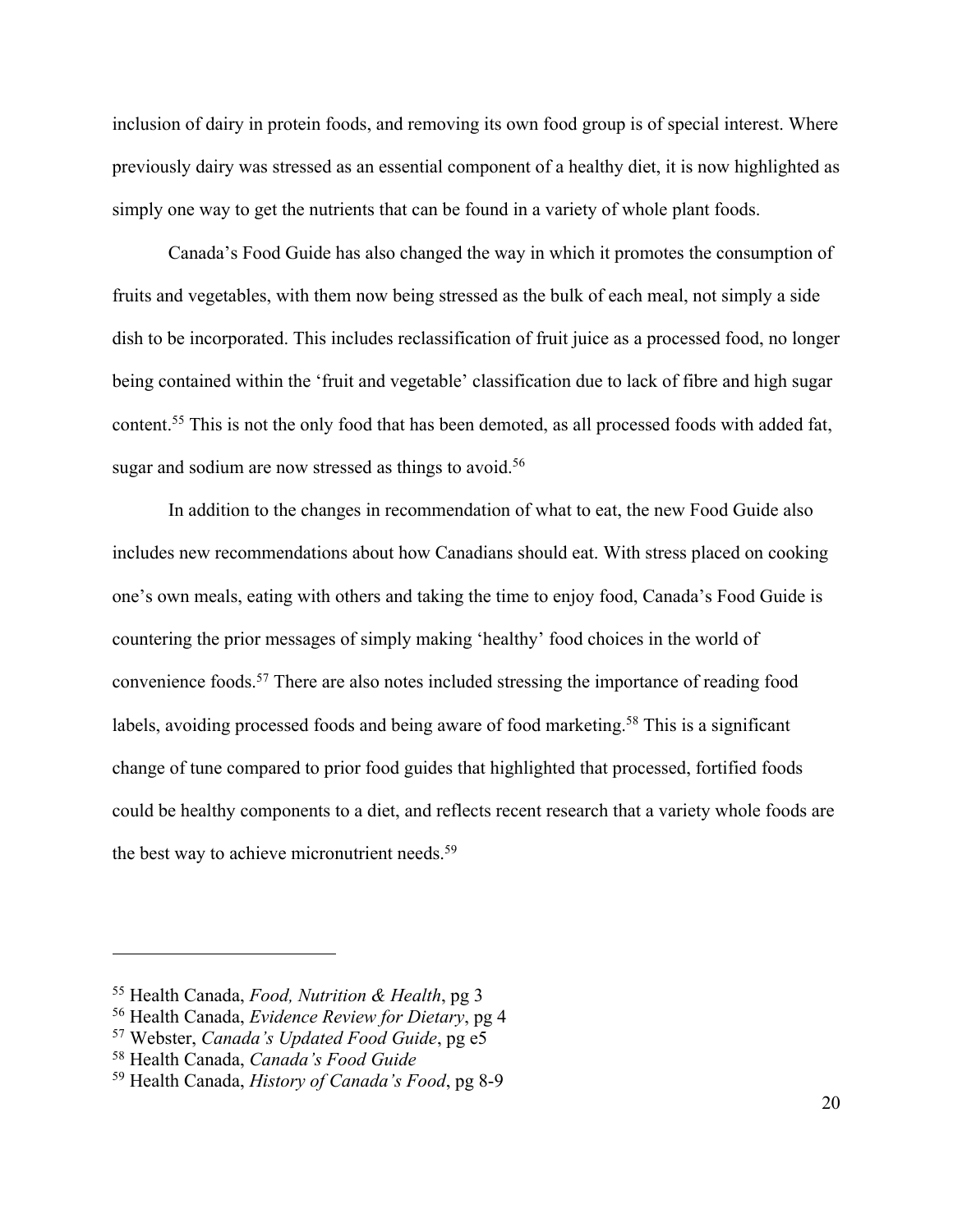# **4.2 Initial Reactions**

Considering the changes to the Food Guide, there are a number of known factors of consideration, and open reactions to the changes in nutritional information from various stakeholders. With regards to the overall focus on whole, plant-based foods, there has been both praise and concern by MDs and dietitians.<sup>60</sup> While the intended flexibility associated with prior Food Guides was seen as a deterrent to overall health, the more explicit focus on avoiding all processed foods – not only unfortified products – is seen as a step in the right direction.

The removal of meat and dairy specific food groups is seen as huge step for both human health and environmental standards. The prior focus on both meat and dairy was explicitly contradictory to well-documented impacts of both on human health, with high association to obesity, heart disease and type II diabetes.<sup>61</sup> Instead, Canada's Food Guide re-centers the focus on 'protein foods', a way to change the narrative surrounding protein and other micronutrients, breaking the misconception that meat and dairy are essential for human health. This will hopefully increase the micronutrient intake of the general population, as well as support rethinking of meal building, reducing the other negative impacts of high meat consumption. The only point of complaint that has come from the health community is the focus on fresh produce, as it is seen as inaccessible to low income communities – however this fear has been partially debunked by researchers out of Dalhousie University, and has started larger conversations about the need for healthy food to be cheaper.<sup>62</sup> While this diet information has been available for

<sup>60</sup> Webster, *Canada's Updated Food Guide*, pg e5

<sup>61</sup> Health Canada, *Evidence Review for Dietary*, pg 4; International Agency for Research on Cancer & the World Health Organization, *Red Meat and Processed Meat*, pg 497

<sup>62</sup> Hui, *Study Suggests the New*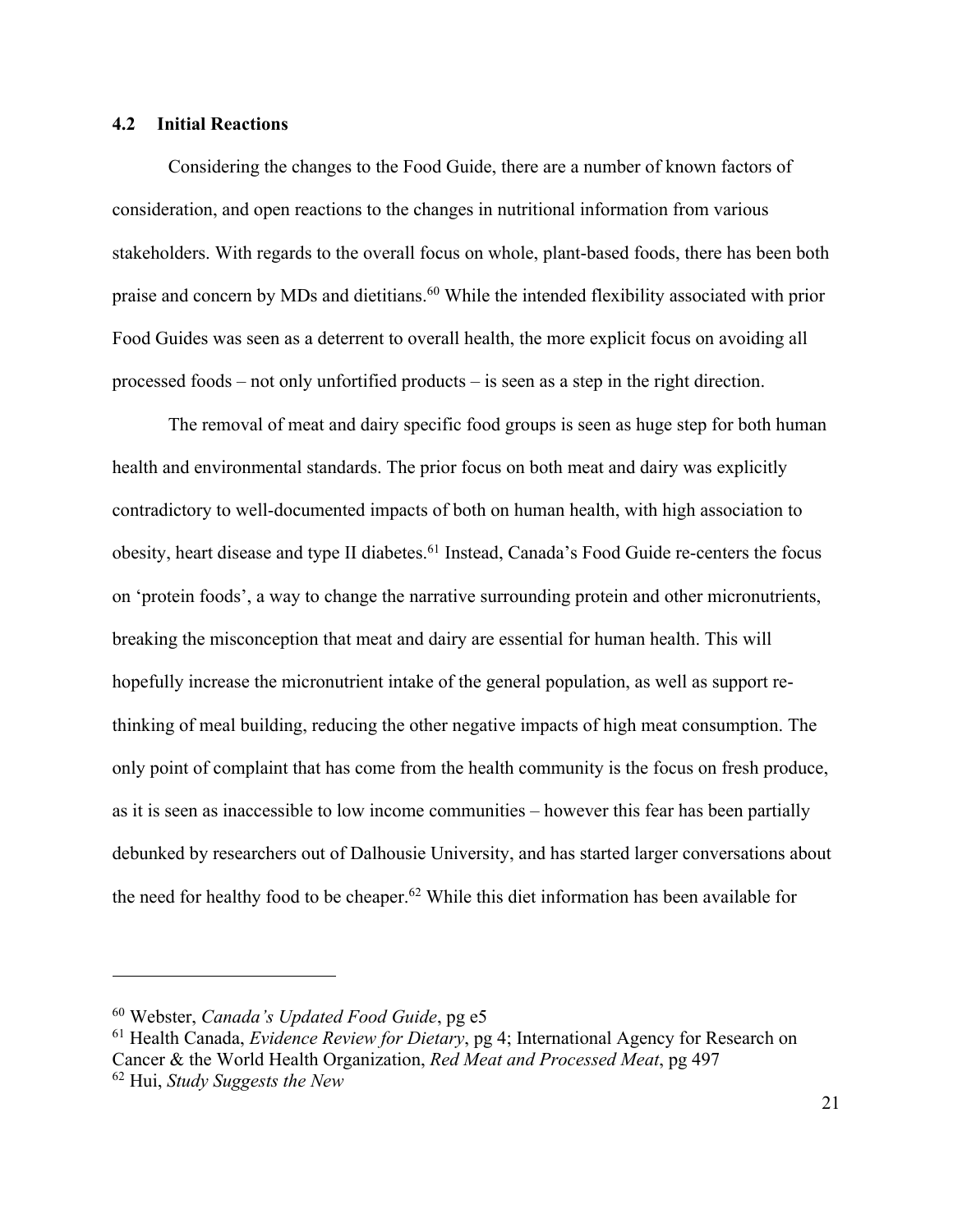years from a variety of dietitians and MDs, many would simply promote the diet outlined in the food guide, despite the contradictions present within more complex research on diet and nutrition.63

Environmentalists have also applauded the recent changes, as the focus on whole, plantbased foods better aligns the federally promoted diet with climate sound food choices.<sup>64</sup> However, as will be discussed in the following section, changes in agricultural policy are also needed for these changes to the Food Guide to have a meaningful impact on the actual food choices of Canadians.

On the other side of the diet debate, the meat and dairy industry are openly opposed to the changes made to the Food Guide.<sup>65</sup> This discontent is not new, as both industries made their frustration known during the research and writing of Canada's Food Guide, aggravated that they no longer held their special seat as external advisors. When the first indicators that Canada's Food Guide may drastically change were released in 2017, both the dairy and meat industry openly contested these changes.<sup>66</sup> Following these complaints, there was concern that Canada's Food Guide would have its recommendations weakened in order to comply with this lobby interest. However, as can be seen from the new Food Guide, drastic changes were still undertaken, to the open dismay of both lobbies. This was reinforced in January after Canada's Food Guide was released, with Dairy Farmers of Canada citing negative impacts that the reduced emphasis of animal products would have on human health – and their bottom line.<sup>67</sup>

<sup>63</sup> Health Canada, *Evidence Review for Dietary*, pg 5

<sup>64</sup> Pippus, *Canada's 'Good News' Food Guide*, para 6

<sup>65</sup> Grant & Jenkins, Resisting Influence From Agri-Food, pg E451

<sup>66</sup> Blanchard, *Beef Producers Weigh In*; Spencer, *The NEW Food Guide*

<sup>67</sup> Dairy Farmers of Canada, *Milk Products are a Key*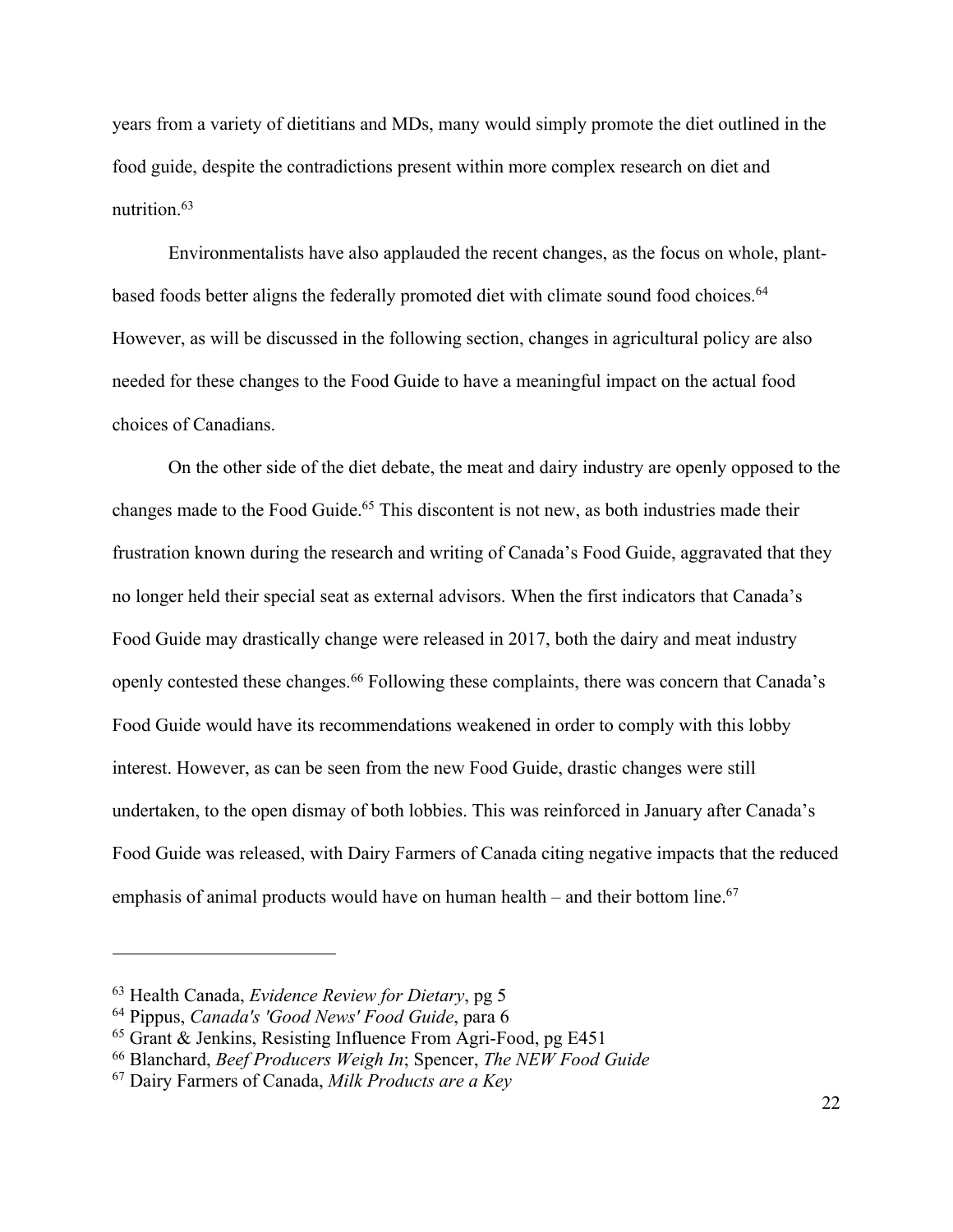While the above reactions to the changes in Canada's Food Guide are what we know from public responses, there are factors at play responsible for the changes that cannot be understood at this surface level. In an attempt to understand the various contributing factors to these changes thus far, and the role they may have played in the recent shift in priorities, the following section explores stakeholders and market shifts that played a role in Canada's Food Guide changes.

#### **4.3 Why these Changes?**

When considering these possible positive benefits associated with the changes in the food guide, it is essential to acknowledge the underlying ways in which the power dynamic between the Canadian Government and the major agribusiness firms active in Canada have changed, and how they have remained the same. When considering the three forms of agribusiness influence highlighted in the first section (media, market influence and lobbying), the power of Canadian agribusiness has shifted slightly, yet has not yet been reflected in agricultural policy.

#### **4.3.1 Media and Outreach**

 $\overline{a}$ 

With regards to the use of media and outreach by agribusiness firms and organizations, even the proposed changes to the Canada's Food Guide released in 2018 to minimize a focus on meat and dairy spurred a response by the associated industries. One example was the creation of ThinkBeef, a campaign launched by Canada Beef in order to promote the role of beef within a healthy diet, following initial discussions of a reduced focus on meat within Canada's Food Guide.<sup>68</sup> Front and center on the ThinkBeef website is the statement "Beef belongs on Canada's

<sup>68</sup> Staff, *How Will the Industry Address the New Food Guide?*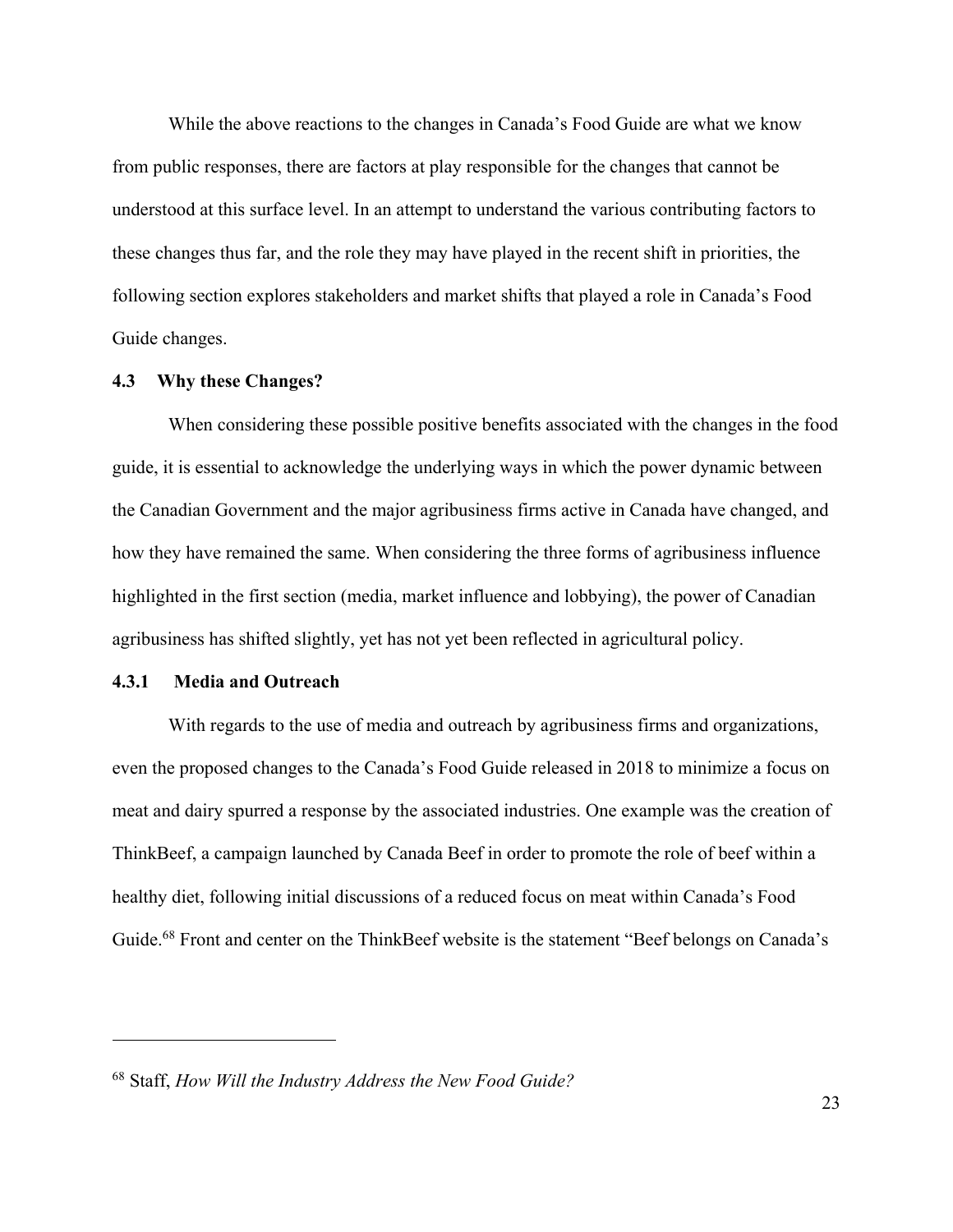food guide plate". The website includes nutritional information, recipes and blog posts.<sup>69</sup> This coincided with the promotion of the hashtag #beefbelongs.70 Notable about this campaign is that it is organized by the Canadian Beef Check-Off Agency – a body under the Farm Products Council of Canada with the purpose of helping "beef producers expand their markets and increase sales".71 The 16 person agency is comprised almost exclusively by industry representatives, and uses the levy gained off of beef imports to run promotional campaigns – such as ThinkBeef. In this way, industry is not only promoting its economic interest with its own funds, but using federal funding to promote its interests as well.

However, while the traditional animal agriculture sectors are working to continue their promotion, there has also been a recent push in the media coverage of plant-based foods. This is highlighted in greater detail below as one of the five factors pushing Canada's Food Guide in the plant direction. Regardless of this growth in plant-based promotion, the strength of large agribusiness media use did not minimize prior to the creation of Canada's Food Guide, indicating that this was not the power shift necessary to see the changes in recommendations.

#### **4.3.2 Market Power**

Second, we know that market shares give agribusiness influence over federal policy. As was highlighted previously, the role of supply management is especially relevant in this respect, as the dairy, egg and poultry boards all have significant sway over federal and provincial policy. This importance was reinforced with the renegotiation of NAFTA into the USMCA, as dairy was

<sup>69</sup> ThinkBeef, *ThinkBeef*

<sup>70</sup> Staff, *How Will the Industry*

<sup>71</sup> Farm Products council of Canada, *Canada Beef Check-off Agency*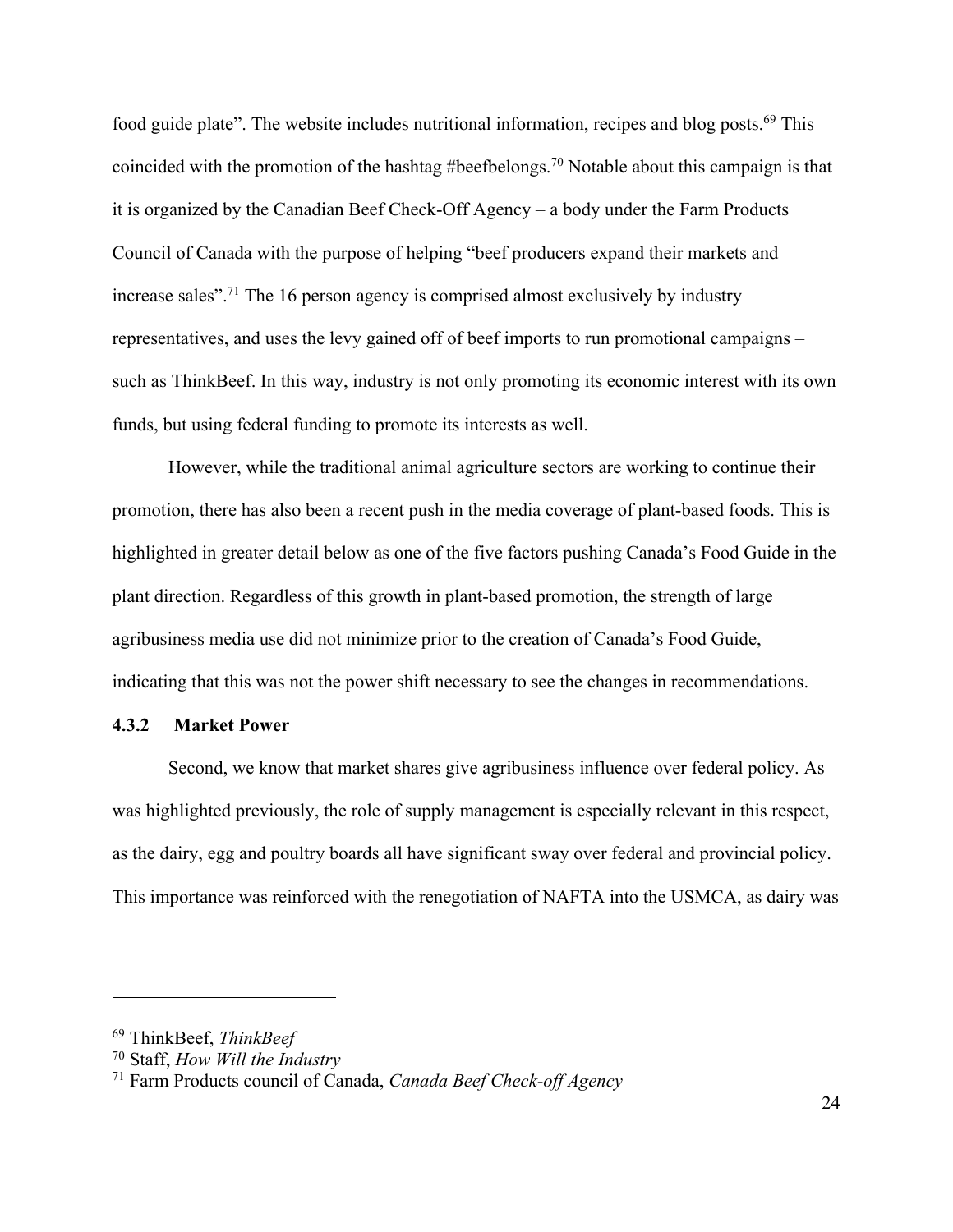once again a major sticking point for negotiations.72 However, as is discussed below, the market is starting to shift away from dairy milk. If Canada ran a free market for dairy, this could have been a good indicator as to why Canada's Food Guide is shifting towards no longer promoting dairy. However, considering supply management, this market power is not reflected in the choices made within Canada's Food Guide.

#### **4.3.3 Lobbying**

Third, one must consider the power of the agribusiness lobby and their impact on domestic politics. On the one hand, there is direct evidence that Health Canada made attempts to reduce the power of industry in the creation of Canada's Food Guide – most directly through the removal of industry representatives on review boards.73 This alone is a significant shift, and the possible contributing factors to this choice are reviewed in the following section. However, despite this change, agribusiness is still a significant lobby body – as is highlighted in the example of the conservative meeting.<sup>74</sup> In this way, the agribusiness lobby appears to have lost some weight in one area of government (Health Canada), while maintaining its hold in others (Agriculture and Agri-Food Canada and party politics).

Collectively, there have been some shifts in these three forms of power exerted by meat and dairy agribusiness in Canada. Most notable is the removal of industry representatives in reviewing dietary recommendations, however this change appears to be the effect of a desire to move away from agribusiness influence, and not the cause of this change in priorities.

<sup>72</sup> van Kooten, *Reforming Canada's Dairy Sector*, pg 3

<sup>73</sup> Kondro, *Proposed Canada Food Guide*, pg 605

<sup>74</sup> Hopper, *Full Text: The Dairy*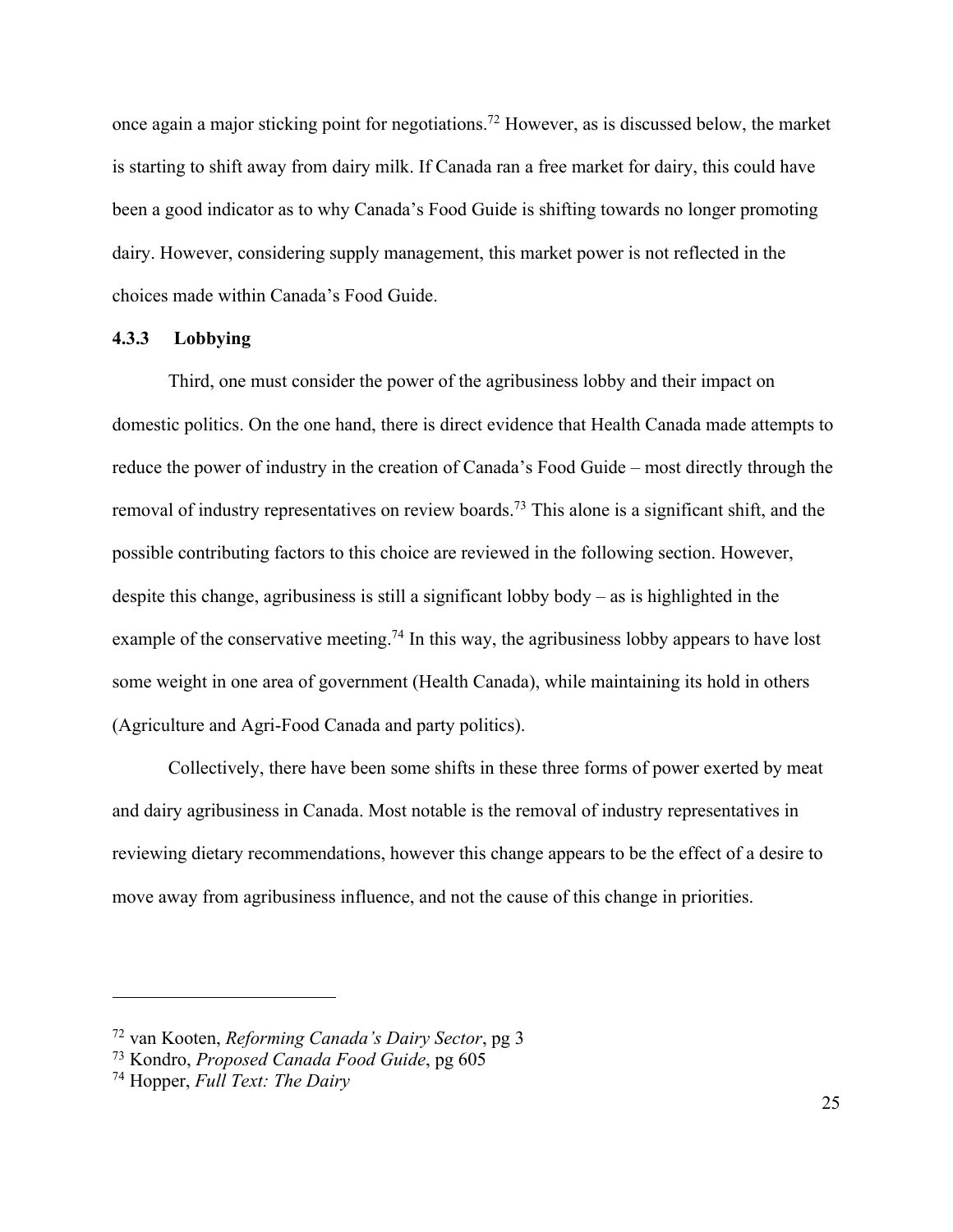#### **4.4 The Reasons for Change – What We Don't Know**

While the reactions from various stakeholders of Canada's Food Guide are known, what is still unclear is where the momentum needed to make these changes originated, as the three major sources of agribusiness power don't appear to have changed significantly. While there has been considerable research over the last 12 years regarding the impact of animal products on health, the under arching knowledge of the impact of diet on health is not new, with the 2007 guide being criticized for its poor focus on health promoting foods.75 Furthermore, while the recent Paris accord has reawakened the attention placed on climate change and environmental degradation (specifically because Canada has not removed itself from this agreement like it did Kyoto) the impact of agriculture on climate and the environment are not new concepts. This paper therefore explores several additional factors that contributed to these monumental changes. First, better understanding of nutritional information; second, the rise in Canadian vegans and vegetarians; third, larger demographic and political economy trends; fourth, social pressure and bureaucratic changes; fifth, consideration of diet co-benefits and costs.

#### **4.4.1 Better Understanding of Nutritional Information**

 $\overline{a}$ 

While the impact of poor diet has long been understood as a key factor in obesity, heart disease, type II diabetes and other non-communicable diseases, the extent of the risk has become better understood in recent years. Where prior research highlighted the role that highly processed foods played in poor health, with an emphasis on added sugar, fat and salt, recent research has found direct negative health impacts associated with the consumption of meat.<sup>76</sup> As stated above,

<sup>75</sup> Collier*, Calls for a Better*, pg 1281; Kondro, *Proposed Canada's Food Guide*, pg e5

<sup>76</sup> Health Canada, *Evidence Review for Dietary*, pg 4; International Agency for Research on Cancer & the World Health Organization, *Red Meat and Processed Meat*, pg 497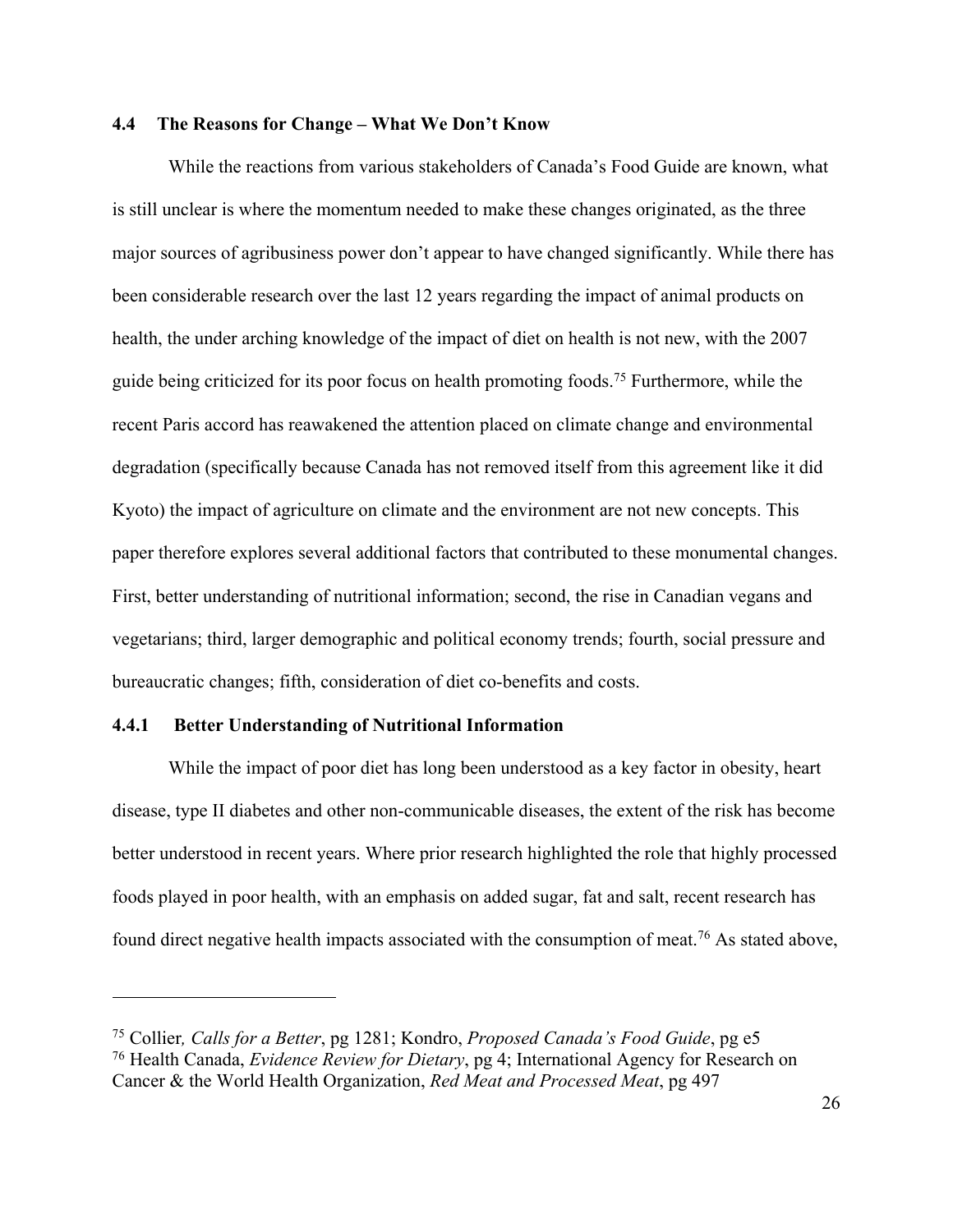this has led to the categorization of processed red meat as a type I carcinogen, and unprocessed red meat as a type II carcinogen.<sup>77</sup> These findings make the promotion of diets high in meat much harder to support by any group attempting to encourage health.

Potentially more pertinent to the specific changes to Canada's Food Guide, population survey data from 2004, analyzed in 2015 found some truly shocking discoveries regarding the diets of Canadians. Most notable "one-third of total calories came from foods higher in fat, sugar, or salt" as " mean intake of either dark green or orange vegetables was less than one Food Guide Serving per day".<sup>78</sup> Furthermore, the vast majority of both dairy and meat choices were not 'in-line' with Food Guide recommendations for preferred healthy choices of each. These trends indicate the need for a drastic overhaul for how the state addresses the health of the population. What is notable here is that the population survey data was available prior to the release of the 2007 report, begging the question of what other factors contributed to the changes observed in the recent report.

#### **4.4.2 Rise of Vegans and Vegetarians**

Upon the initial release of Canada's Food Guide, considerable attention was paid to a recent report on Canadian diet trends out of Dalhousie University. Their research highlights that the Canadian population is aligned with other western states' shifts in dietary choices – with a significant growth in both vegans and vegetarians in recent years.<sup>79</sup> This is reflected in the US, with roughly 10% of the population vegetarian, and vegans making up  $2\%$ .<sup>80</sup>

<sup>77</sup> Willett, *Food in the Anthropocene*, pg 455

<sup>78</sup> Health Canada, *Evidence Review for Dietary*, pg 4

<sup>79</sup> Charlebois, Somogyi & Music, *Plant-Based Dieting*, pg 2

<sup>80</sup> Cramer et al., *Characteristics of Americans Choosing Vegetarian*, pg 566; Wrenn, *Trump Veganism*, pg 1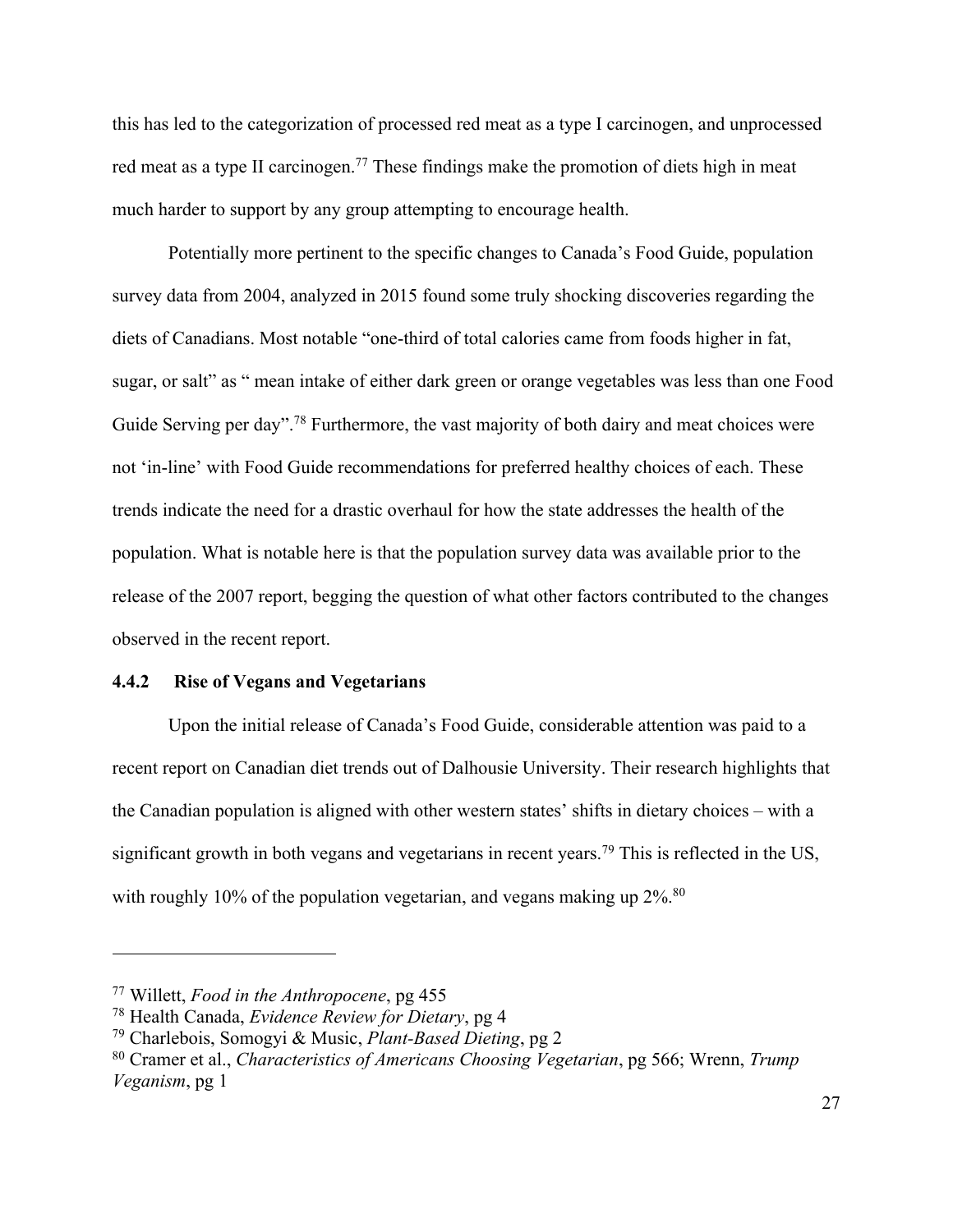This surge in vegans has not only been recognized by academics, but the food markets at large. In 2017, Forbes published an article stressing the strength of the vegan consumer, and the importance for firms to embrace their interests.<sup>81</sup> This was reinforced a year later by The Economist proclaiming 2019 the year of the vegan.<sup>82</sup> Both 2017 and 2018 have seen significant growth in plant-based food sales in the US, at 8.1% and 17% respectively (in comparison to overall food sales growth of -0.2% and 2%).<sup>83</sup> Furthermore, over this same timeframe plantbased milk grew 3.1% and 8.8% respectively (while 2017 saw a 5% decrease in dairy sales).

These shifts in consumer preferences can also been seen in the service sector, as 2018 saw vegan options adopted by 51% American chefs; up from the  $31\%$  seen in 2017.<sup>84</sup> Finally, even the fast food servers of America are embracing the plant based consumer, with widespread availability and promotion of vegan options such as the beyond burger.<sup>85</sup>

While the growth of this market is interesting in and of itself, it also indicates a growing demographic with an active interest in diet and specifically animal agriculture. As will be highlighted in the following section, this growing demographic could be impacting both the political economy of Canada, as well as the pressure applied to the bureaucratic processes.

#### **4.4.3 Trends in Political Economy**

With the growth of plant-based markets highlighted above, it is important to acknowledge the impact that these market trends are having on meat and dairy. While the data above is US specific, similarities in consumption habits indicate that we can assume consumer

<sup>81</sup> Fox, *Here's Why You Should*

<sup>82</sup> Parker, *The Year of the Vegan*

<sup>83</sup> The Good Food Institute, *Plant-Based Market Overview*

<sup>84</sup> Toledo, *Plant-Based Food Influencers*

<sup>85</sup> Greenebaum, *Managing Impressions*, pg 310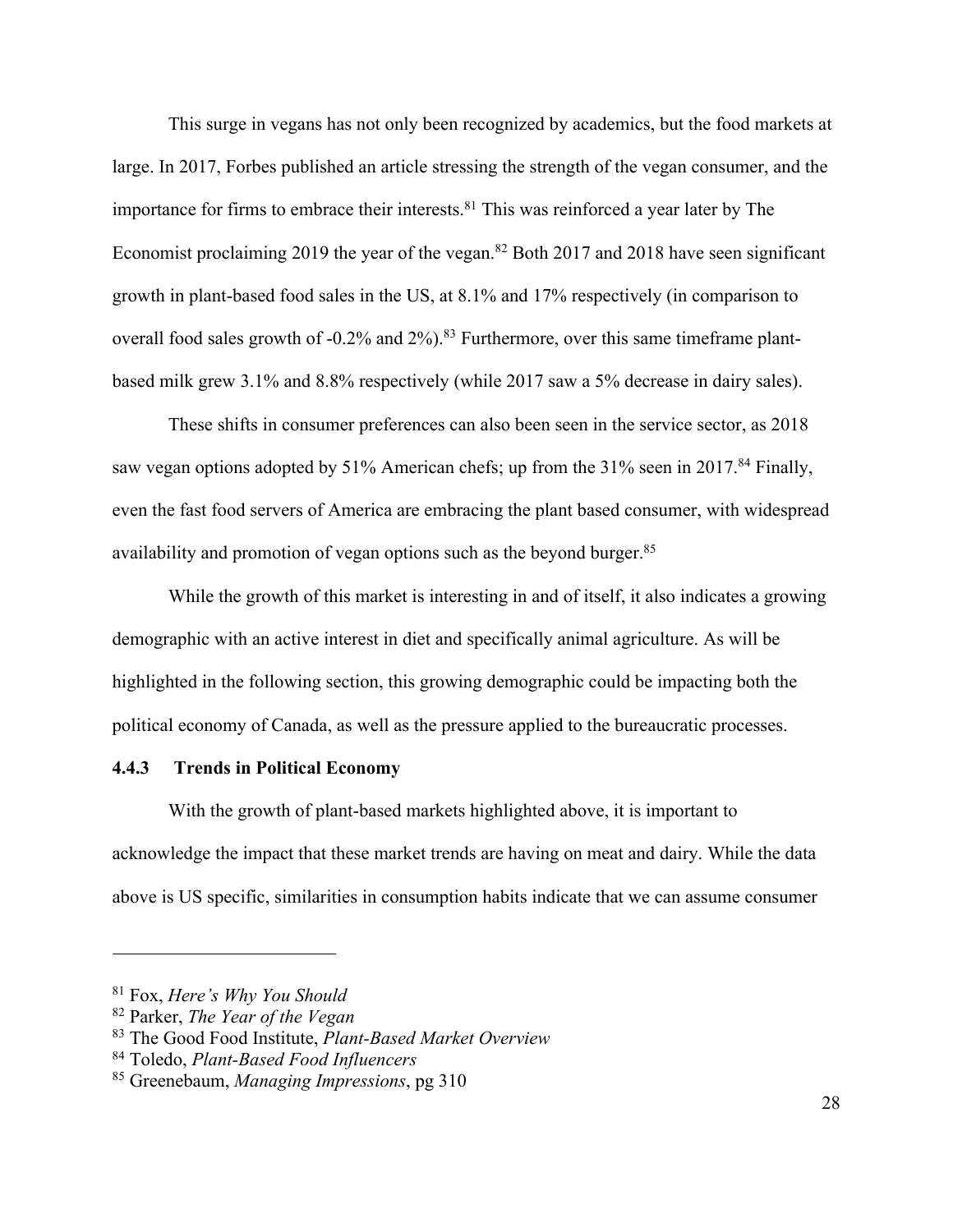trends are quite similar in Canada.<sup>86</sup> While the loss of market shares may have less significance initially to our supply managed dairy, poultry and egg industries, over the long run they could signify the necessity for long-term policy changes. Regardless of the contents of Canada's Food Guide, significant sustained reductions in market shares by each industry would necessitate a shift in the quotas under supply management.<sup>87</sup> While it is unlikely that the majority of the Canadian population will adopt a vegan diet, as highlighted above, trends towards plant based eating are notable. As time passes and the availability of plant-based options continues to grow, in conjunction with continued stress of the impact of animal agriculture on environmental and human health, it is predicted that consumption of animal products will see increased decline in coming years. Considering the political weight placed upon supply management within Canada, the future of these programs presents an interesting political puzzle. While Agriculture and Agri-Food Canada may not yet be ready to acknowledge these market shifts, it appears that Health Canada is.

#### **4.4.4 Social Pressure and Bureaucratic Changes**

Reports of the re-writing of the Canadian Food Guide have highlighted that this was the first writing that strictly removed industry and lobby groups from the development of the nutrition and lifestyle recommendations.<sup>88</sup> While there are a number of factors that could have contributed to this change in bureaucratic structure, vocal concerns of both health care professionals and the public are likely influential in this.89 Public mishaps, and political support

<sup>86</sup> Clapp, *Food*, pg 117

<sup>87</sup> van Kooten, Reforming Canada's Dairy Sector, pg 7

<sup>88</sup> Grant & Jenkins, Resisting Influence From Agri-Food, pg E451

<sup>89</sup> Kondro, *Proposed Canada Food Guide*, pg 605; Vogel, *Food Guide Under Fire*, pg E256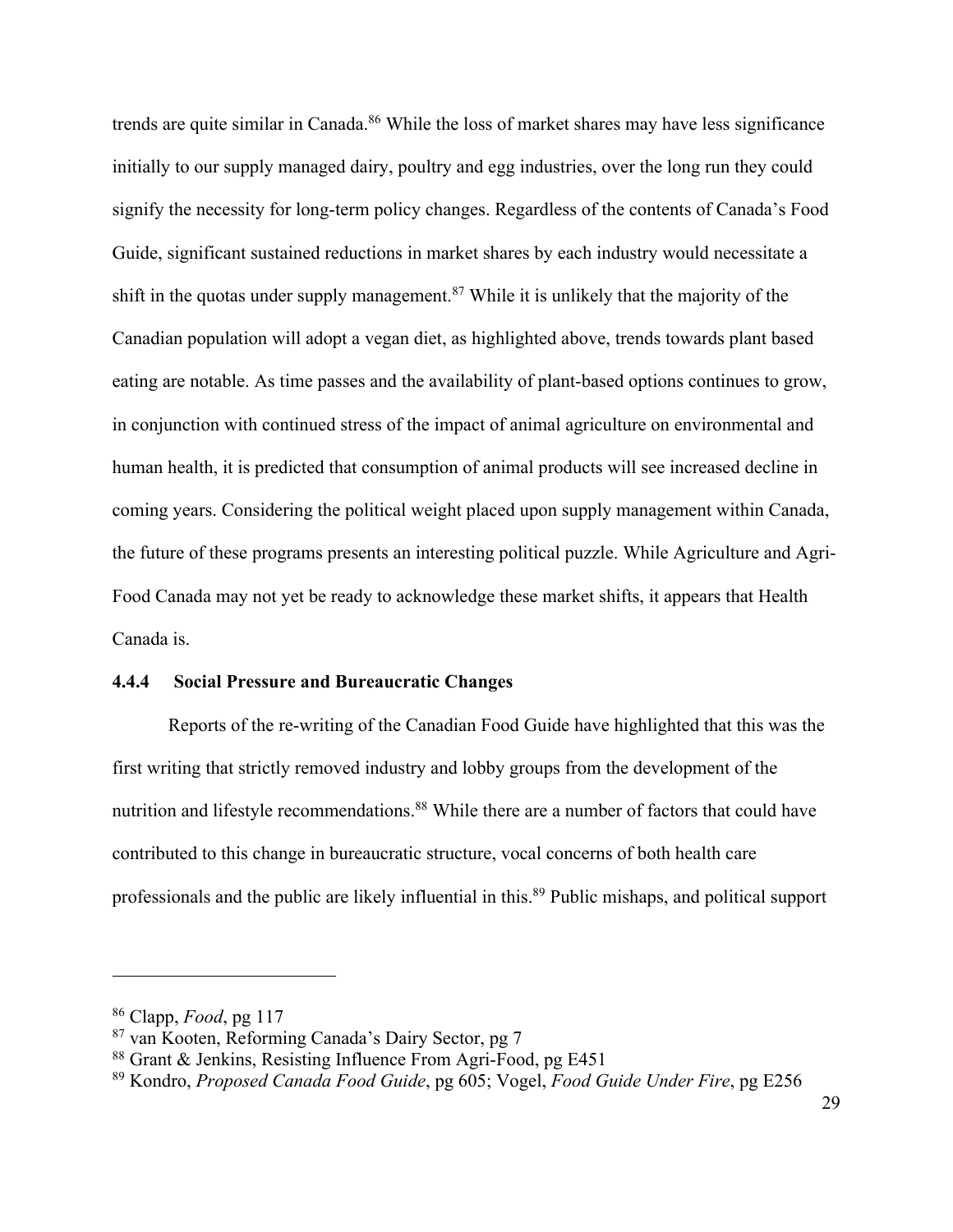for the dairy industry likely fueled greater concern over the role of the lobby in nutritional planning. While all three major federal parties have openly supported the supply management system, recent events have shown just how far they are connected to the lobby.<sup>90</sup>

Over the summer of 2018, the National Conservative Party held their convention in Halifax, Nova Scotia. Amongst the delegates and party members was a delegation from Dairy Farmers of Canada. This is not in and of itself remarkable, except for the fact that their briefing binder was found in one of the meeting rooms. <sup>91</sup> This contained detailed information on the Conservative Party's willingness to support the Dairy Farmers at a high level, and the confidence that any potential debate on supply management would be shut down quickly. While Conservative Party representatives later denied these remarks, they feed into a narrative of Dairy politics that is already quite powerful – that the Dairy lobby has politicians in their pocket. This fear is supported by the images released a year prior of Andrew Scheer, leader of the Federal Conservative Party, drinking a carton of milk on stage at the Press Gallery dinner.<sup>92</sup> Combined, concern over industry influence in the 2007 Food Guide, as well as the exposure of the Dairy Lobbies influence may have created the perfect breeding ground for a new, science based Food Guide, to better promote the separation of policy and industry. This is not to say that agribusiness lobbies are less powerful, but that the increased attention they have raised removes the ability for Health Canada to cater to their interests without significant public backlash.

<sup>90</sup> Wherry, *Why the Dairy Lobby*, para 6

<sup>91</sup> Hopper, *Full Text: The Dairy*

<sup>92</sup> National Post, *Sheer Joy at Press*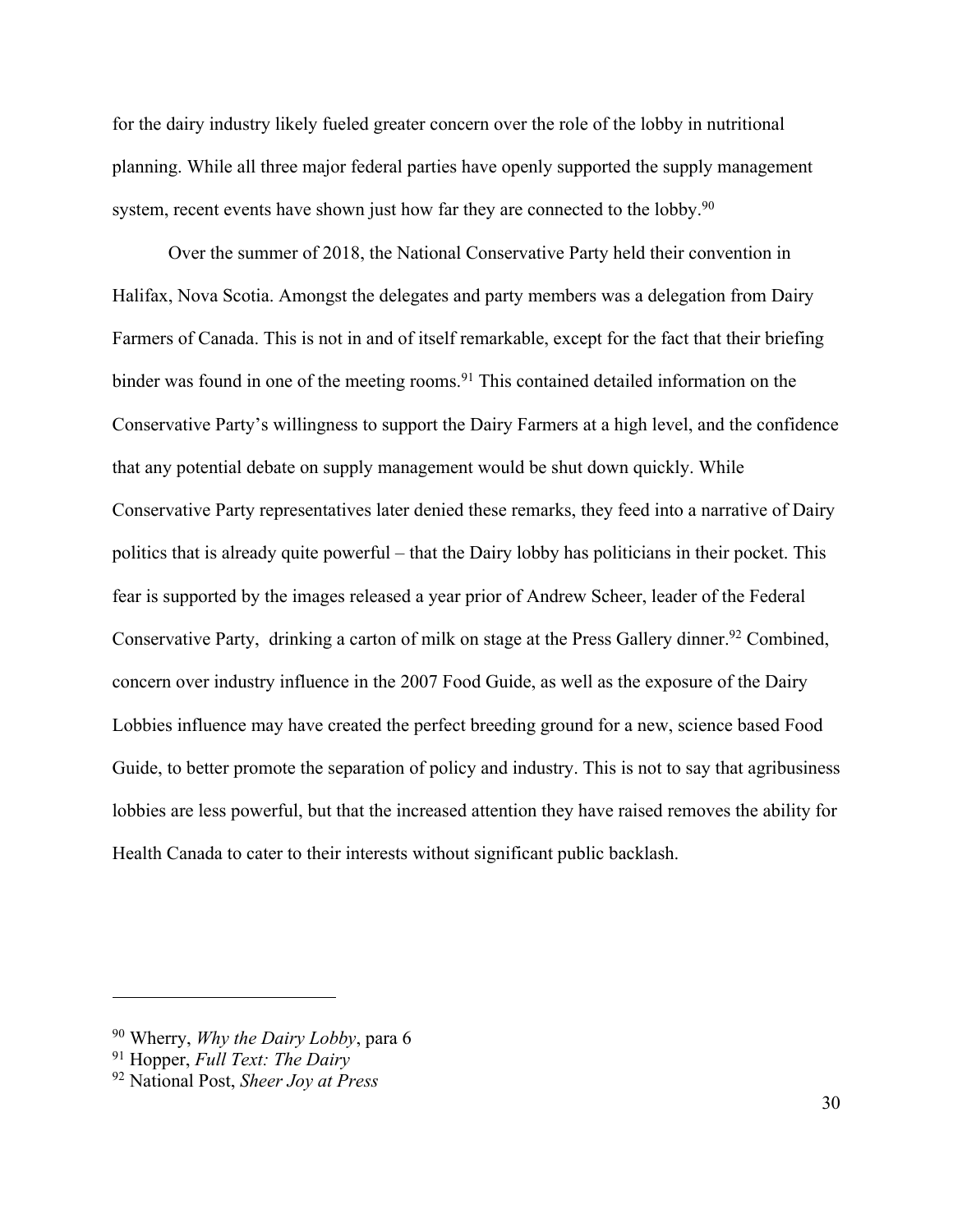#### **4.4.5 Consideration of Diet Co-Benefits**

 $\overline{a}$ 

Finally, it appears that the new Canadian Food Guide is cognizant of the co-benefits between diet and the health of humans and the planet. As is highlighted above, recent research has supported the understood risks of processed foods high in fat, sugar and salt. However, further research has found that whole food, plant-based diets actually have the ability to reverse some potential ailments, including type II diabetes and heart disease. While it is essential to acknowledge here that diet is not the only factor in ones development of one of these diseases, changes in diet from one heavy in animal products to one of plant-foods have consistently shown results across individuals.<sup>93</sup> By embracing the potential role that food can play in long-term human health, this is the active promotion of a preventative medicine, in contrast to the prominent reactive western medical system that we currently utilize.<sup>94</sup>

Furthermore, in stressing the importance of plant-based foods, Canada's Food Guide is actively supporting citizen actions and behavior changes with positive impacts on the environment. As is highlighted by Poore and Nemecek, plant-based sources of protein and overall calories have drastically lower environmental impacts than their meat alternatives. For example, across production types, per 100 g of beef protein, there are on average 50 kg of  $CO<sub>2</sub>$ equivalent released – which can go as high as  $105 \text{ kg of } CO_2$  equivalent per  $100 \text{ g}$  protein. This is in contrast to pulses and peas, which both release less than  $1 \text{ kg of CO}_2$  equivalent per 100 g of

<sup>93</sup> Barnard et al., *Vegetarian and vegan diets*, pg 256; Cramer et al., *Characteristics of Americans Choosing*, pg 561-62

<sup>94</sup> Rosenthal et al., *Obesity in America*, pg 1648; Kim & Basu, *Estimating the Medical Care*, pg 612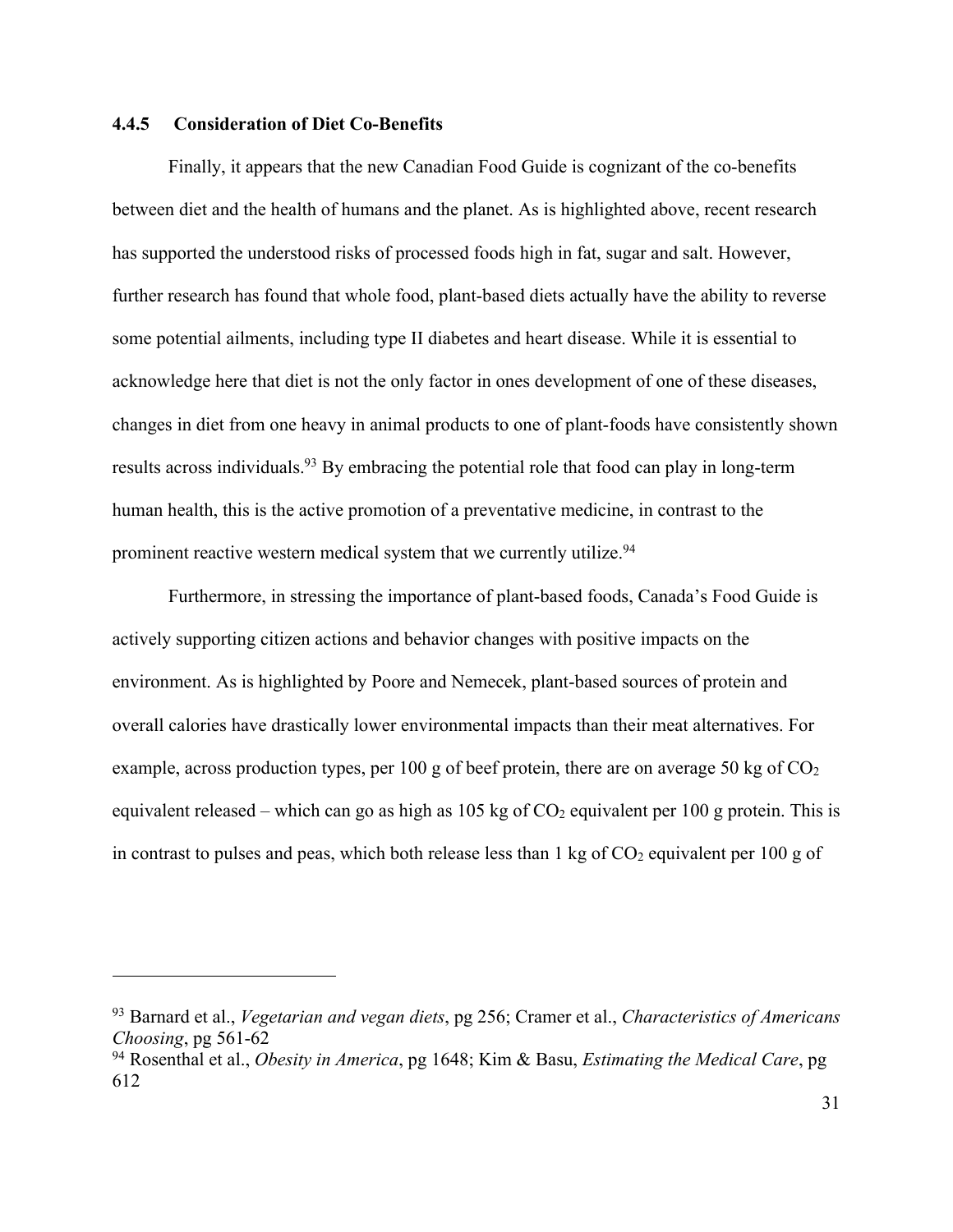protein. This difference is reflected across measures including land use, water use and acidification.95

### **4.4.6 Weight of Various Factors**

While rhetoric of various stakeholders makes the importance of each of these factors known, what is beyond the scope of this paper is the relative weight that each factor had on both a) the initial desire to reduce agribusiness influence in Canada's Food Guide and b) the internal choices of what to include (and exclude) from the final document. This would create an interesting realm for future research, disentangling which factors were historically most influential, as well as the new factors filling their role. While such in-depth analysis is beyond the scope of this paper, it presents an interesting direction for future researchers.

<sup>95</sup> Poore & Nemecek, *Reducing food's environmental impacts*, pg 1-2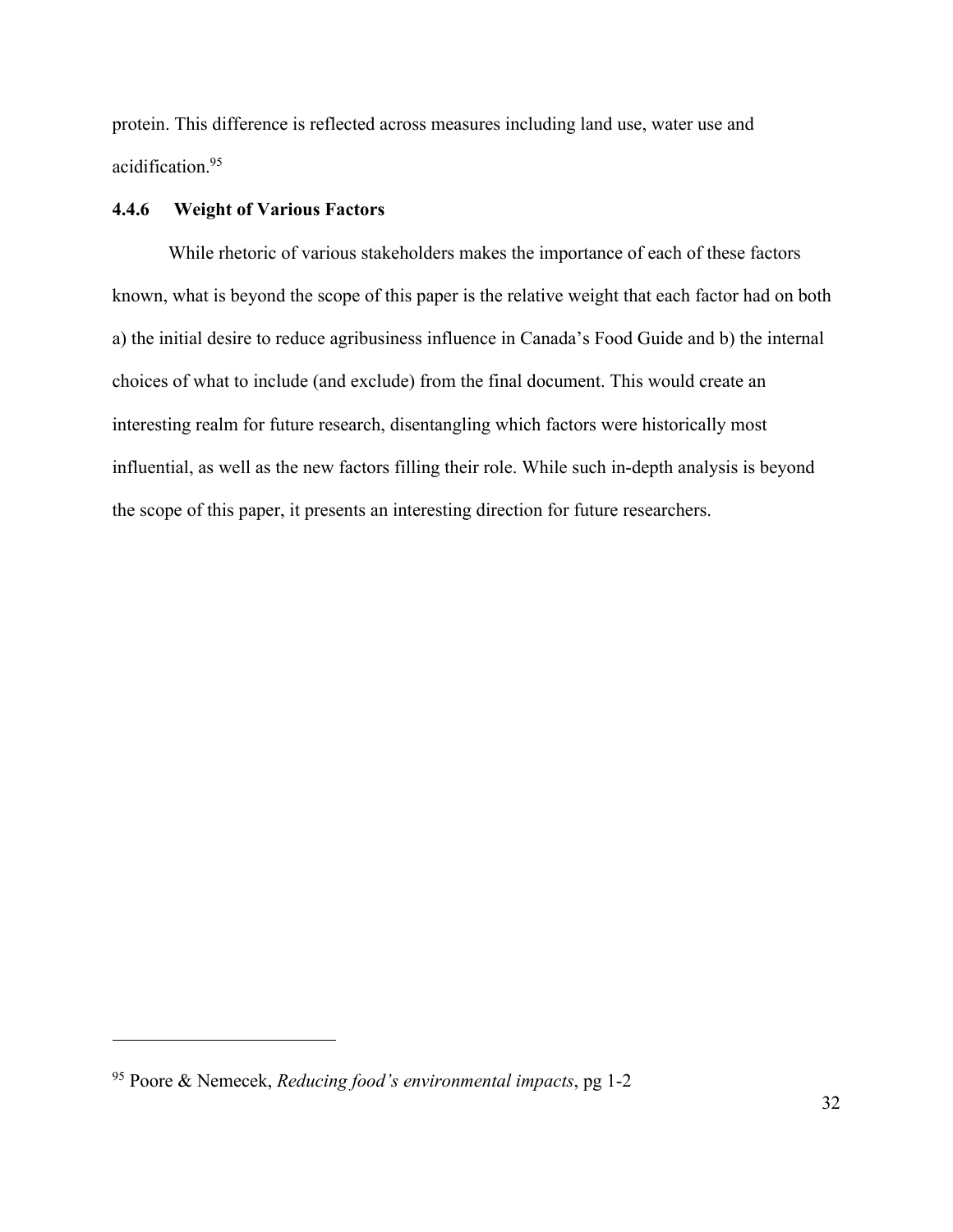## **Chapter 5: How to Make Canada's Food Guide Matter**

As is stated above, we know that the majority of Canadians do not make their food choices based upon federal diet recommendations, but instead on price, convenience and taste.<sup>96</sup> Due to a lack of food security and food sovereignty, this often materializes through the consumption of foods that promote poor health and have negative environmental externalities. Therefore, beyond a Food Guide highlighting the importance of whole plant foods for human and environmental health, there must be measurable steps taken to make these foods more accessible to Canadians. When we discuss access to food, there are several key components to consider, a) do people have physical access to the food, b) do people have financial access to food, c) do people have the knowledge and ability to prepare their own food, and d) is the food culturally appropriate? While not the driving factor of consumer choices, Canada's Food Guide could set the precedent needed for more acute food and agriculture policy – supporting the production and consumption of foods that align with the promotion of human and environmental health.

Lack of physical and financial access to food often go hand in hand, as food deserts necessitate either the buying of processed, convenience foods, or making a trip to a neighboring community to buy groceries.<sup>97</sup> As it is most commonly low income communities and communities of colour that have food deserts, getting to a grocery store in and of itself can pose a complication, as both transportation and finding time in the day have associated costs.<sup>98</sup> Once

<sup>96</sup> Ghosh-Dastidar, *Distance to Store*, pg 590; Lin, Ver Ploeg, Kasteridis, Yen, *The roles of food*, pg 949

<sup>97</sup> Ghosh-Dastidar, *Distance to Store*, pg 590; Lin, Ver Ploeg, Kasteridis, Yen, *The roles of food*, pg 949

 $98$  Bullard & Wright, Wrong Complexion for Protection, pg 91-92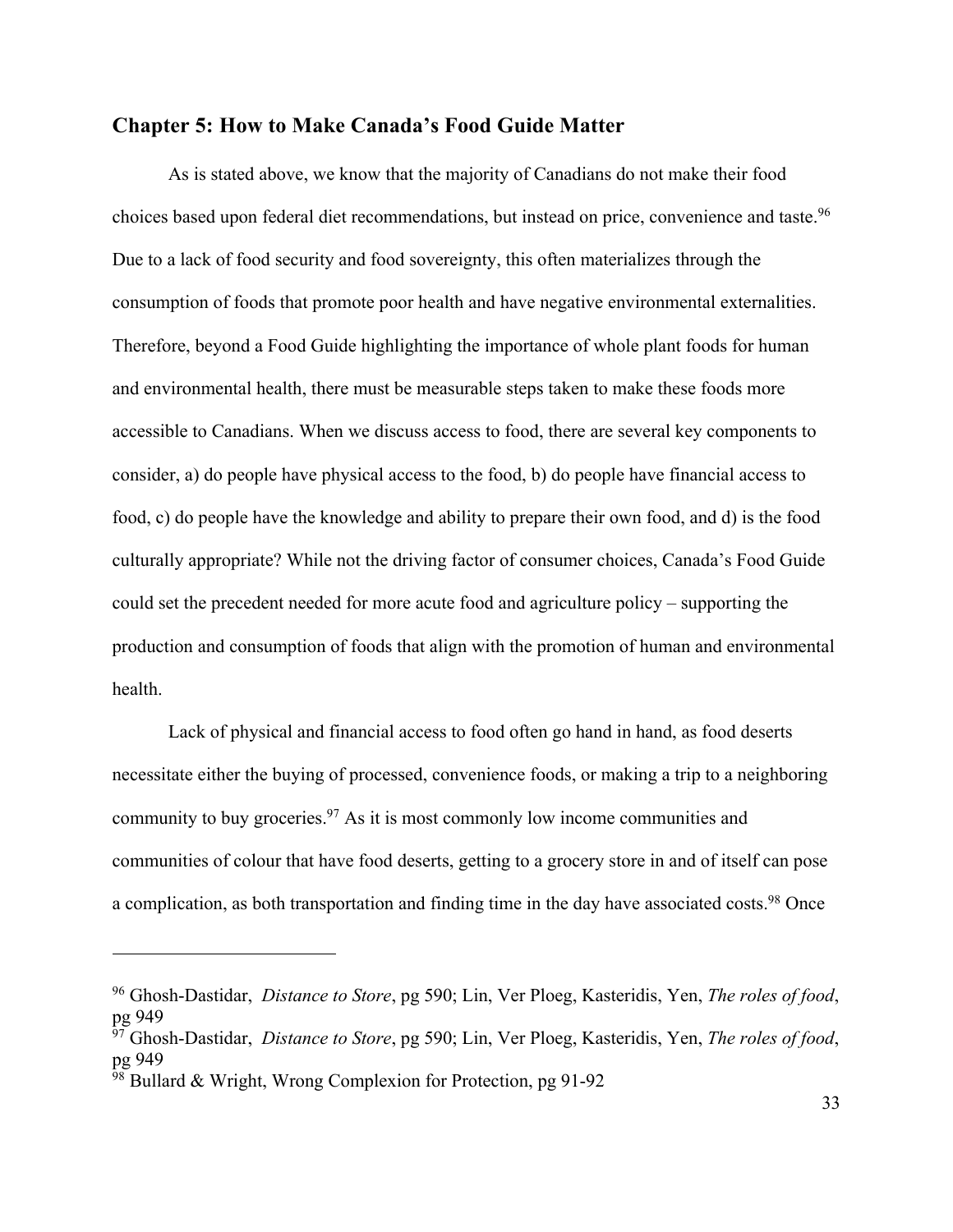at a grocery store, there is an inverse relationships with distance from home and proportion of fresh produce bought – meaning the farther one has to travel, the more likely they are to prioritize processed, easily transported foods.<sup>99</sup> Furthermore, processed, convenience foods are often prioritized for their reduced cost – in both money spent at the store, and time and energy needed in preparation. This is exacerbated by large scale marketing schemes to increase the awareness of particular processed foods, often fortified for perceived health benefits, with little promotion of the ease and simplicity of eating whole foods.<sup>100</sup>

Similarly, whole plant foods require a greater base knowledge of food preparation, as well as the space and time to do so. Without widely promoted knowledge of the potential ease of preparing one's own meals, processed and 'convenient' foods will always appear faster and easier.101 Collectively, these barriers to a healthy diet present an important aspect of diet and food choices not covered by Canada's Food Guide. While it is clearly beyond the scope of a diet recommendation to address the structural barriers to healthy eating, it is not beyond the scope of Government at large.

Each of these considerations are even more pertinent in Canada's northern communities, where up to 56% of the population is food insecure.<sup>102</sup> The three northern territories, as well as communities in the boreal forest of each province are especially vulnerable to food insecurity due to climate and lack of consistent access throughout the year. While some communities are merely isolated, others are only accessible by land during the winter months when ice roads can

<sup>99</sup> Lin, Ver Ploeg, Kasteridis, Yen, *The roles of food*, pg 949

<sup>100</sup> Ghosh-Dastidar, *Distance to Store*, pg 592

<sup>101</sup> Campos, Doxey & Hammond, *Nutrition labels on pre-packaged foods*, pg 4

<sup>102</sup> Galloway, *Canada's northern food subsidy Nutrition North Canada: a comprehensive program evaluation*, pg 2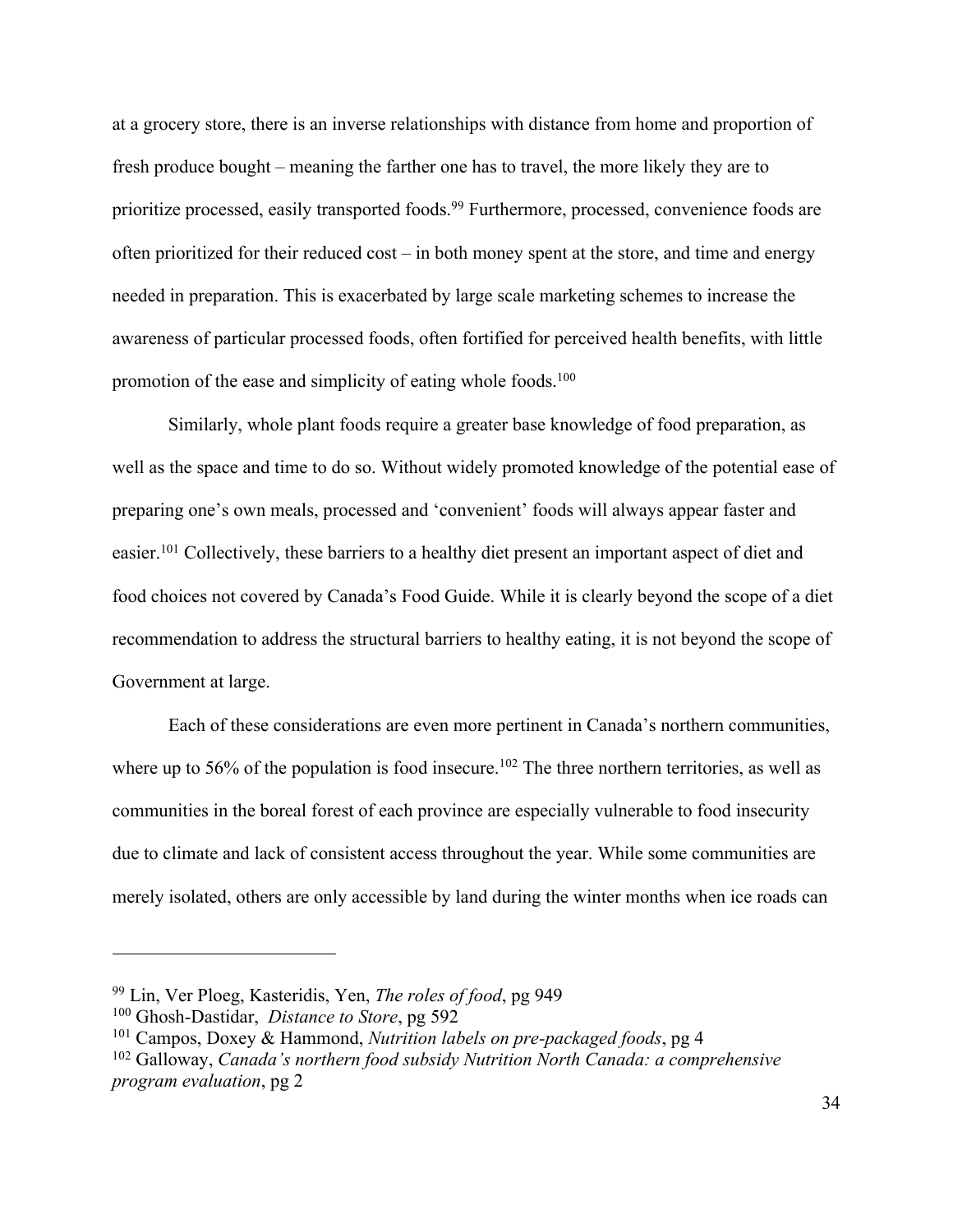be established, others only ever accessible by air.<sup>103</sup> This lack of connection to the rest of the country leaves food prices remarkably higher than in southern communities.

The isolation contributes to food insecurity in two significant ways: first, access to fresh, unprocessed produce is minimal, second, cost of all food goods are considerably higher than the rest of the country. With consideration to fruits and vegetables, transportation presents a difficult problem to fix, as fresh produce often expires, and frozen goods are often unable to be kept at adequate food safe temperatures until delivery. This further increases the price of produce for northern communities above the already high food prices. Second, privatization of food shipment has supported significant increase in the price of all foods – making both healthy and unhealthy food inaccessible to much of the population.

The federal government has attempted to address the issue of Northern food insecurity in several ways over the years – first through the air drop program, and more recently with the use of Nutrition North – a subsidy program available to food retailers in select Norther Communities. This program provides a varying subsidy for different types of foods and different communities in order to help combat the high price of food.<sup>104</sup> However, the subsidy goes directly to retailers and there has been some concern raised over the quality of the programs monitoring program and cultural adaptability.

In order to bring meaning to the advice of Canada's Food Guide, there must be an active push to increase the accessibility of food for all Canadians. First, this would mean addressing barriers to physical access. While in the long-term there needs to be permanent locations to buy

<sup>103</sup> Kenny et al., *Calories are cheap, nutrients are expensive – The challenge of healthy living in Arctic communities*, pg 41

<sup>104</sup> Galloway, *Canada's northern food subsidy*, pg 5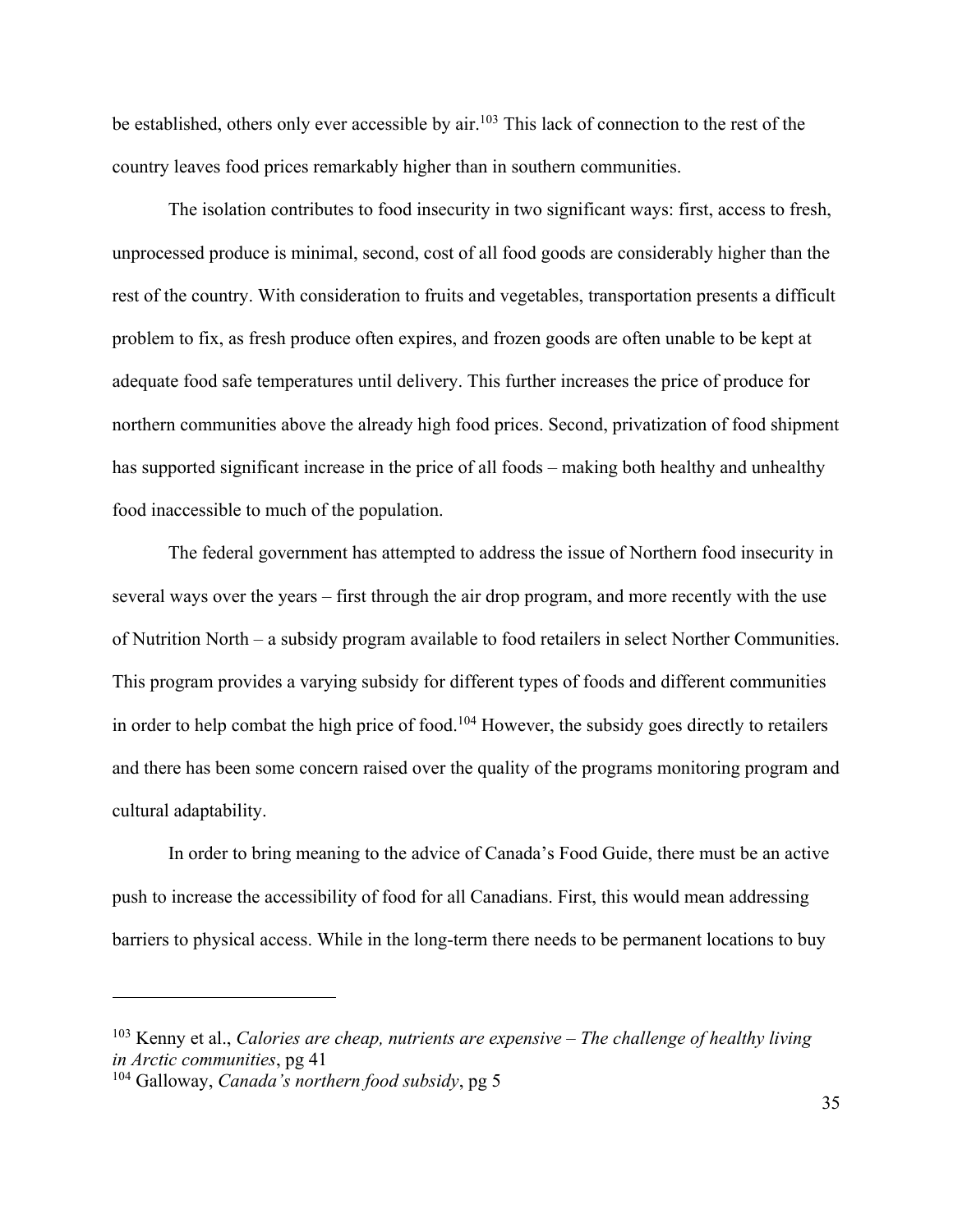groceries in all neighborhoods, short-term work in mobile markets has been explored in some communities with great success.105 Second, the price of food must be addressed. Beyond the supply management system that supports dairy and poultry farmers, Canada has minimal agricultural subsidies.106 However, as a member of the global market, we are impacted by the food policy of other states. For example, the US subsidies for agriculture cash crops suppress true costs of production, making the food with the most processing and least nutritional value the cheapest on the market.107 This impacts the economy within which our own farmers are operating, keeping prices low for highly processed foods.

Work must therefore be done in order to reflect the true price of processed, nutritiously poor foods, while promoting whole, plant-based foods. This becomes difficult at a large scale due to WTO regulation of food and food goods, however support for small scale agriculture, urban agriculture and community agriculture all offer easy entrance points prior to taking on the global food system.108 However, as researchers have predicted that the price of produce will continue to rise this year due to increased demand, it is essential that supply find a ways to meet this growing need for all communities.

While this is a very unpopular opinion, it may be time to end the supply management of dairy, poultry and eggs. Not to simply convert the markets to a free system, but to instead provide incentives to farmers to reinvent their farms with a focus on produce that provides a better option for both human and environmental health. However, considering the recent

<sup>105</sup> Mobile Food Market Halifax, *Welcome*

<sup>106</sup> Herman, *TPP Pressure on Canada*

<sup>107</sup> Clapp, *Food*, pg 28

<sup>108</sup> Clapp, *Food*, pg 86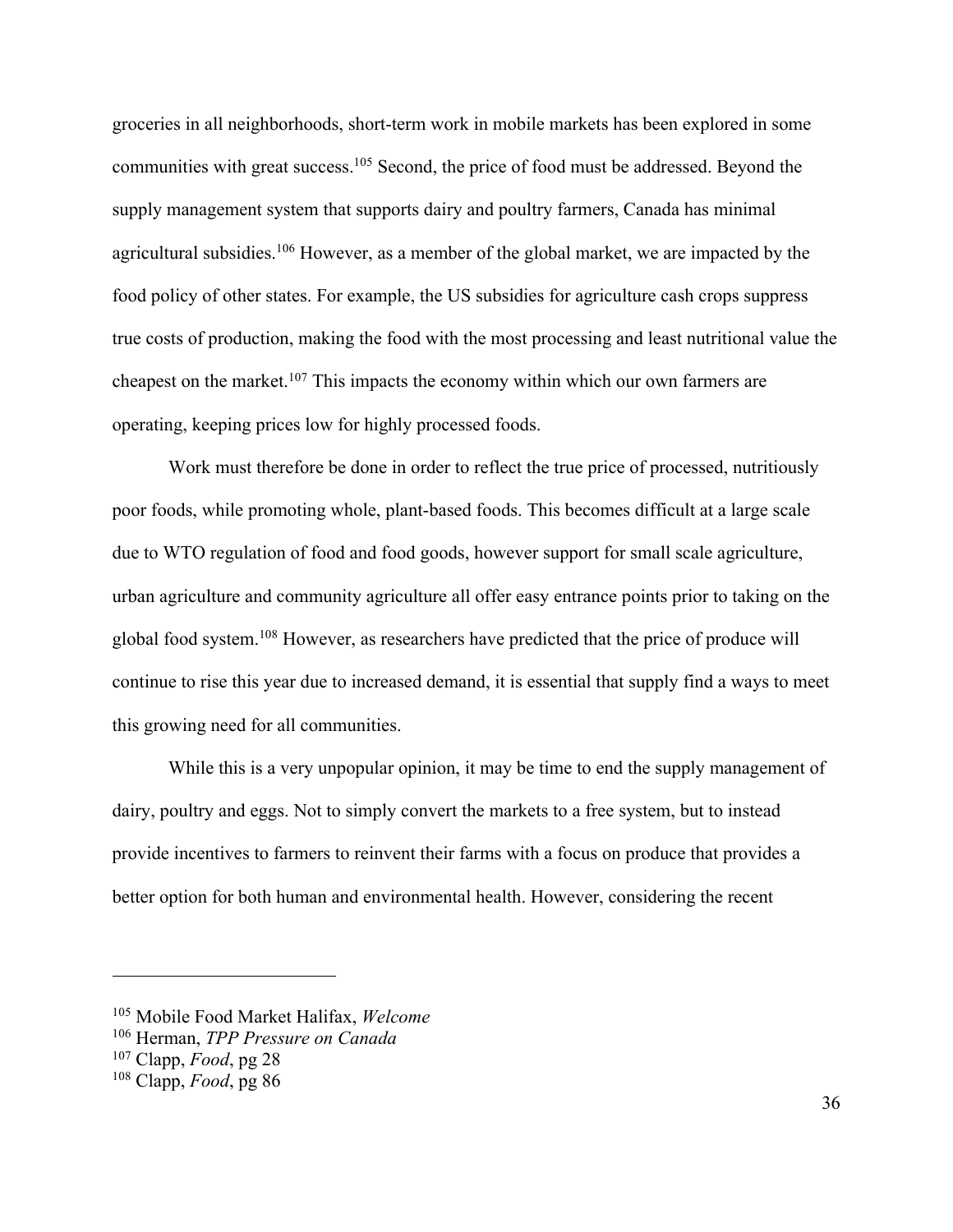renegotiation of NAFTA/USMCA, with special attention given to Canada's supply management, it is unlikely that these changes will be seen anytime in the near future.<sup>109</sup>

Overall, it is essential to view agriculture, food and nutrition policy as different sides of the same coin. Where the current distinction between Agriculture and Agri-food Canada and Health Canada allows for incongruent policies, meaningful promotion of human and environmental health requires collective action across federal departments. As is highlighted above, Canada's Food Guides is simply one small component of Canadians food choices. As such, meaningful nutrition and environmental policy must engage with the ways we produce food – from what we choose to subsidize and support, to where we allocate levy advertising funds.

<sup>109</sup> van Kooten, *Reforming Canada's Dairy Sector*, pg 1-2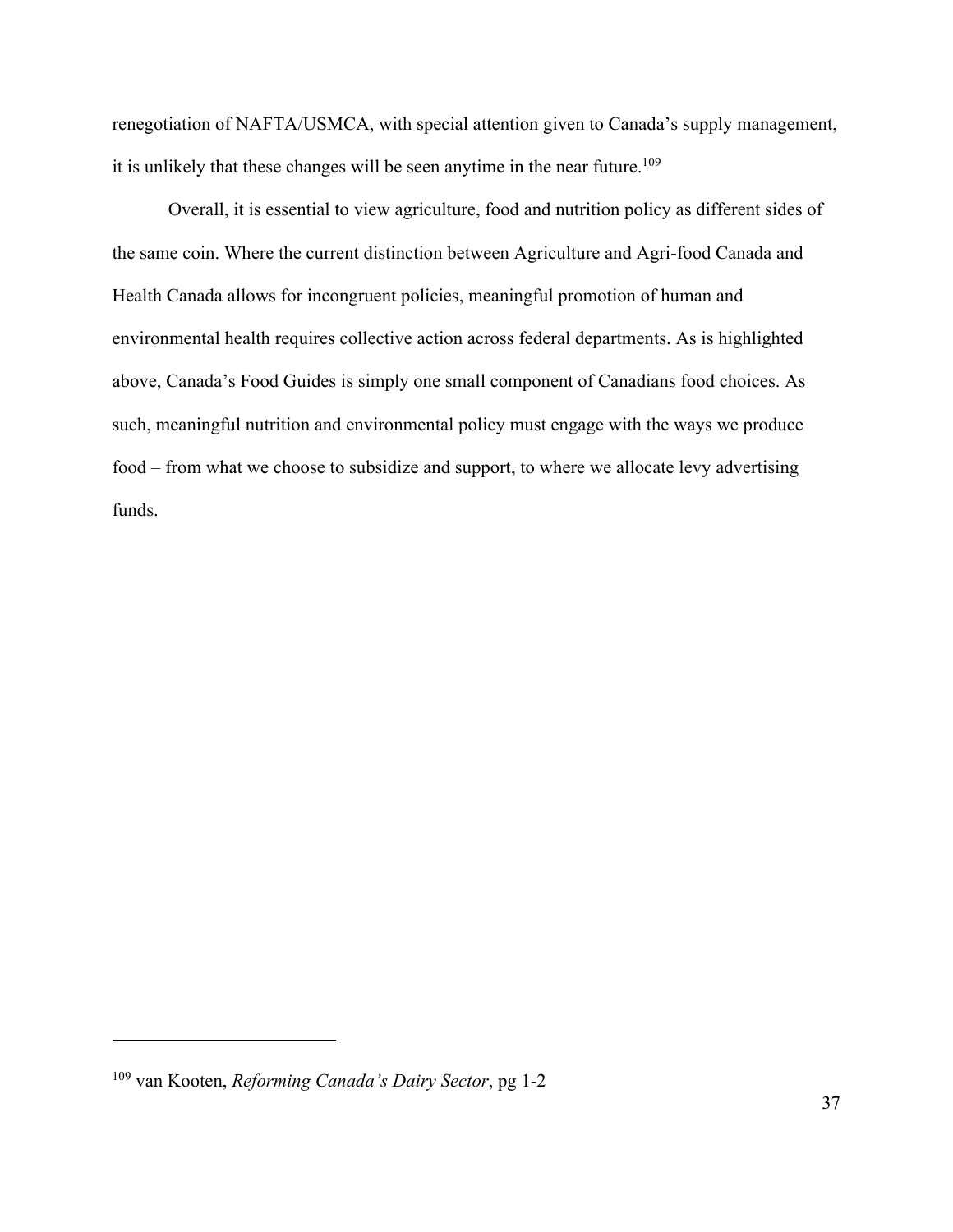# **Chapter 6: Conclusion**

With increased attention being paid to the impact of food and agriculture on human and environmental health, addressing what we eat and where it comes from is an important step in promoting a healthier population and state. Historically, the Canadian Food Guide has made recommendations based on input from lobby, conventional assumptions of health and perceived ease for consumers. However, over the years the guide was found insufficient to promote health in a meaningful way, and promoted foods known to have disastrous consequences for individual and environmental health. With the development of Canada's Food Guide 2019, we have seen a transition for the first time – away from lobby and special interests, towards health and sustainability.

Through exploring the history of Canada's Food Guide and the changes made in the recent 2019 update, this paper highlights where the power of agribusiness has impacted Canadian health policy through media and outreach, market power, and lobbying, and where other factors are needed to explain the shift in policy. Specifically, five factors are found to contribute to the shift in priorities - increased awareness of nutritional information, the rise of vegans and vegetarians, demographic and political economy trends, social pressure and bureaucratic changes, and consideration of diet co-benefits and costs.

However, while the new food guide should be applauded for the focus on whole, plantbased foods, there is still significant work that must be done at all levels of government in order to make such foods accessible to the masses. Without meaningful changes in agricultural policy to accompany the new dietary recommendations, the food guide is unlikely to reach its goal of promoting a healthier population and environment. This is due to systemic lack of physical and financial access to health food – or food insecurity. While providing accurate nutritional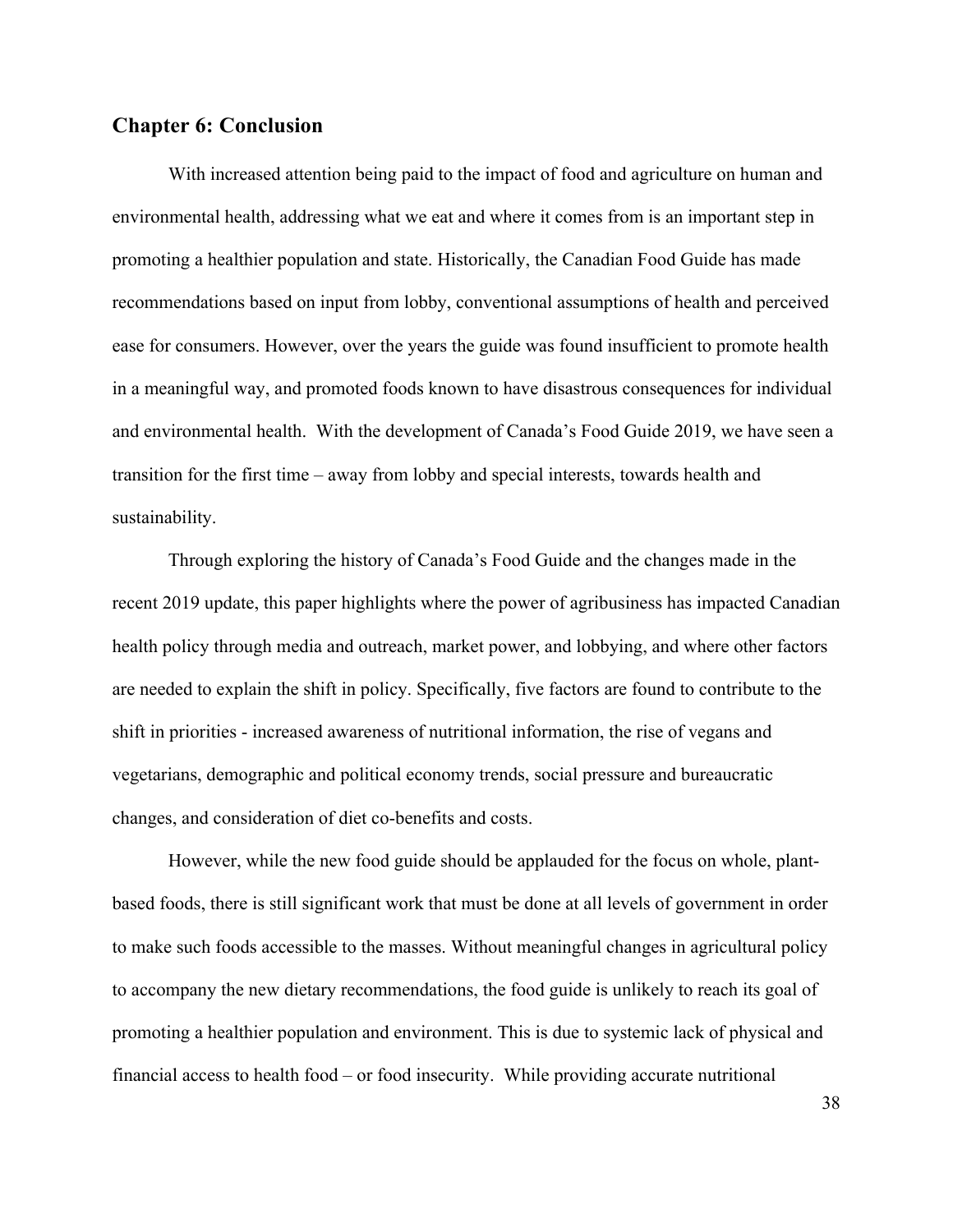education is a step in the right direction, meaningful shifts in consumer habits must be supported by shifts in agricultural policy that support the production of nutritious and environmentally sound foods. Without this, the changes in Canada's Food Guide are worth little more than the colourful paper they're printed upon.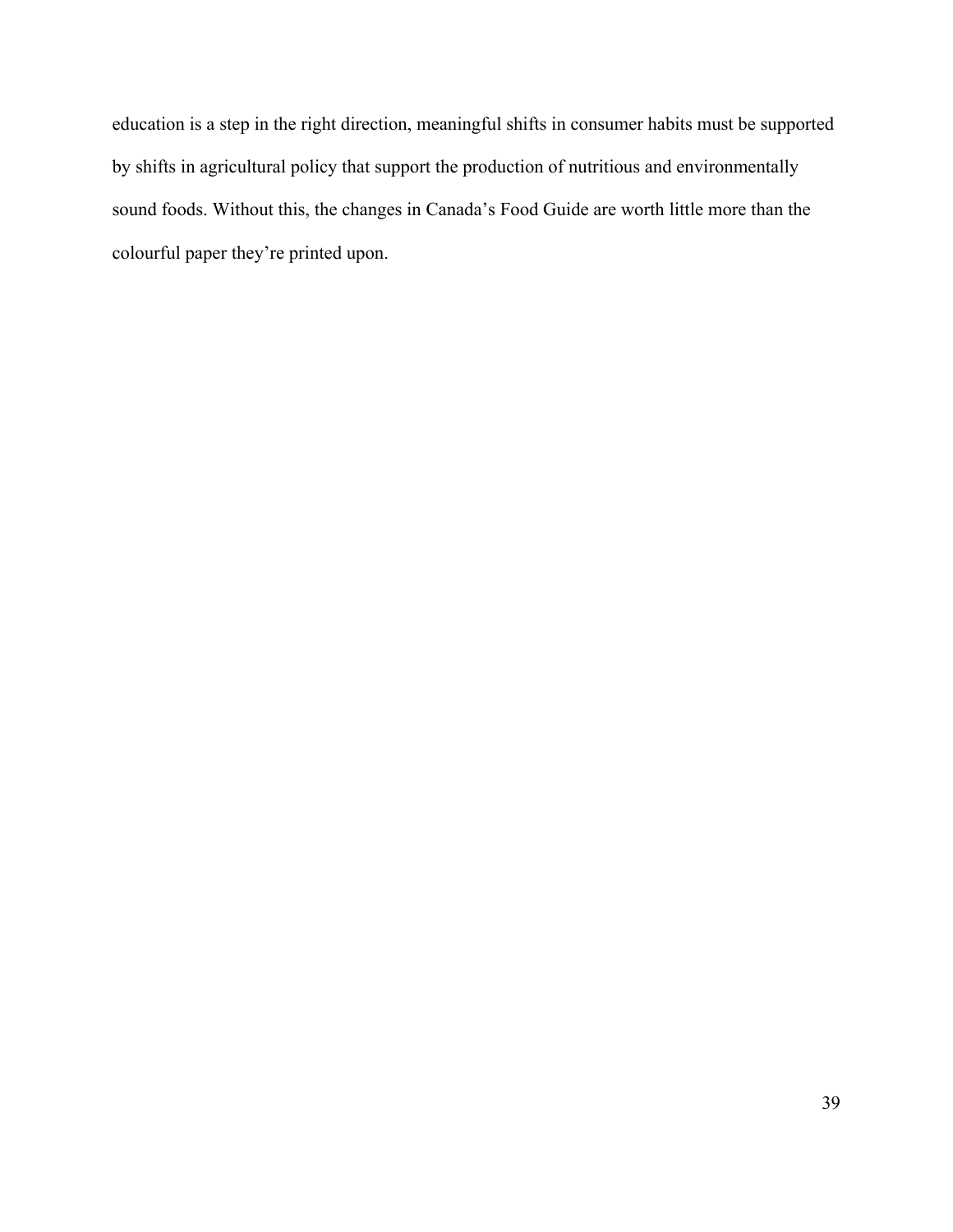# **Bibliography**

- AdNews. "Dairy Farmers of Canada Break New Campaign," 2019. http://www.adnews.com/38609.
- Allen, Jean Paul, Jeff G. Taylor, Melanie M. Rozwadowski, Jenifer a. Boyko, and David F. Blackburn. "Adherence to Canada's Food Guide among Pharmacy Students." *Canadian Pharmacists Journal* 144, no. 2 (2011): 79–84. https://doi.org/10.3821/1913-701X-144.2.79.
- Arrieta, E. M., and A. D. González. "Impact of Current, National Dietary Guidelines and Alternative Diets on Greenhouse Gas Emissions in Argentina." *Food Policy* 79, no. May 2017 (2018): 58–66. https://doi.org/10.1016/j.foodpol.2018.05.003.
- Barnard, Neal D, Heather I Katcher, David J A Jenkins, Joshua Cohen, and Gabrielle Turner-McGrievy. "Vegetarian and Vegan Diets in Type 2 Diabetes Management" 67, no. 5 (2009): 255–63. https://doi.org/10.1111/j.1753-4887.2009.00198.x.
- Blanchard, Mike. "Beef Producers Weigh in on New Food Guide." *CityNews*. 2019. https://edmonton.citynews.ca/2019/01/22/beef-producers-weigh-in-on-new-food-guide/.
- Bullard, Robert D, and Beverly Wright. *Wrong Complextion for Protection*. New York University Press, 2012.
- Campos, Sarah, Juliana Doxey, and David Hammond. "Nutrition Labels on Pre-Packaged Foods: A Systematic Review." *Public Health Nutrition* 14, no. 8 (2011): 1496–1506. https://doi.org/10.1017/S1368980010003290.
- Charlebois, Sylvain, Simon Somogyi, and Janet Music. "Plant-Based Dieting and Meat Attachment: Protein Wars and the Changing Canadian Consumer (Preliminary Results)," 2018. https://cdn.dal.ca/content/dam/dalhousie/pdf/management/News/News %26 Events/Charlebois Somogyi Music EN Plant-Based Study.pdf.
- Clapp, Jennifer. "Mega-Mergers on the Menu : Corporate Concentration and the Politics of Sustainability in the Global Food System." *Global Environmental Politics* 18, no. 2 (2018): 12–33. https://doi.org/10.1162/glep.
- Clapp, Jennifer. *Food*. Second Edi. Cambridge, United Kingdom: Polity Press, 2016.
- Climate Action Tracker. "Country Summary: Canada," 2019. https://climateactiontracker.org/countries/canada/.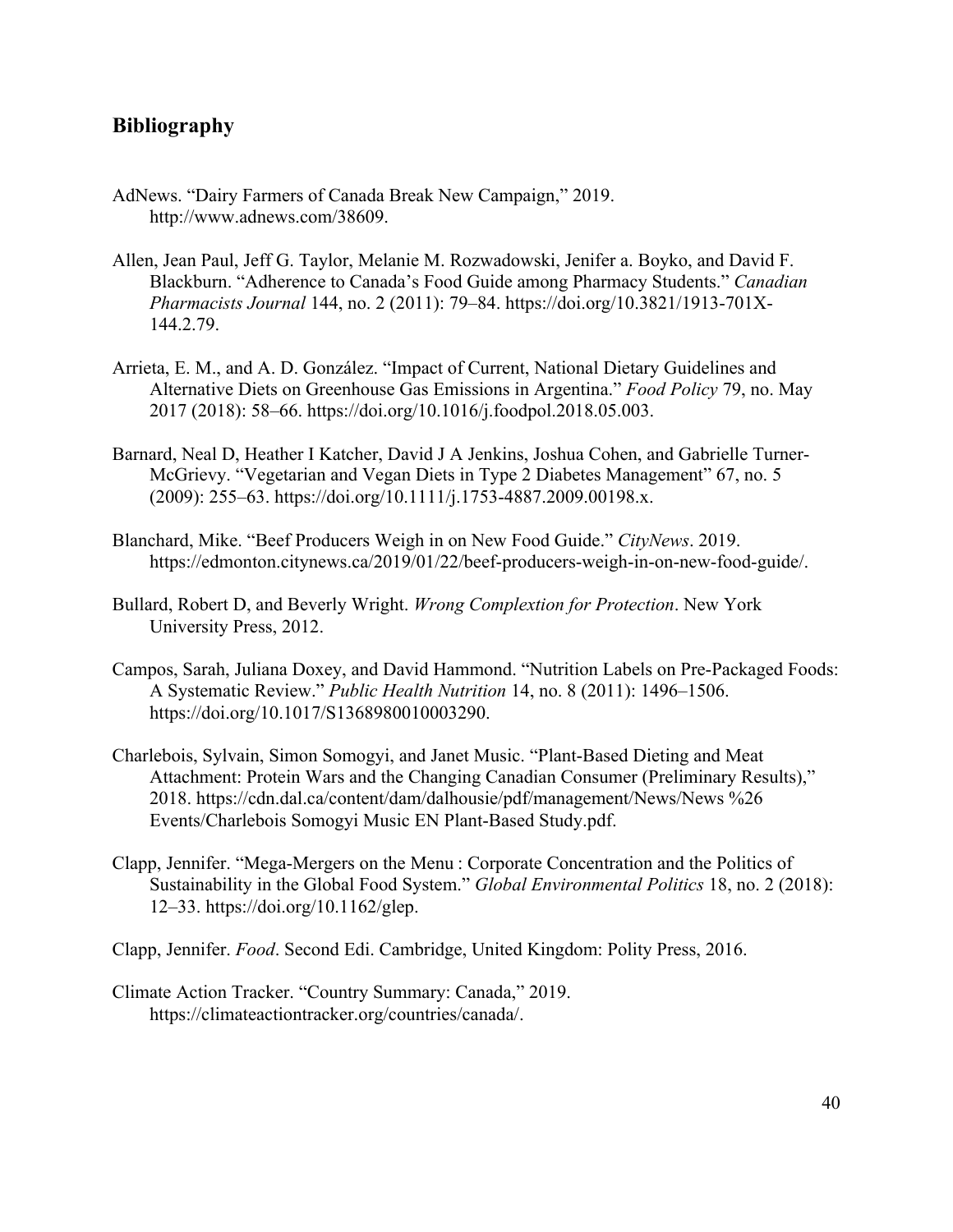- Collier, Roger. "Calls for a Better Food Guide." *CMAJ : Canadian Medical Association Journal = Journal de l'Association Medicale Canadienne* 186, no. 17 (2014): 1281. https://doi.org/10.1503/cmaj.109-4911.
- Cramer, Holger, Christian S. Kessler, Tobias Sundberg, Matthew J. Leach, Dania Schumann, Jon Adams, and Romy Lauche. "Characteristics of Americans Choosing Vegetarian and Vegan Diets for Health Reasons." *Journal of Nutrition Education and Behavior* 49, no. 7 (2017): 561-567.e1. https://doi.org/10.1016/j.jneb.2017.04.011.
- Dairy Farmers of Canada. "Teach Nutrition," 2019. https://dairyfarmersofcanada.ca/en/teachnutrition/bc.
- Farm Products Council of Canada. "Canada Beef Check-Off Agency." Government of Canada, 2019. http://fpcc-cpac.gc.ca/index.php/en-GB/the-promotion-research/canada-beef.
- Fox, Katrina. "Here's Why You Should Turn Your Business Vegan in 2018." *Forbes*, 2017. https://www.forbes.com/sites/katrinafox/2017/12/27/heres-why-you-should-turn-yourbusiness-vegan-in-2018/#352c2c992144.
- Galloway, Tracey. "Canada ' s Northern Food Subsidy Nutrition North Canada : A Comprehensive Program Evaluation" 76, no. 1 (2017): 1–20.
- Gerson, Jen. "The Dairy Lobby's Iron Grip on Canadian Political Leaders Is Frightening to Behold." *Maclean's*, August 2018. https://www.macleans.ca/politics/the-dairy-lobbys-irongrip-on-canadian-political-leaders-is-frightening-to-behold/.
- Ghosh-Dastidar, Bonnie, Deborah Cohen, Gerald Hunter, Shannon N. Zenk, Christina Huang, Robin Beckman, and Tamara Dubowitz. "Distance to Store, Food Prices, and Obesity in Urban Food Deserts." *American Journal of Preventive Medicine* 47, no. 5 (2014): 587–95. https://doi.org/10.1016/j.amepre.2014.07.005.
- Grant, John David, and David J.A. Jenkins. "Resisting Influence from Agri-Food Industries on Canada's New Food Guide" 190 (2018): 451–53. https://doi.org/10.1503/cmaj.180037.
- Greenebaum, Jessica B. "Managing Impressions: 'Face-Saving' Strategies of Vegetarians and Vegans." *Humanity & Society* 36, no. 4 (2012): 309–25. https://doi.org/10.1177/0160597612458898.
- Health Canada. "Evidence Review for Dietary Guidance: Summary of Results and Implications for Canada's Food Guide," 2015. https://www.canada.ca/en/healthcanada/services/publications/food-nutrition/evidence-review-dietary-guidance-summaryresults-implications-canada-food-guide.html.
- Health Canada. "History of Canada's Food Guides from 1942 to 2007," 2019. https://www.canada.ca/content/dam/hc-sc/documents/services/food-nutrition/canada-food-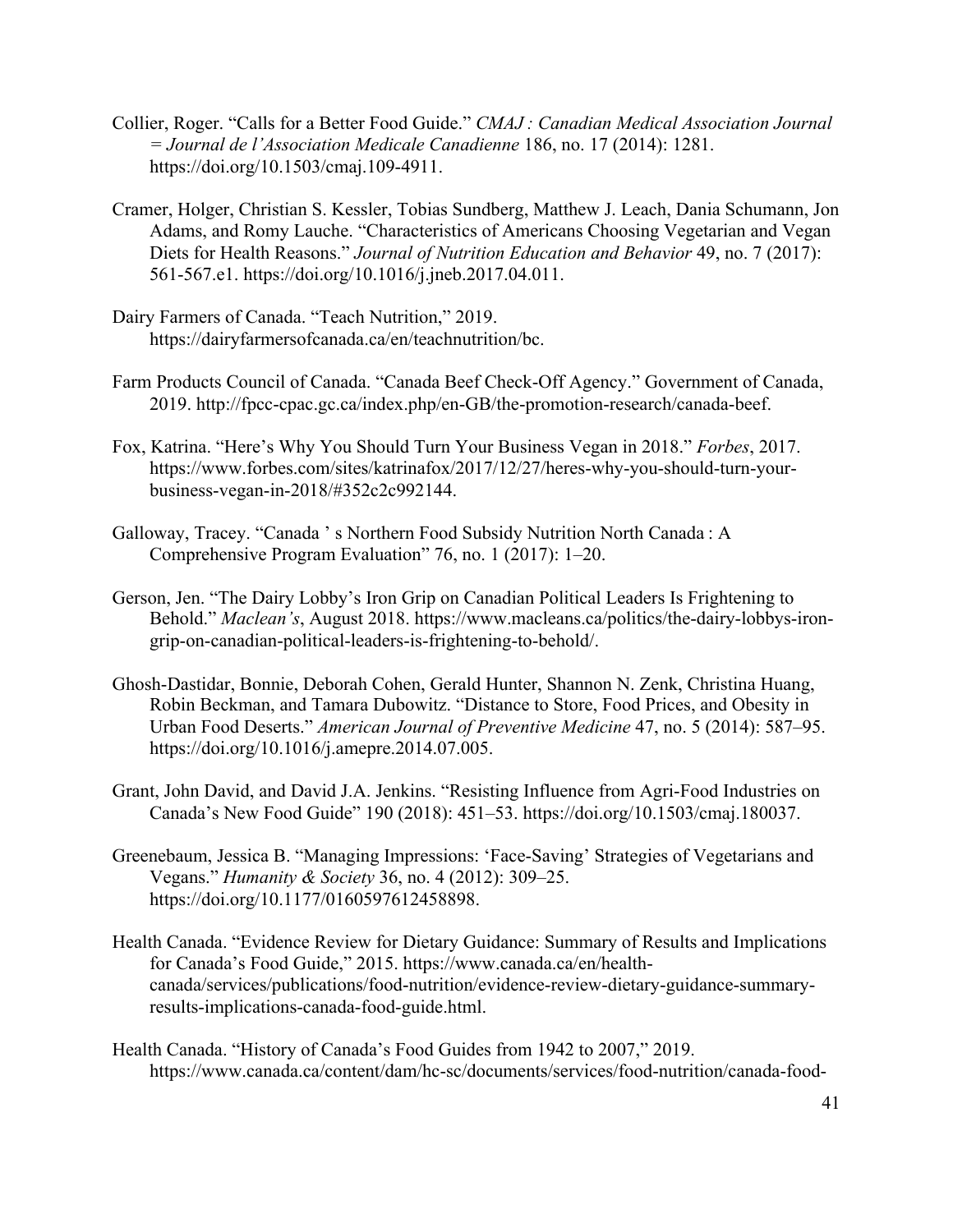guide/resources/evidence/food-nutrients-health-interim-evidence-update-2018/26-18-2165- History of CFG-EN-06.pdf.

Health Canada. "Canada's Food Guide," 2019. https://food-guide.canada.ca/en/.

- Health Canada. "Food, Nutrients and Health: Interim Evidence Update 2018 For Health Professionals and Policy Makers," 2018, 14. https://www.canada.ca/content/dam/hcsc/documents/services/canada-food-guide/resources/evidence/food-nutrients-health-interimevidence-update-2018/pub1-eng.pdf.
- Herman, Lawrence L. "TPP Pressure on Canada, but US Is Super-Star in Agriculture Subsidies." *Financial Post*, 2015. https://business.financialpost.com/opinion/tpp-pressures-canada-onag-subsidies.
- Hopper, Tristin. "Full Text: The Dairy Lobby Briefing Binder Found on the Floor of the Conservative Convention." *National Post*, August 28, 2018. https://nationalpost.com/news/canada/full-text-the-dairy-lobby-briefing-binder-found-onthe-floor-of-the-conservative-convention.
- Hui, Ann. "Study Suggests the New Canada's Food Guide Is More Affordable Only Under Specific Conditions." *The Globe and Mail*, 2019. https://www.theglobeandmail.com/canada/article-study-suggests-new-food-guide-is-moreaffordable-only-under-specific/.
- International Agency for Research on Cancer, and World Health Organization. *Red Meat and Processed Meat*. Vol. 114, 2018. http://monographs.iarc.fr/ENG/Monographs/vol114/mono114.pdf.
- Ivanova, Diana, Gibran Vita, Kjartan Steen-Olsen, Konstantin Stadler, Patricia C Melo, Richard Wood, and Edgar G Hertwich. "Mapping the Carbon Footprint of EU Regions." *Environmental Research Letters* 12 (2017).
- Kardashian, Kirk. "The End of Got Milk." *The New Yorker*, 2014. https://www.newyorker.com/business/currency/the-end-of-got-milk.
- Kenny, Tiff Annie, Myriam Fillion, Jullian MacLean, Sonia D. Wesche, and Hing Man Chan. "Calories Are Cheap, Nutrients Are Expensive – The Challenge of Healthy Living in Arctic Communities." *Food Policy* 80, no. July (2018): 39–54. https://doi.org/10.1016/j.foodpol.2018.08.006.
- Kim, David D, and Anirban Basu. "Estimating the Medical Care Costs of Obesity in the United States : Systematic Review , Meta-Analysis, and Empirical Analysis." *Value in Health* 19 (2016): 602–13. https://doi.org/10.1016/j.jval.2016.02.008.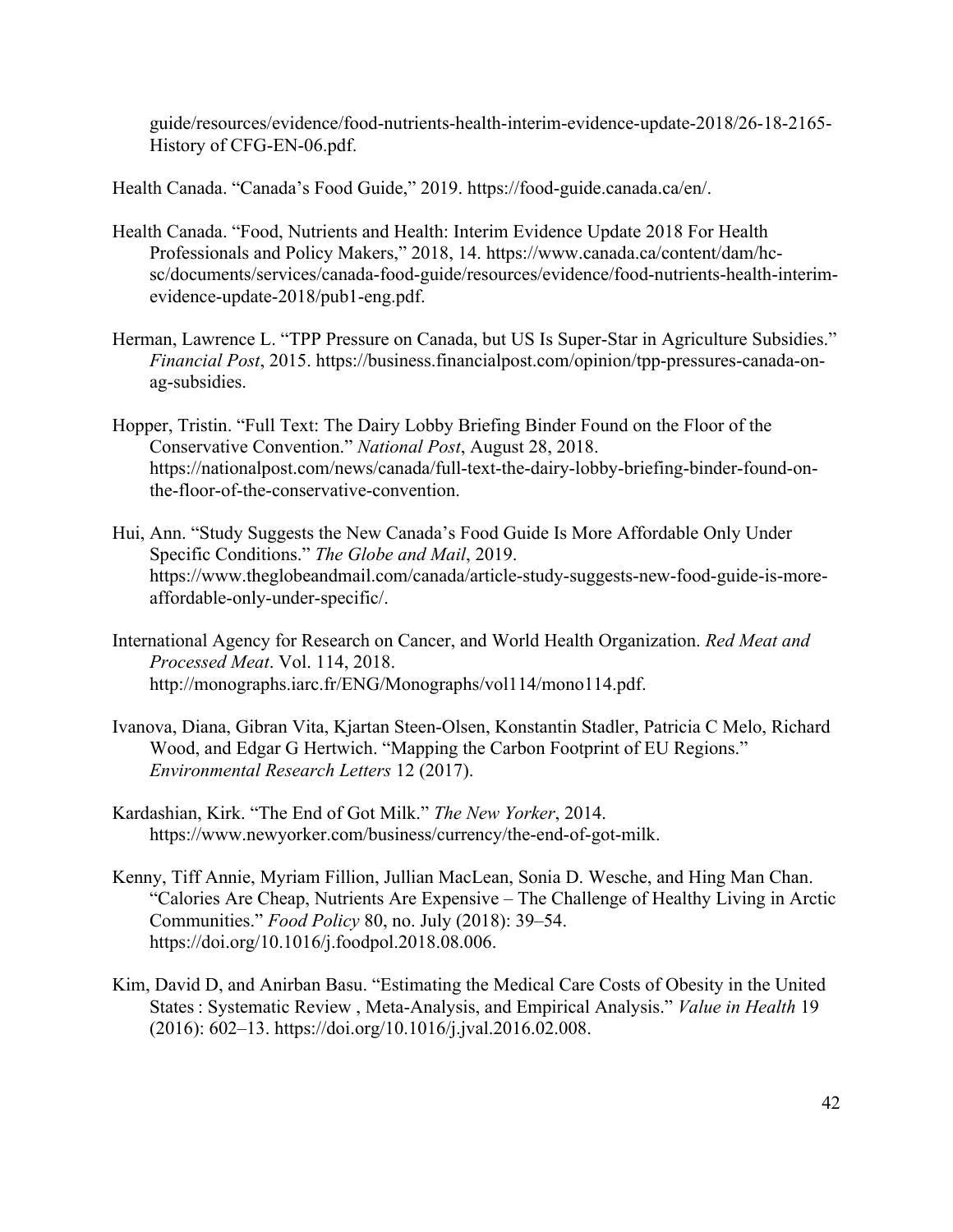- Kondro, Wayne. "Proposed Canada Food Guide Called 'Obesogenic'." *CMAJ : Canadian Medical Association Journal* 174, no. 5 (2006): 605–6. https://doi.org/10.1503/cmaj.060039.
- Lin, Biing Hwan, Michele Ver Ploeg, Panagiotis Kasteridis, and Steven T. Yen. "The Roles of Food Prices and Food Access in Determining Food Purchases of Low-Income Households." *Journal of Policy Modeling* 36 (2014): 938–52. https://doi.org/10.1016/j.jpolmod.2014.07.002.
- Maniates, Michael F. "Individualization: Plant a Tree, Buy a Bike, Save the World?," no. August (2001).
- Mathe, Nonsikelelo, Calypse B Agborsangaya, Christina C Loitz, Jeffrey A Johnson, and Steven T Johnson. "Health Behaviours and Awareness of Canada's Food Guide: A Population-Based Study." *Canadian Journal of Dietetic Practice and Research* 77 (2016): 66–71. https://doi.org/10.3148/cjdpr-2015-044.

Mobile Food Market Halifax. "Welcome," 2019. http://www.mobilefoodmarket.ca/.

- National Post. "Scheer Joy at Press Gallery Dinner, Defending Defence and Citizenship Borders," June 5, 2017. https://nationalpost.com/news/politics/the-gargoyle-scheer-joy-atpress-gallery-dinner-defending-defence-and-citizenship-borders.
- Parker, John. "The Year of the Vegan." *The Economist*, 2018. https://worldin2019.economist.com/theyearofthevegan.
- Poore, J, and T Nemecek. "Reducing Food's Environmental Impacts through Producers and Consumers." *Science* 360 (2018): 987–92. https://doi.org/10.1126/science.aaq0216.
- Rosenthal, Raul J, John Morton, Stacy Brethauer, Samer Mattar, Eric De Maria, Jennifer K Benz, Jennifer Titus, and David Sterrett. "Obesity in America" 13 (2017): 1643–51. https://doi.org/10.1016/j.soard.2017.08.002.
- Skogstad, Grace. "The Dynamics of Institutional Transformation: The Case of the Canadian Wheat Board Author." *Canadian Journal of Political Science* 38, no. 3 (2005): 529–48.
- Slater, Joyce J., and Adriana N. Mudryj. "Are We Really 'Eating Well with Canada's Food Guide'?" *BMC Public Health* 18, no. 1 (2018): 1–8. https://doi.org/10.1186/s12889-018- 5540-4.
- Spencer, Nicole. "The NEW Food Guide: Has Everything Changed?" BC Dairy Association, 2017. https://bcdairy.ca/nutritioneducation/articles/the-new-food-guide-has-everythingchanged.